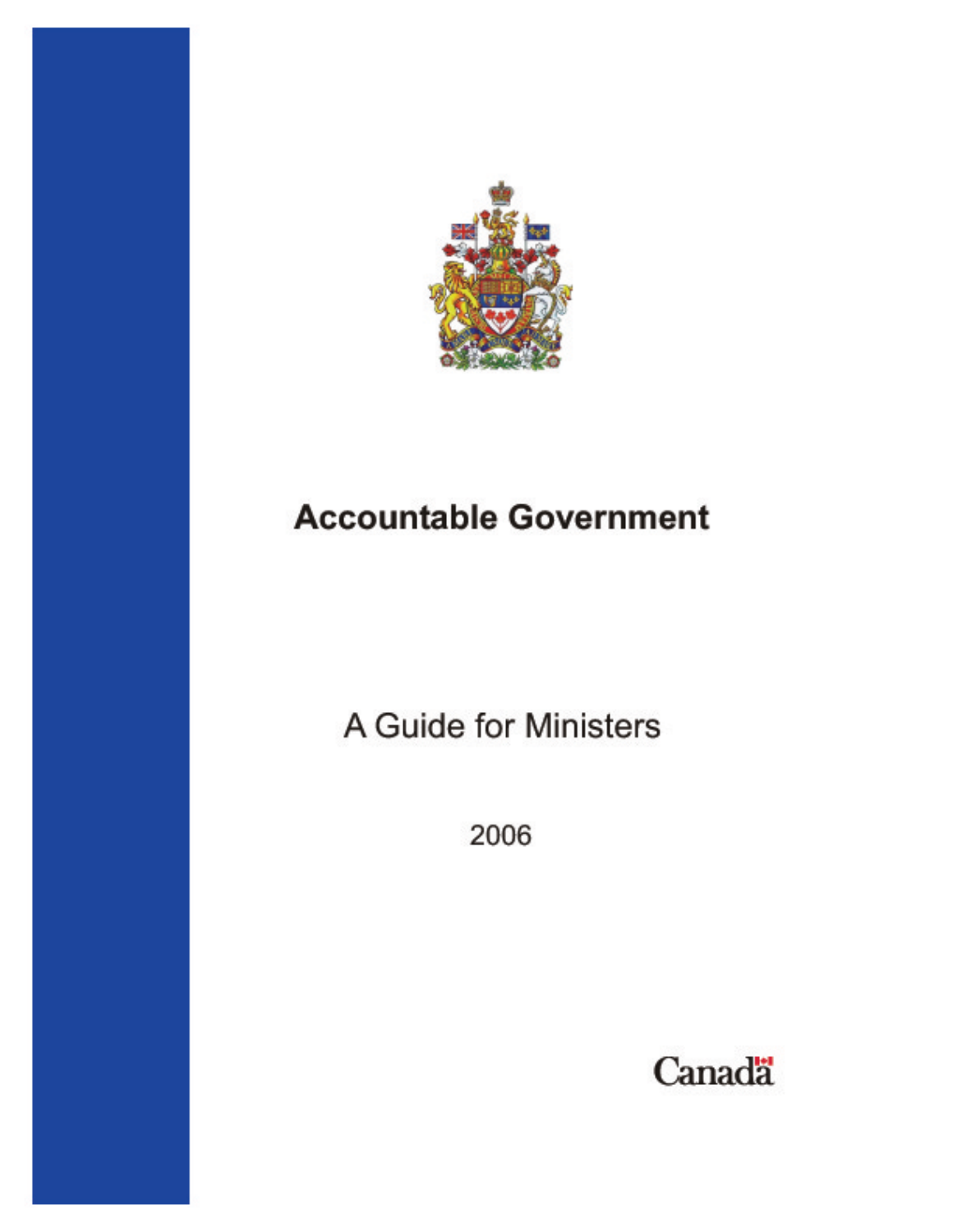### **ACCOUNTABLE GOVERNMENT**

A Guide for Ministers

### 2006

*Accountable Government: A Guide for Ministers* sets out core principles regarding the role and responsibilities of Ministers in Canada's system of responsible parliamentary government. This includes the central tenet of ministerial responsibility, both individual and collective, as well as Ministers' relations with the Prime Minister and Cabinet, their portfolios, and Parliament. It outlines standards of conduct expected of Ministers as well as addressing a range of administrative, procedural and institutional matters. On the critical issue of ethical conduct, Ministers should ensure that they are thoroughly familiar with the *Conflict of Interest and Post-Employment Code for Public Office Holders*.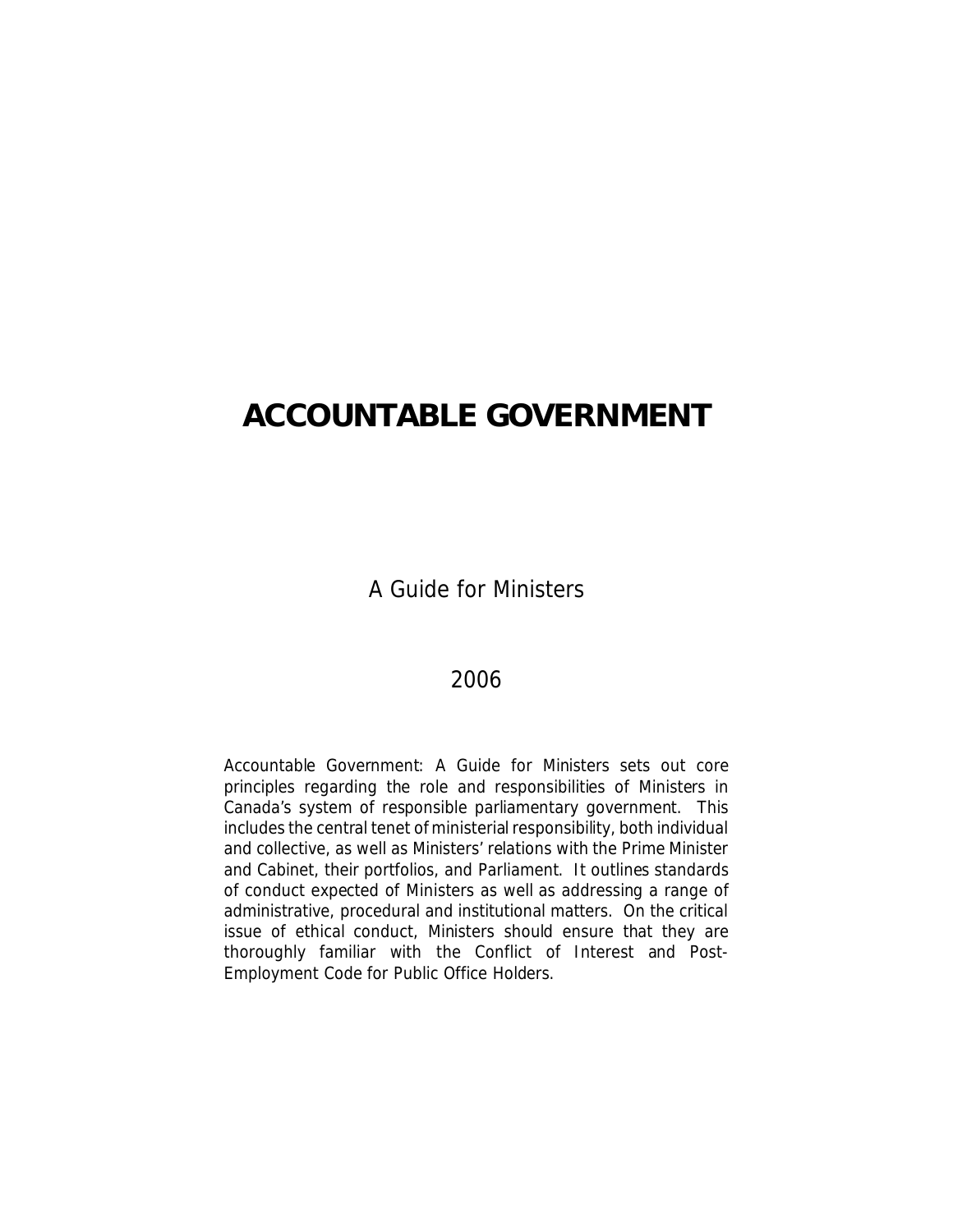### **Table of Contents**

| Introduction                                                                                                                                                                                                                                                                    |
|---------------------------------------------------------------------------------------------------------------------------------------------------------------------------------------------------------------------------------------------------------------------------------|
| Ministerial Responsibility and Accountability 1<br>1. Individual Ministerial Responsibility  1<br>2. Collective Ministerial Responsibility 2<br>3. Ministerial Accountability and Answerability 3                                                                               |
| II Portfolio Responsibilities and Support  5<br>5<br>2. Integrated Portfolio Management 6<br>3. Equality of Ministers and Duties Across Portfolios<br>8<br>12                                                                                                                   |
| 13<br>III Ministerial Relations with Parliament<br>1. Ministerial House Duties<br>14<br>16<br>3. Parliamentary Committees and the Role of<br>Departmental Officials<br>16                                                                                                       |
| IV Consultation and Coordination<br>19<br>19<br>19<br>a) Privy Council Office<br>b) Department of Finance<br>20<br>c) Treasury Board Secretariat<br>20<br>d) Other Departments<br>20<br>2. The Prime Minister's Office<br>20<br>3. Federal-Provincial-Territorial Relations and |
| Regional Coordination<br>21<br>22<br>5. Communications and Public Announcements<br>22                                                                                                                                                                                           |
| 25<br>25                                                                                                                                                                                                                                                                        |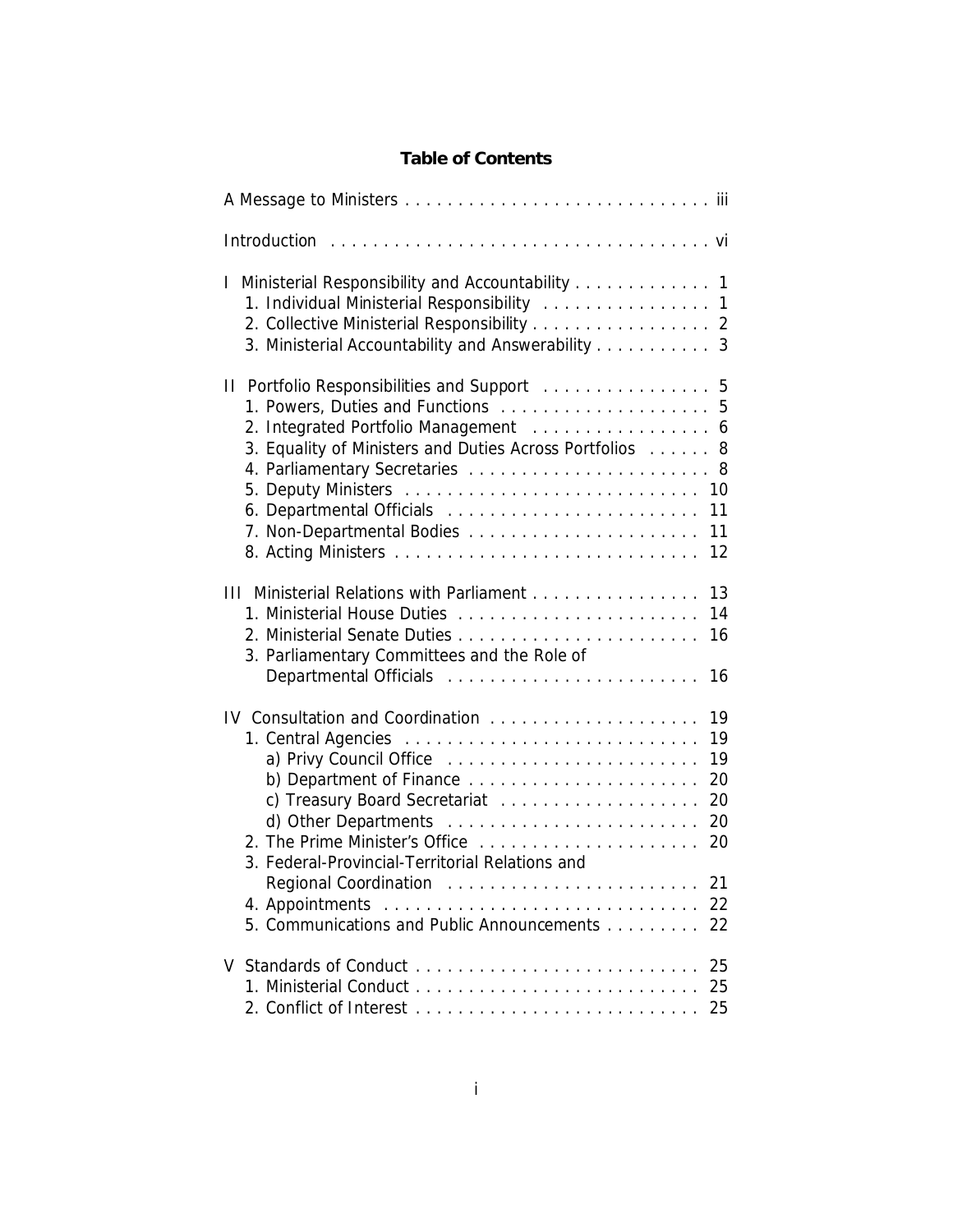| 3. Relations with the Judiciary and                                                    |    |
|----------------------------------------------------------------------------------------|----|
|                                                                                        | 27 |
|                                                                                        | 28 |
|                                                                                        |    |
|                                                                                        | 29 |
| 1. Ministers' Offices and Exempt Staff                                                 | 29 |
|                                                                                        | 30 |
| 3. Cabinet, Institutional and Personal Records                                         | 31 |
| 4. Public Access to Information and Privacy                                            | 31 |
| 5. Financial and Resource Management                                                   | 32 |
|                                                                                        | 33 |
|                                                                                        | 34 |
|                                                                                        |    |
| Annex A Federal Government Institutions: The Executive                                 | 35 |
|                                                                                        |    |
| 1. The Crown, the Governor General and                                                 |    |
| the Queen's Privy Council for Canada                                                   | 35 |
| 2. The Prime Minister's Functions and Powers                                           | 36 |
| 3. The Ministry, the Cabinet and the Governor in Council                               | 38 |
| 4. Ministers and the Law                                                               | 38 |
|                                                                                        |    |
| Annex B Cabinet Decision Making                                                        | 41 |
| 1. Basic Rules for Cabinet Business                                                    | 41 |
| 2. Decision-Making Process and Procedures                                              | 42 |
| a) The Policy and Fiscal Frameworks                                                    | 42 |
| b) The Process $\ldots \ldots \ldots \ldots \ldots \ldots \ldots \ldots \ldots \ldots$ | 43 |
|                                                                                        | 43 |
| 4. The Cabinet and Cabinet Committees                                                  | 44 |
|                                                                                        | 45 |
| 6. Financial Procedure                                                                 | 45 |
|                                                                                        |    |
|                                                                                        | 47 |
|                                                                                        |    |
| Annex D Cabinet, Institutional and Personal Records                                    | 49 |
|                                                                                        |    |
| Annex E Dealings with Quasi-Judicial Tribunals                                         | 53 |
|                                                                                        |    |
| Annex F The Ministry and Crown Corporations Guidelines                                 | 55 |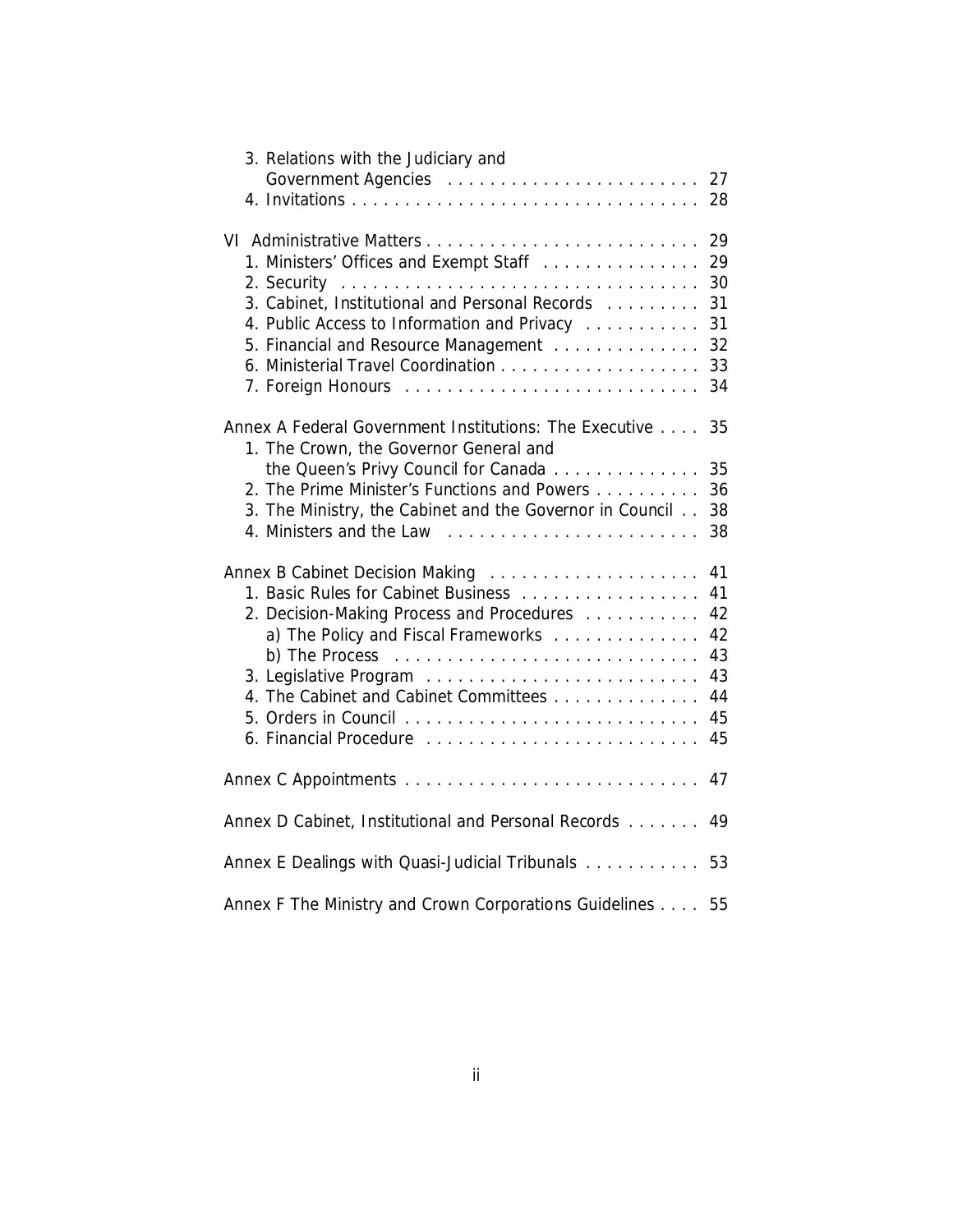

PRIME MINISTER · PREMIER MINISTRE

#### *A Message to M inisters*

Canadians have entrusted our government with ensuring that the institutions and individuals by whom they are governed are fully accountable for the policies they adopt and the actions they take. This means that we must uphold the highest standards of probity and ethical conduct. But it also entails a transformation in the culture of government to reflect the evolving expectations of Canadians. If Canadians are to have confidence in their political institutions and representatives, and be truly engaged in the nation's political life, government must recognize that accountability is not a concession it makes or a set of technical rules to be complied with, but rather the very essence of its role as an instrument by which Canadians govern themselves.

In Canada's system of government, the principles of accountability have no greater expression than in Parliament, whose foremost task is to hold government to account. A Minister's central consideration must therefore be his or her responsibility and accountability to Parliament, demonstrated through respect and support for the parliamentary process.

As Ministers, you are expected to strengthen the effectiveness of Parliament through close attention to your parliamentary duties. Your participation in Parliament must be characterized by constructiveness and the utmost integrity in order to earn the cooperation of your colleagues and the respect of all Canadians.

A further goal of our government, one that will also strengthen transparency and accountability to Parliament, is to streamline and simplify the executive, beginning with the Ministry. We will have a smaller Cabinet, in which all members are equal. All members of the Ministry will be members of Cabinet and have full ministerial status. Parliamentary Secretaries will focus on their parliamentary responsibilities and will not be members of the Queen's Privy Council for Canada. Further, we have strengthened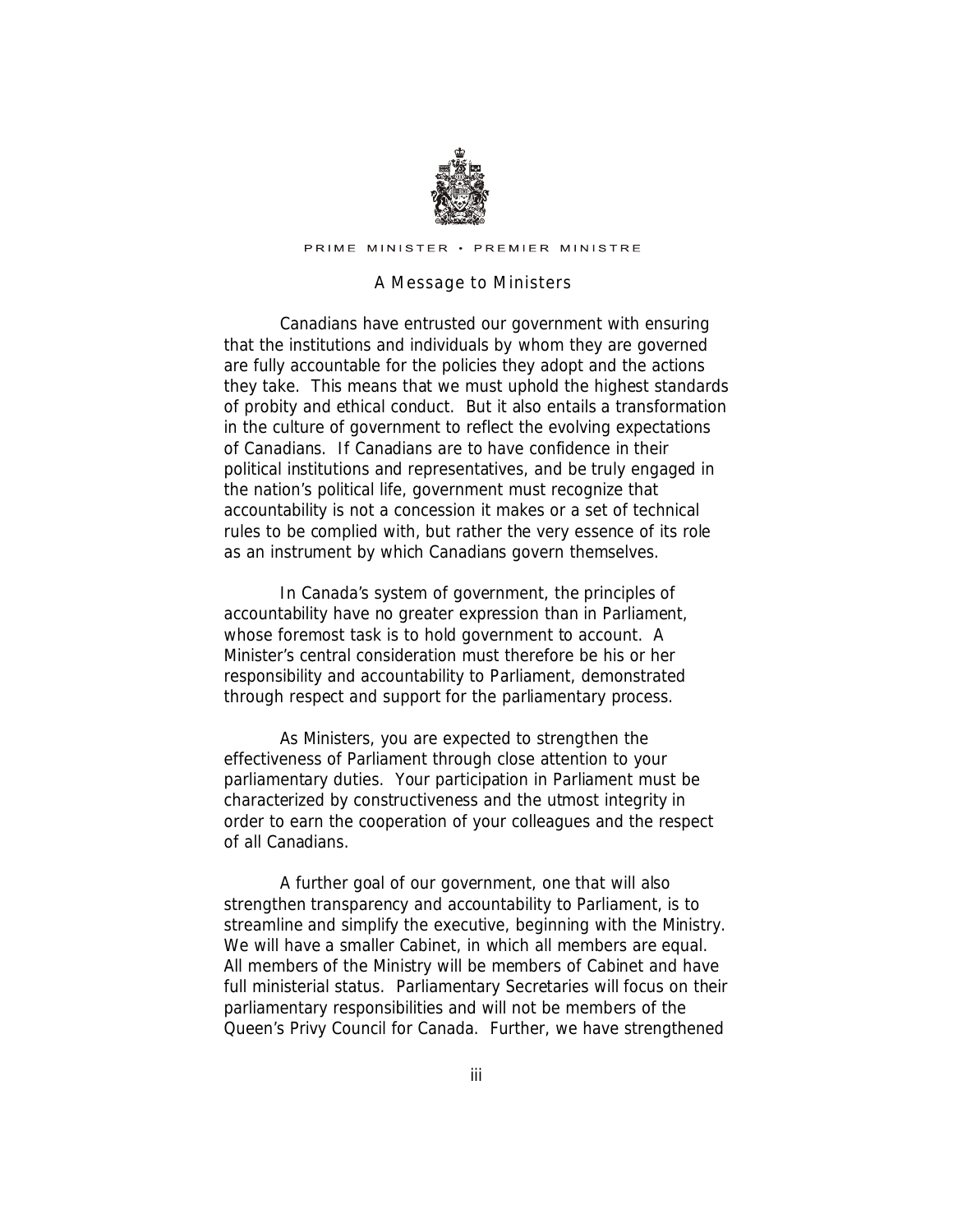the *Conflict of Interest and Post-Employment Code for Public Office Holders*. We have also strengthened this Guide, for example, by providing greater detail and clarity on the relationship between exempt staff and public servants, and on ministerial responsibility for non-departmental organizations in a Minister's portfolio.

*Accountable Government: A Guide for Ministers* sets out the fundamental principles of our system of responsible government, with its core tenet of ministerial responsibility, and provides practical guidance for the conduct of your official duties. The conduct of Ministers should be characterized by the following principles:

- Ministers must act with integrity. To ensure public trust and confidence, not only in our government but in government generally, Ministers must uphold the highest standards of honesty and impartiality. Both the performance of your official duties and the arrangement of your private affairs should bear the closest public scrutiny.
- Ministers are responsible for ensuring that their departments are managed soundly and with complete integrity. They must discharge their portfolio responsibilities with careful regard to the particular powers, duties and functions assigned to them by statute and convention.
- Ministers are accountable to Parliament for the use of all powers vested in them. This demands constant attention to their parliamentary duties, including being present in Parliament to answer honestly and accurately about their areas of responsibility, and taking corrective action, as appropriate and within their authority, to address any problems that may arise within their portfolios. Should Ministers make any inadvertent error in answering to Parliament, they must take steps to correct it at the earliest opportunity.
- Ministers are bound by their oath as Privy Councillors. This oath reflects parliamentary government's core convention of Cabinet solidarity, by which Ministers share collective responsibility for the actions of government and speak to Parliament and Canadians with a single voice.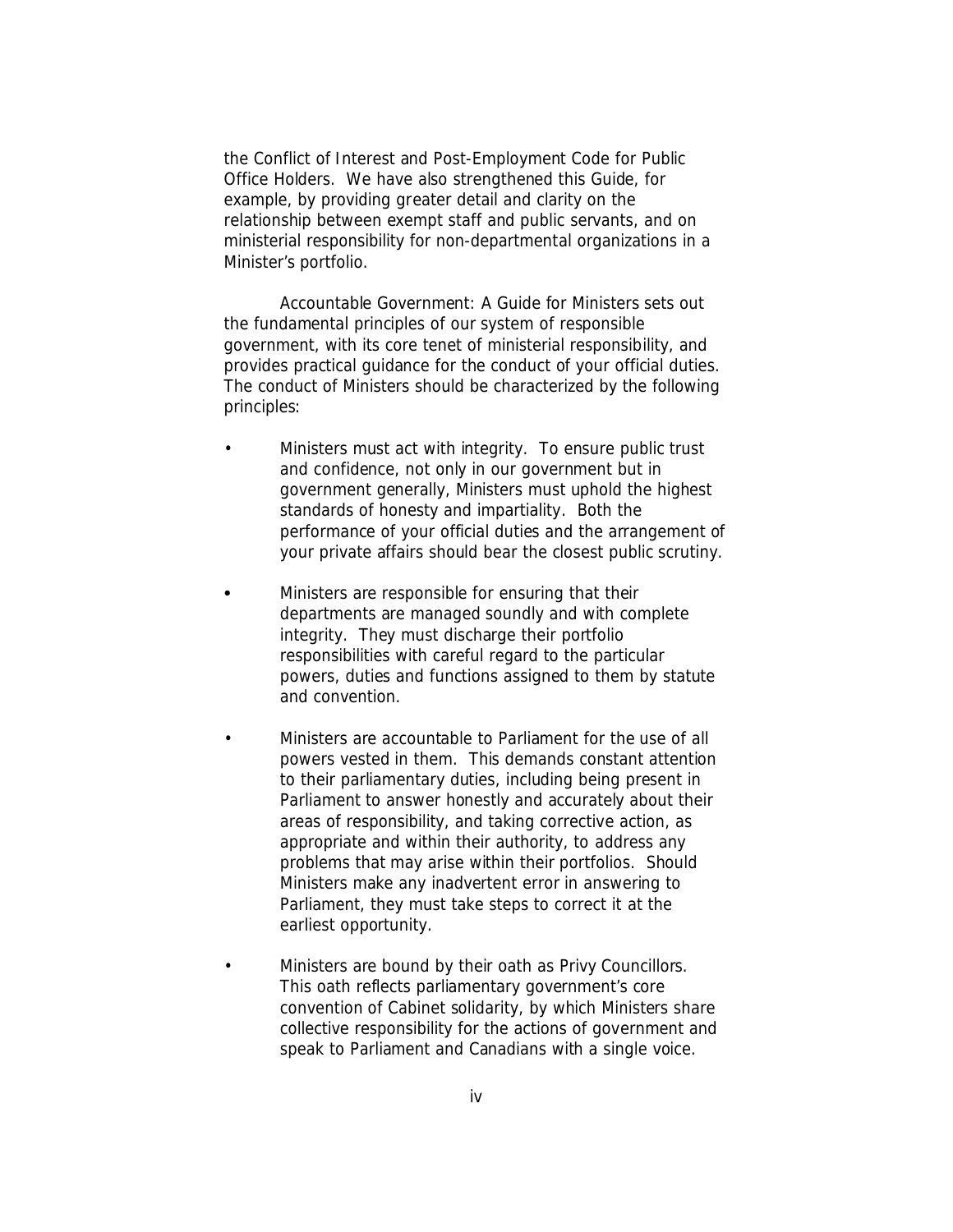This requires frank discussion in Cabinet and confidentiality in Cabinet decision making.

Ministers must respect the non-partisanship of the Public Service of Canada and not seek to engage public servants in work that is outside their appropriate role. In this way, successive governments can have confidence that the Public Service will provide the support they need to fulfill their ministerial functions and mandate without regard to political partisanship.

This Guide will serve as an important reference as we work to promote a culture of accountability in everything we do. You will also have other important sources of support, including your deputy ministers. In the final analysis, however, no document or rules can supplant the need to approach your responsibilities with the utmost judgment and accountability.

> Stephen Harper Prime Minister of Canada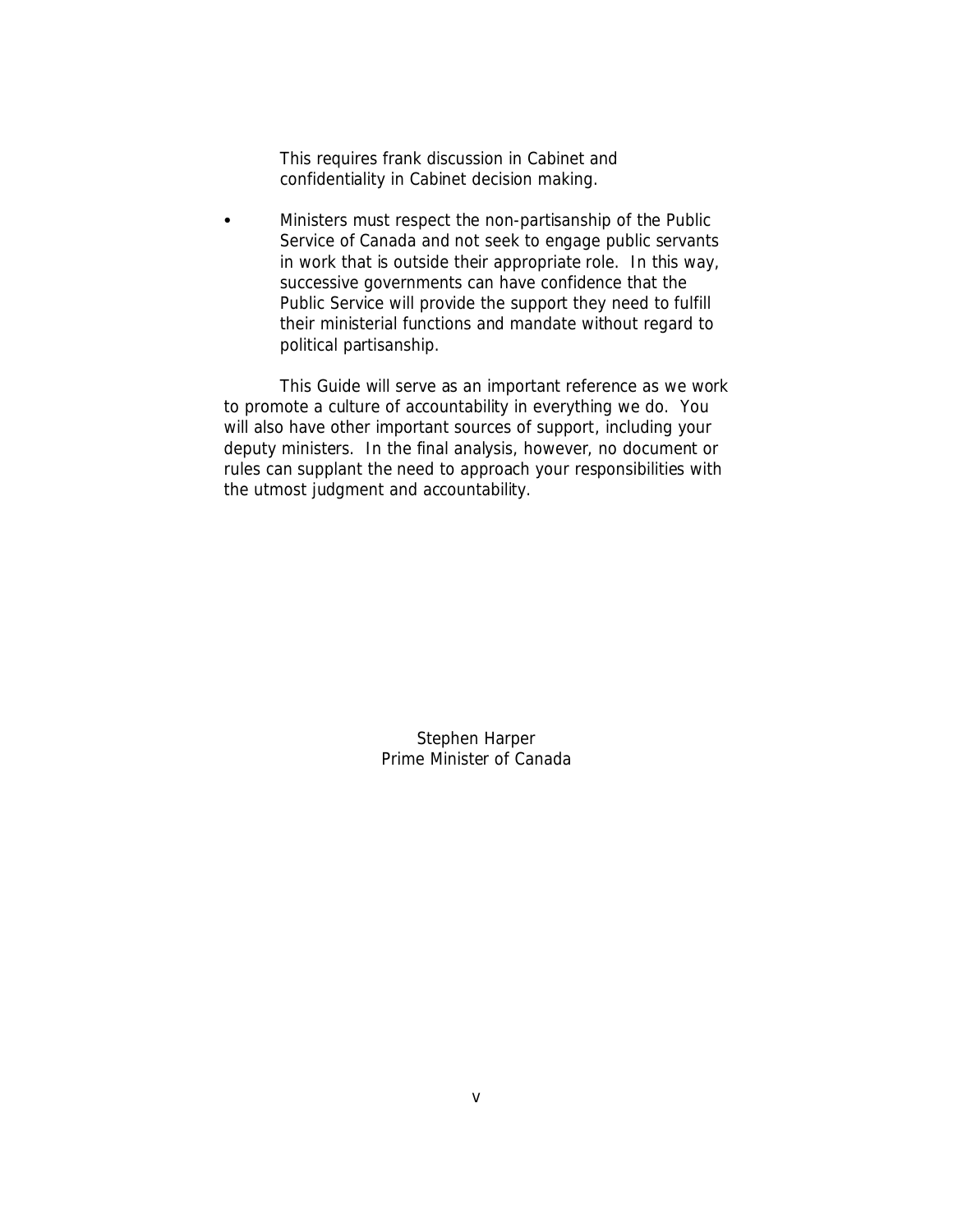### Introduction

This Guide sets out the duties and responsibilities of the Prime Minister and of Ministers and outlines key principles of responsible government in Canada. This essential information will help members of the Ministry individually and collectively support the Prime Minister in managing the business of the Government of Canada. The Guide also covers the duties and responsibilities of Parliamentary Secretaries.

Ministers who want further information or advice about the subject matters of this document may consult the Clerk of the Privy Council or their deputy minister. This document has been prepared by the Machinery of Government Secretariat in the Privy Council Office, which is responsible for supporting the Clerk of the Privy Council and deputy ministers by advising them on matters contained in this Guide.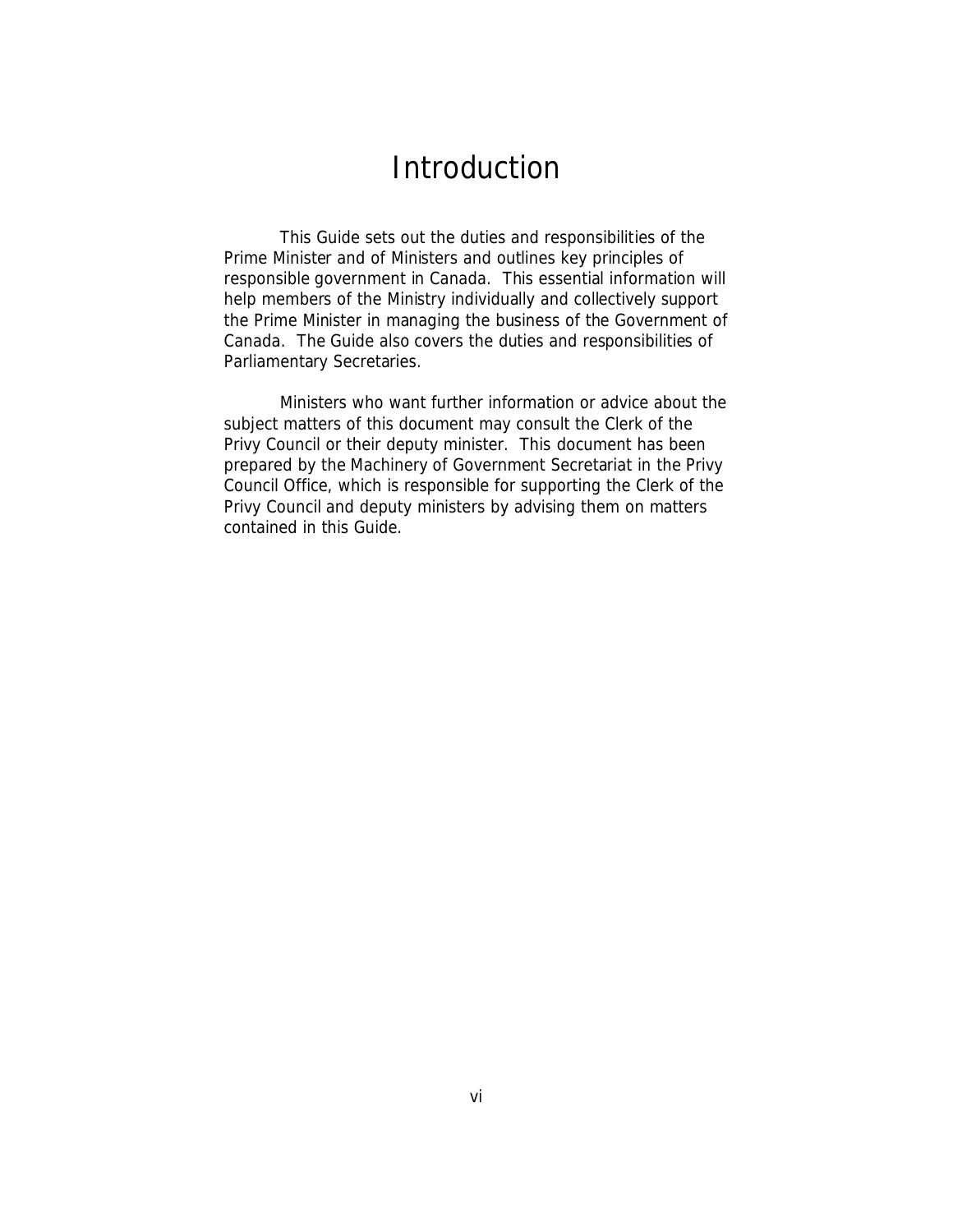## Ministerial Responsibility and Accountability

Ministers of the Crown are chosen by the Prime Minister, who may ask for their resignation at any time. The Ministry together helps carry out the mandate of the government. Government policy is established by the Cabinet, which includes all members of the Ministry.

Ministers of the Crown are responsible and accountable to the Prime Minister and Parliament in two fundamental ways:

- Individually, for their performance in carrying out the responsibilities of the portfolio assigned to them by the Prime Minister.
- Collectively, in support of the Cabinet team and its decisions.

Ministers' individual and collective responsibility is an essential principle guiding the rule of Cabinet government in Canada, and is at the core of the standards for ministerial behaviour.<sup>1</sup>

### **I.1. Individual Ministerial Responsibility**

Parliament confers power on a Minister through parliamentary statutes that set out the duties and functions for which the Minister is individually responsible. In addition to these enabling statutes, there are "unwritten" conventions or precedents governing the ways in which Ministers fulfill their responsibilities and account for their actions in exercising their statutory authority.

<sup>1</sup> Details may be found in *Responsibility in the Constitution*, Privy Council Office, 1993.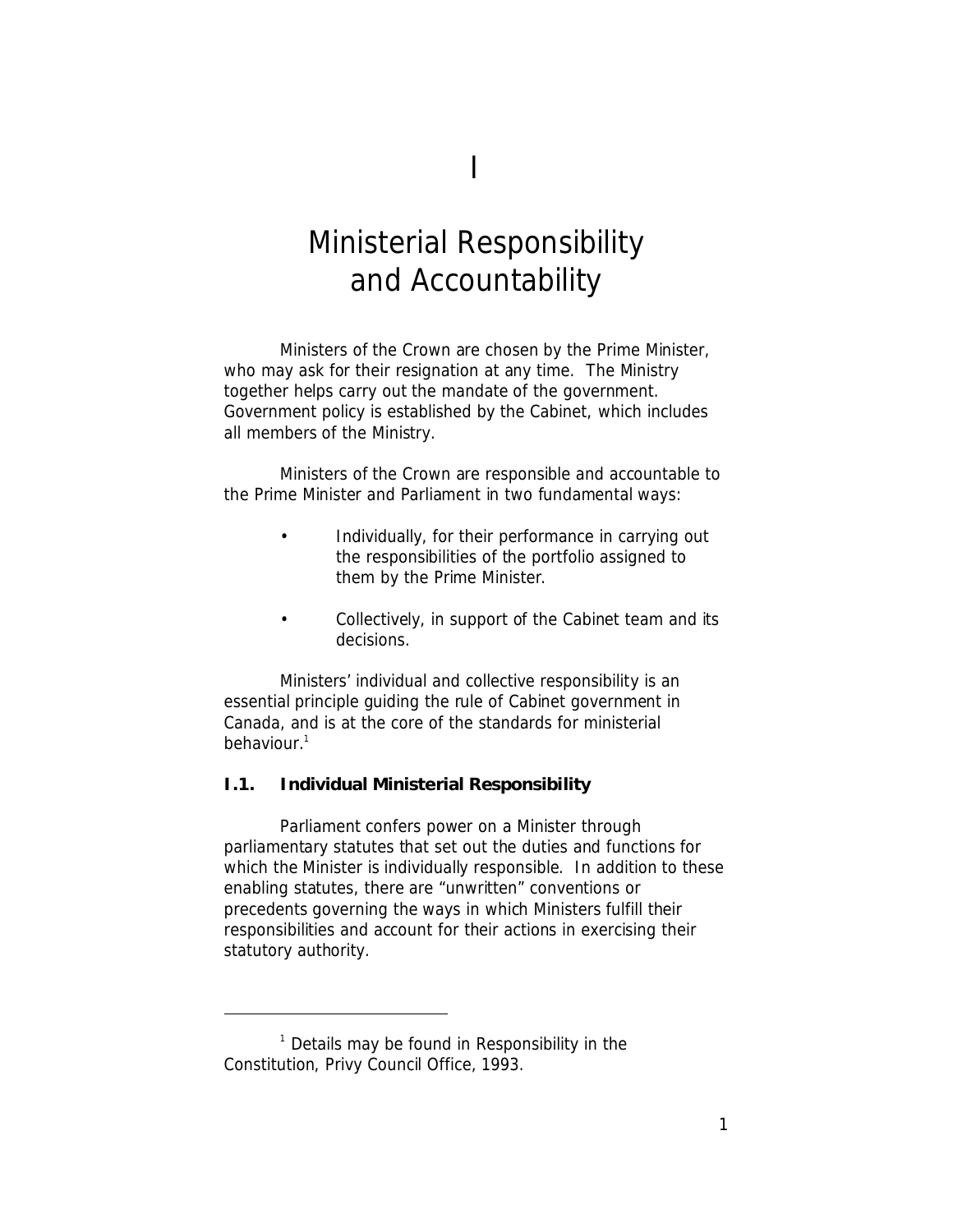In addition to statutory powers conferred on them by Parliament, Ministers may also have other responsibilities assigned to them by the Prime Minister. Ministers are accountable to Parliament for the exercise of their responsibilities whether they are assigned by statute or otherwise.

### **I.2. Collective Ministerial Responsibility**

All members of the Ministry are collectively responsible for carrying out the government's policies as established by the Cabinet. They are therefore expected to work in close consultation with their ministerial colleagues. This principle is the foundation of a key unwritten constitutional convention known as Cabinet solidarity. Coordinated and consistent communication with Parliament and the public is another essential requirement of Cabinet government.

Policies presented to Parliament and to the public must be the agreed policies of the Cabinet. Ministers cannot dissociate themselves from or repudiate the decisions of their Cabinet colleagues unless they resign from the Cabinet.

Cabinet solidarity is further reinforced by the Privy Councillor's oath requiring Ministers to declare their opinion as decisions are being made, and to strictly uphold the confidentiality of Cabinet decision making.

Ministers also make decisions collectively for practical reasons. In working toward achieving government objectives, ministerial responsibilities may overlap or have implications for other Ministers. The increasing complexity of issues means that, if the government's objectives are to be achieved, policies and programs must be reviewed in relation to each other. Ministers also have responsibilities for representing the different perspectives and interests of their regions, and these inevitably cut across the departmental division of government activities.

Ministers also share two limited assets: parliamentary time and financial resources of the Consolidated Revenue Fund. Only a relatively small number of major initiatives can be handled at one time. Thus, the government's overall policy agenda necessarily impinges on the portfolio goals of individual Ministers. Ministers therefore need to work closely together to ensure their goals are considered in the broader objectives of the government's agenda.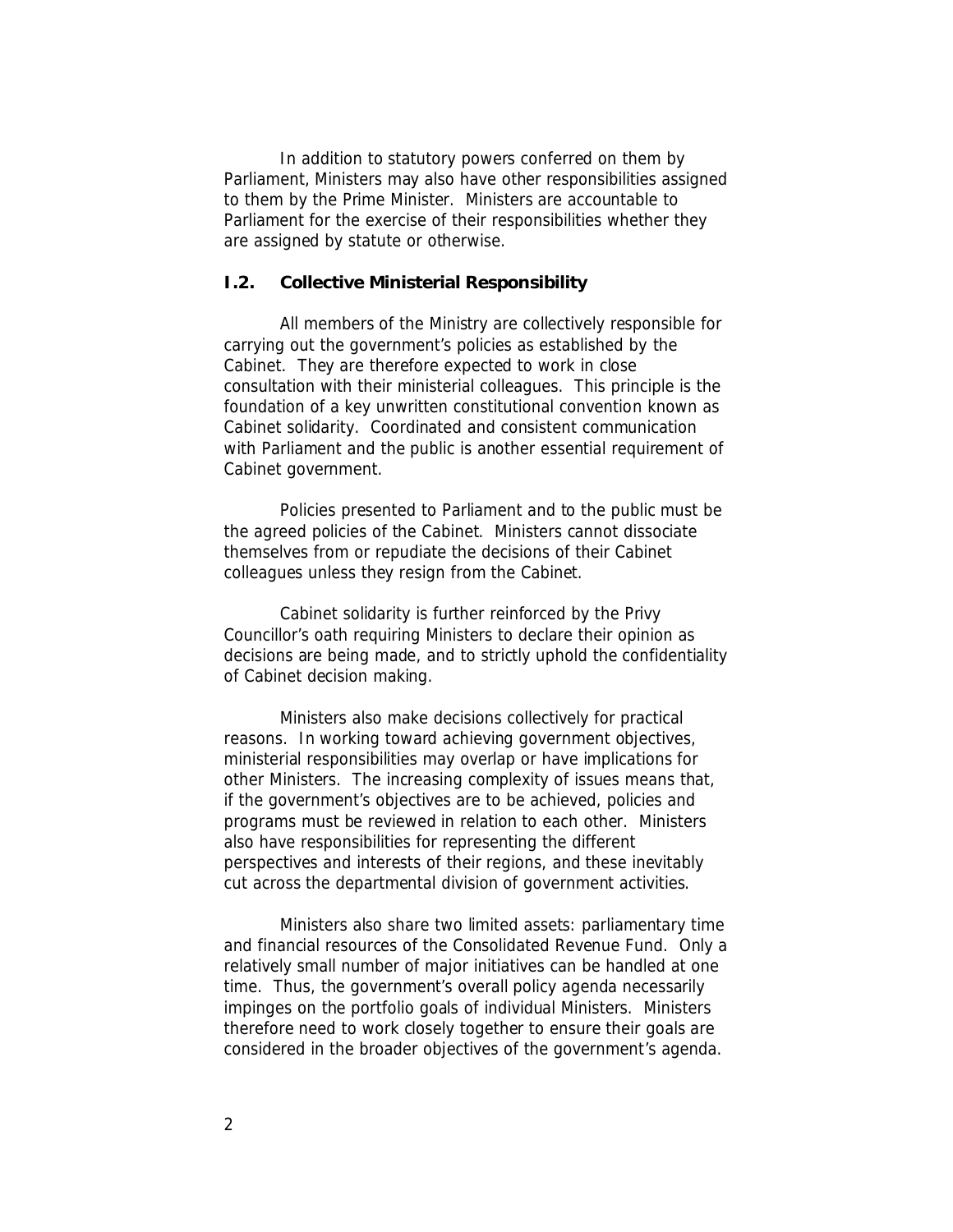### **I.3. Ministerial Accountability and Answerability**

In providing good government for the people of Canada, Ministers are responsible and *accountable to Parliament* for the use of the powers vested in them by statute or otherwise. Ministers must be present in Parliament to respond to questions on the use of those powers, as well as to accept responsibility and account for that use. Whether a Minister has used the powers appropriately is a matter of political judgment by Parliament. The Prime Minister has the prerogative to evaluate the consequences and to reaffirm support for that Minister or to ask for his or her resignation.

Ministers are also required to *answer to Parliament* by providing information to Parliament on the use of powers by bodies that report to Parliament through them. In providing the information, Ministers must take into account all implications, including the lawful protection of privacy and the Minister's statutory authority over the organization. The Public Service supports Ministers by providing information that assists them in answering to Parliament.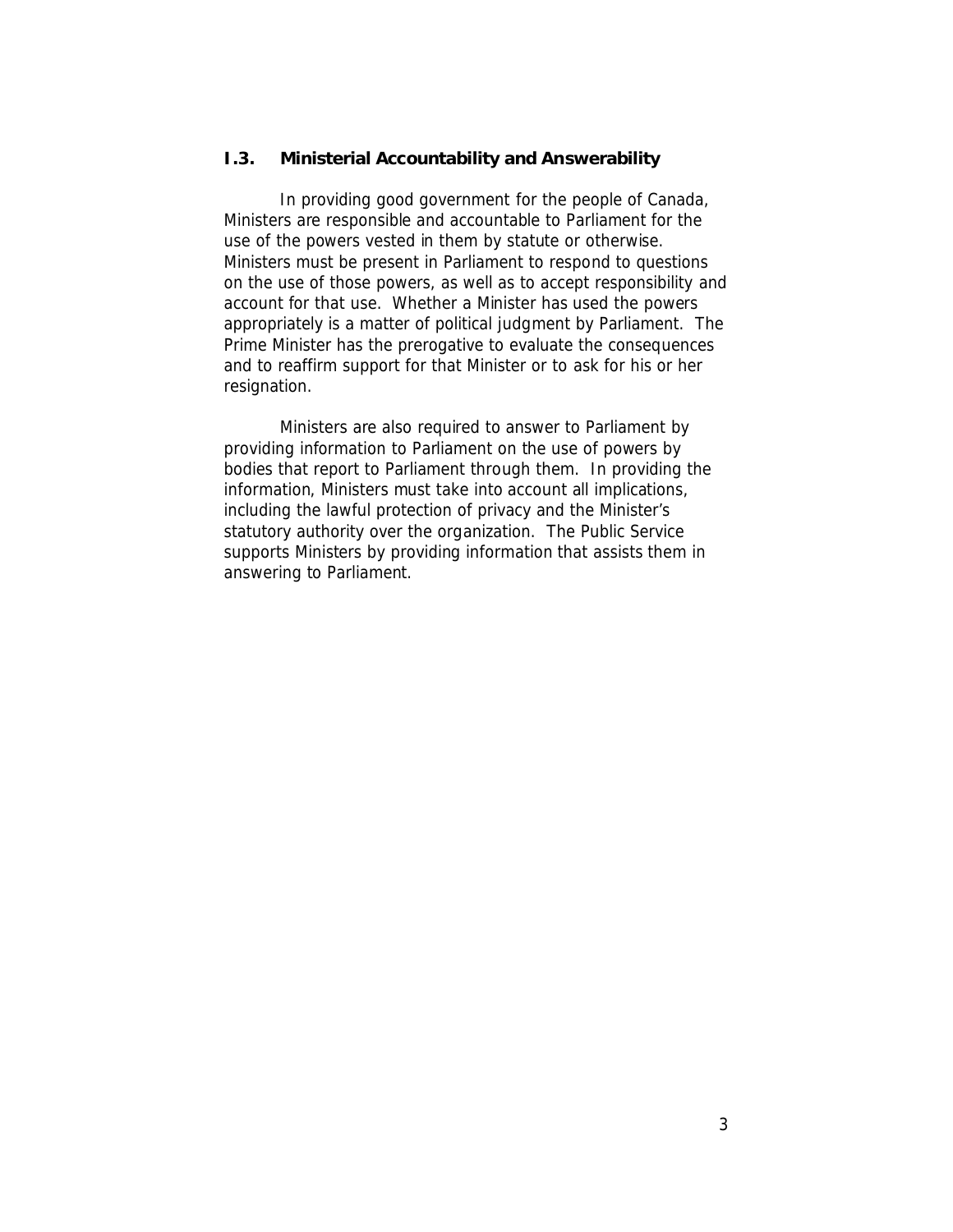## Portfolio Responsibilities and Support

In appointing a Minister to a portfolio, the Prime Minister may assign a broad range of responsibilities, from their immediate departmental powers, duties and functions to other special assignments or roles. In exercising the powers conferred by Parliament and in implementing Cabinet decisions, Ministers are supported by a deputy minister and departmental officials. They are also provided with resources for exempt staff, $^2$  whom they personally appoint to assist them in constituency and political work.

Given his role as head of government, the Prime Minister has a responsibility for the effective operation of the whole of government and often has to answer in the House for the operation of all departments and agencies. This may mean that, in carrying out this overarching responsibility, the Prime Minister will be involved in matters within the responsibility of individual Ministers.

This chapter provides information on the framework and management of ministerial portfolios and on the Public Service resources that provide support to Ministers.

**II.1. Powers, Duties and Functions**

Departmental *powers, duties and functions* are vested in Ministers through statute. Many of these powers are normally delegated to deputy ministers and departmental officials, who act on their behalf. Ministers are individually responsible to Parliament and the Prime Minister for their own actions and those of their department, including the actions of all officials under their management and direction, whether or not the Ministers had prior knowledge. In practice, when errors or wrongdoing is committed by officials under their direction, Ministers are

<sup>&</sup>lt;sup>2</sup> See Chapter VI, section 1 regarding exempt staff.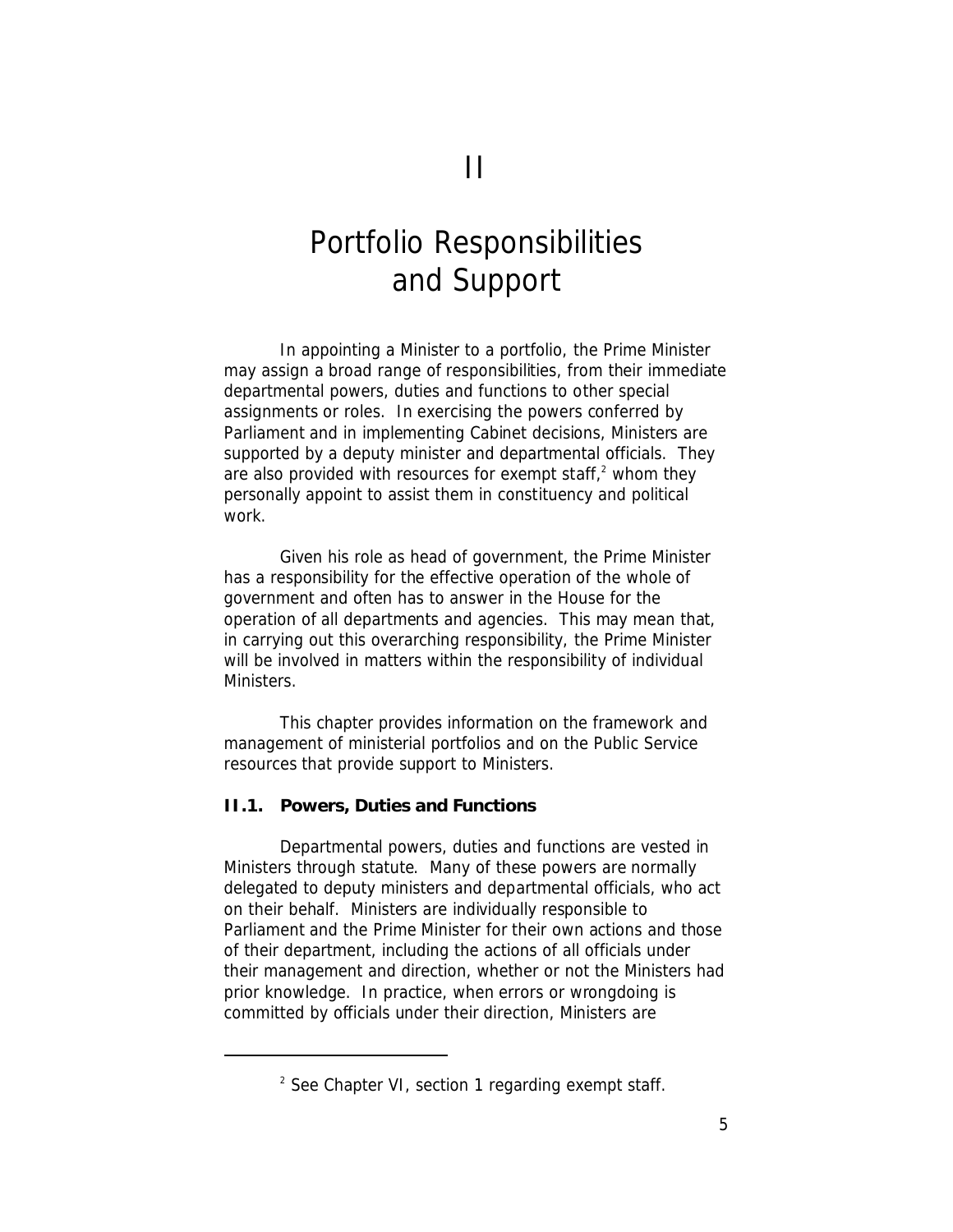responsible for promptly taking the necessary remedial steps and for providing assurances to Parliament that appropriate corrective action has been taken to prevent reoccurrence.

Ministers' responsibilities may include a variety of nondepartmental bodies such as Crown corporations or tribunals. In accordance with the enabling legislation, Ministers exercise varying degrees of control and responsibility for the agencies that are part of their portfolio.

The Prime Minister may assign additional responsibilities to a Minister, either through an Order in Council<sup>3</sup> or as a result of a designation by the Prime Minister (for example, political regional responsibilities). Consequently, ministerial responsibilities can encompass a range of diverse activities, some based on statute, others on specific direction provided by the Prime Minister.

### **II.2. Integrated Portfolio Management**

Quality programs and services in keeping with the government's objectives depend strongly upon Ministers' ability to manage their respective portfolios in an integrated way. Portfolios are organized to bring together bodies that share common purposes. Ministers must ensure that all actors and organizations within the portfolio work together in a coherent fashion, while respecting any necessary degrees of independence.

In certain instances, the Prime Minister may appoint a Minister to additional duties in the portfolio of another Minister. In such cases, the portfolio Minister is accountable for the entire portfolio, and any arrangements made with respect to portfolio management must fully respect any statutory responsibilities and accountabilities vested in Ministers. One or more Parliamentary Secretaries may also be appointed to assist the Minister or Ministers in the portfolio. These Ministers and Parliamentary Secretaries must all work together to ensure coordinated and integrated functioning of the portfolio.

The portfolio, the actors in it and its organizations should function as a team. Portfolios are varied, and the organizational bodies can include:

<sup>&</sup>lt;sup>3</sup> See Annex B, section 5 regarding Orders in Council.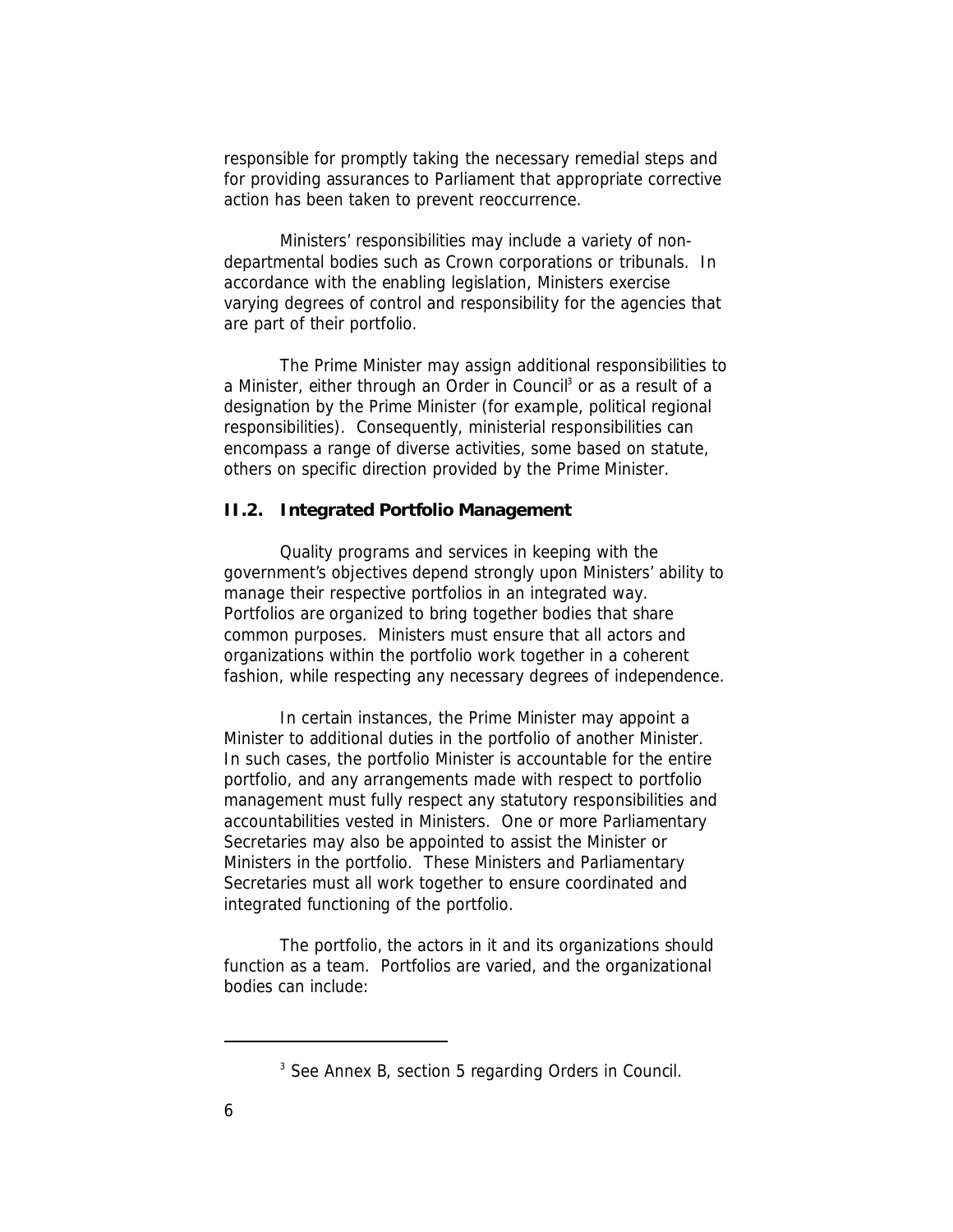- a department that has a role in shaping future policies and laws, and, in some cases, delivering services;
- service agencies that provide services within the government's policy and legislative framework and on the basis of a Business Plan;
- administrative tribunals that make decisions and hear appeals at arm's length from the government and on an independent basis; and
- Crown corporations that provide specific services on a commercial basis.

Each organization is different. They all have different mandates, a variety of organizational structures, and a different relationship to the Minister that reflects their purpose. However, they all provide services to Canadians and report to Ministers, or through Ministers to Parliament.

Building on existing statutory roles under a Minister's authority and his or her leadership role as assigned by the Prime Minister, the goal of integrated portfolio management is to ensure all actors and organizations work together in the most effective fashion. The Minister must captain the portfolio in order to achieve good governance, coherent coordination of policy, legislation and programs, excellence in delivery of programs and services, and meaningful accountability to the public, through Parliament, for the activities of the full portfolio.

The deputy minister, as the Minister's principal source of Public Service support and policy advice, will be expected to advise the Minister on all matters under the Minister's responsibility and authority. He or she will have a key role in promoting appropriate policy coordination, and building coherence in the activities and reporting of the portfolio bodies. Deputies can provide advice to Ministers on the appropriate means to ensure integration in the undertakings of their portfolio, while respecting any accountability requirements and mandates set out by legislation. Depending on the portfolio, the deputy may also be assigned certain specific responsibilities by the Minister. In those cases, it is important that the Minister provide clear guidance to all agency heads on his or her expectation of the portfolio integration role of the deputy.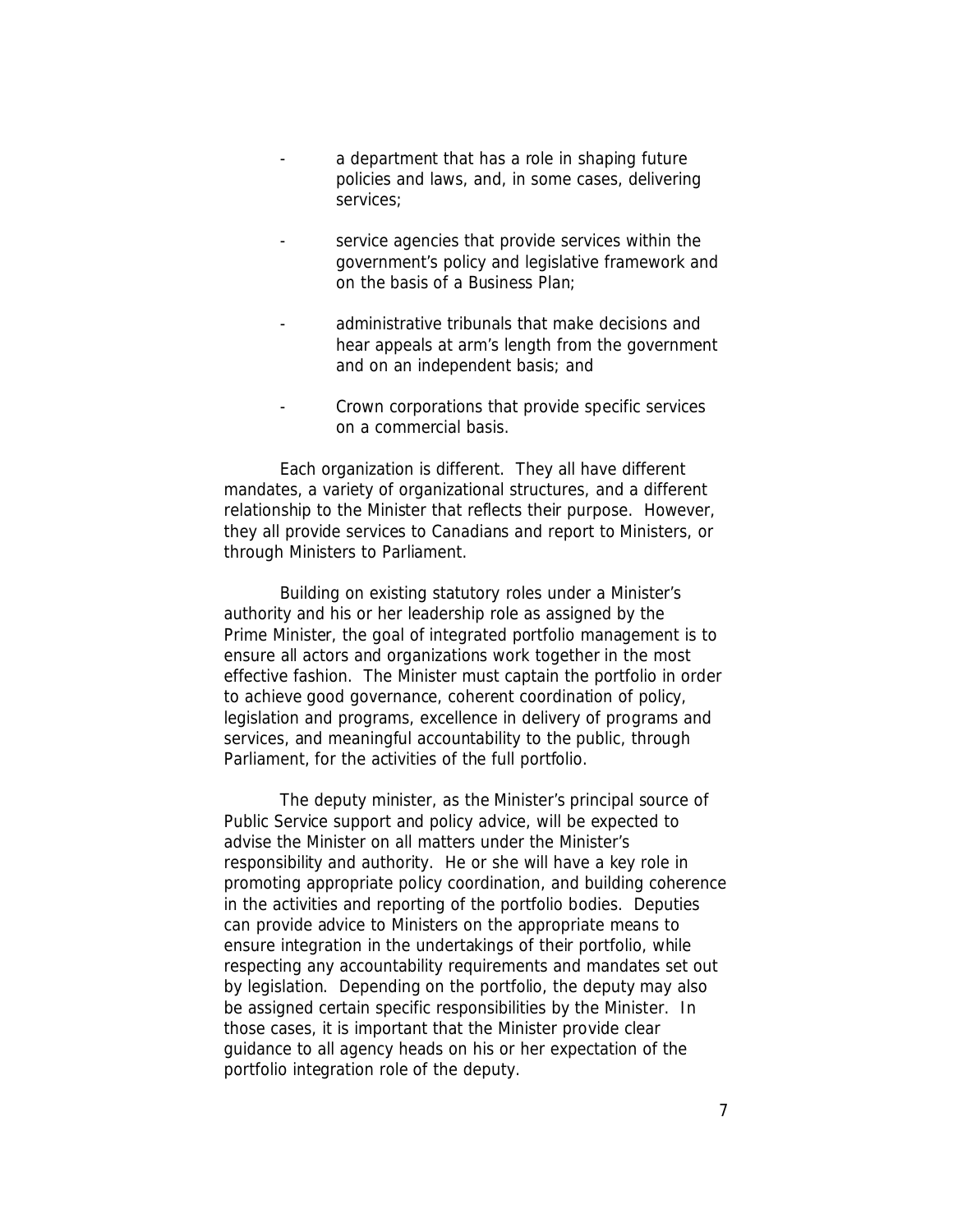Agency and Crown corporation heads—while maintaining the necessary arm's-length relationship and managerial autonomy required for their bodies—should seek out opportunities to contribute to the overall functioning of the portfolio. Ministers need to make sure that the perspectives of these bodies are brought to bear in the policy development process within the portfolio.

### **II.3. Equality of Ministers and Duties Across Portfolios**

All members of the Ministry are members of Cabinet and have full ministerial status. In certain instances, the Prime Minister may appoint a Minister to additional duties in the portfolio of another Minister, and in such cases the portfolio Minister is accountable for the entire portfolio.

### **II.4. Parliamentary Secretaries**

Parliamentary Secretaries are chosen by the Prime Minister, and are assigned to assist Ministers. They are key resources in a Minister's portfolio, and full participants in the government's work. Parliamentary Secretaries receive a mandate letter from the Prime Minister, and their responsibilities are carried out within the policy and program frameworks set out by their Minister. They may also be called upon to support other Ministers in the portfolio.

Parliamentary Secretaries are expected generally to support a Minister with respect to House and public duties as well as department-related duties, as discussed below:

*House and Public Duties*

Parliamentary Secretaries are a fundamental link between Ministers and Parliament. They help Ministers maintain contacts with Senators and other members of the House of Commons in order to promote effective parliamentary decision making and to assist in the development of the legislative agenda. They play a necessary liaison role within the caucus and throughout the House of Commons and its committees. In committees, they help in sharing departmental information, and can work with committee chairs to plan appearances of Ministers and departmental officials to ensure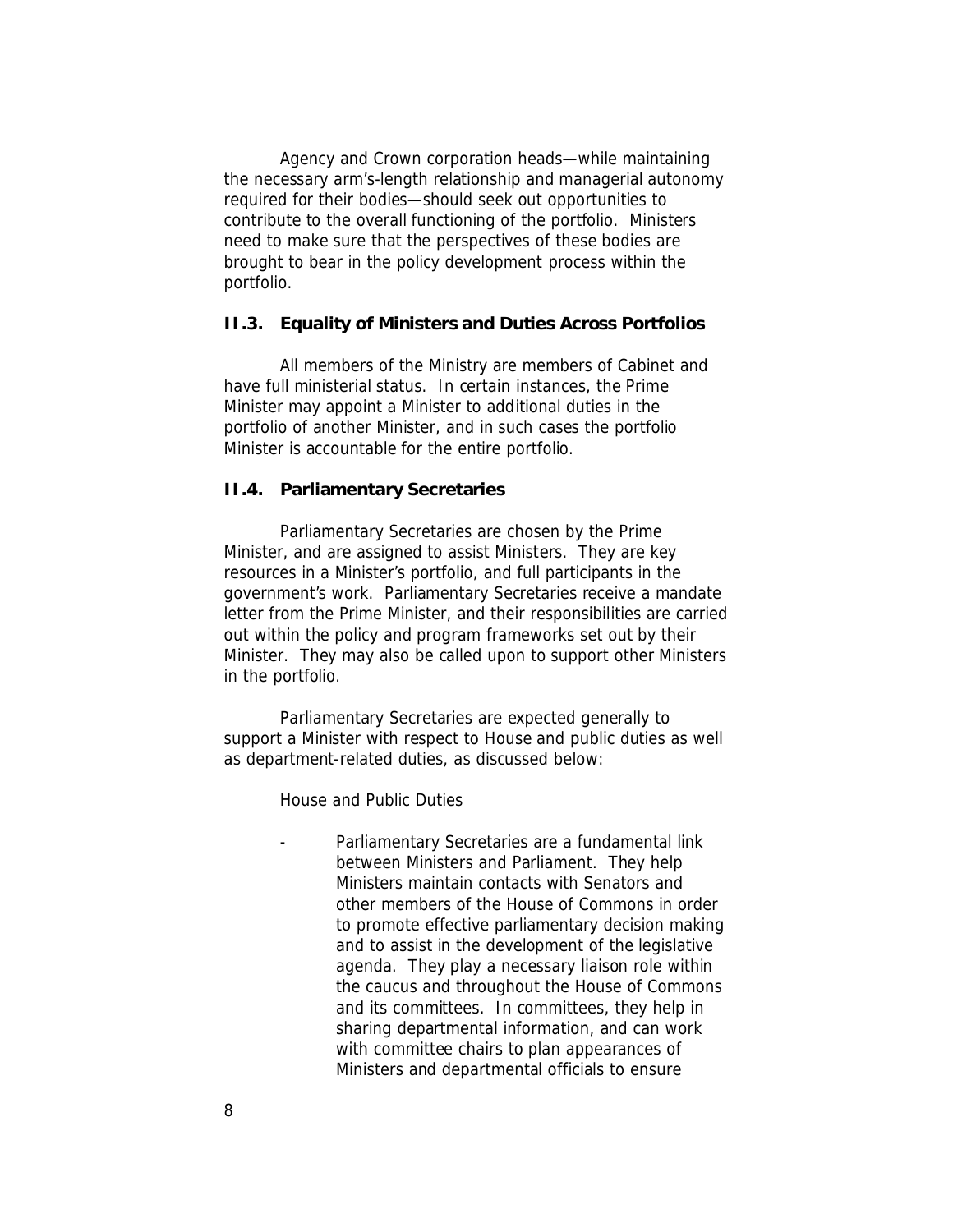productive dialogue. They are expected to facilitate departmental appearances by representing the Minister's views and addressing political issues which may arise. On Private Members' business, Parliamentary Secretaries are a link between the caucus and the Minister, and can also facilitate interaction with departments in the development of Private Members' business which the government chooses to support. Parliamentary Secretaries may also be called upon to answer policy questions during Question Period in the Minister's absence, although acting Ministers may respond to particularly sensitive questions. Given that they work under the direction of a Minister, Parliamentary Secretaries do not introduce their own Private Member's bills or motions.

*Department-Related Duties*

Parliamentary Secretaries may have specific policyrelated priorities to pursue, as set out in a mandate letter from the Prime Minister, and are expected to be engaged as key players in making strategic contributions to policy development. A Minister may delegate to a Parliamentary Secretary specific duties for policy development initiatives. Overall responsibility and accountability remains with the Minister, who also remains responsible for the direction of public servants and departmental resources, and authority to initiate departmental actions. Parliamentary Secretaries must also assist in ensuring liaison between parliamentary committees and the Public Service.

Parliamentary Secretaries are subject to the *Conflict of Interest and Post-Employment Code for Public Office Holders.*  Further information on the Code can be obtained from the Ethics Commissioner or the Privy Council Office. They are also subject to the *Conflict of Interest Code for Members of the House of Commons* in their capacity as members of the House of Commons. Further information on the House Code can be obtained from the Ethics Commissioner.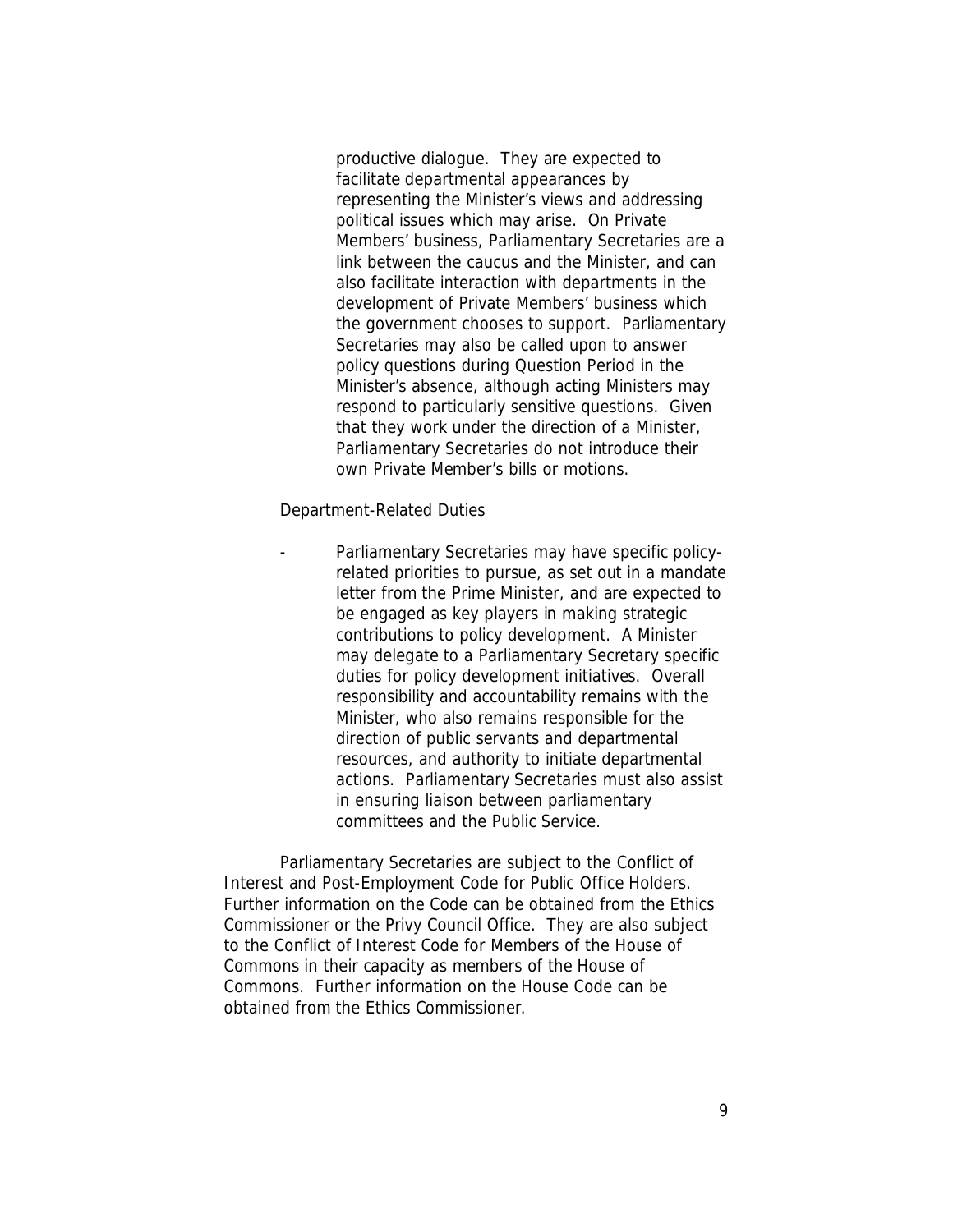### **II.5. Deputy Ministers**

Deputy ministers are professional, non-partisan public servants. They are chosen and assigned by the Prime Minister on the advice of the Clerk of the Privy Council and are appointed by the Governor in Council.<sup>4</sup> Their role is to provide their Minister with the broadest possible expert advice and support needed for the Minister's portfolio responsibilities, and to undertake the dayto-day management of the department on behalf of their Minister. However, deputy ministers do not exercise direct authority over non-departmental bodies within the portfolio. Deputy ministers are required to manage a complex set of multiple accountabilities which arise out of various powers, authorities and responsibilities attached to the position.

Deputy ministers are responsible and accountable for a wide range of duties including policy advice, program delivery, internal departmental management, and interdepartmental coordination. In performing these duties, deputy ministers have a fundamental responsibility to support both the individual and collective responsibilities of their Minister. They are accountable on a day-to-day basis to their Minister, and a cooperative relationship between the two is critical. The advice that deputy ministers provide should be objective and must respect the law. If conflict occurs between the Minister's instructions and the law, the law prevails.

The Prime Minister is responsible for the unity and direction of the Ministry and the government's policies. As a result of their role in the collective management of the government, deputy ministers are also accountable to the Prime Minister for responding to the policies of the Ministry as a whole and to the requirements of the Treasury Board and the Public Service Commission. This includes ensuring that appropriate interdepartmental consultation occurs on any matter that may touch upon broader ministerial responsibilities. In this capacity, deputy ministers are required to keep the Clerk of the Privy Council informed of any matter they consider significant enough to affect their responsibilities or those of their Minister. If the issue is of sufficient concern, the Clerk of the Privy Council will inform the Prime Minister.

<sup>4</sup> See Annex A, section 3 for a definition of Governor in Council.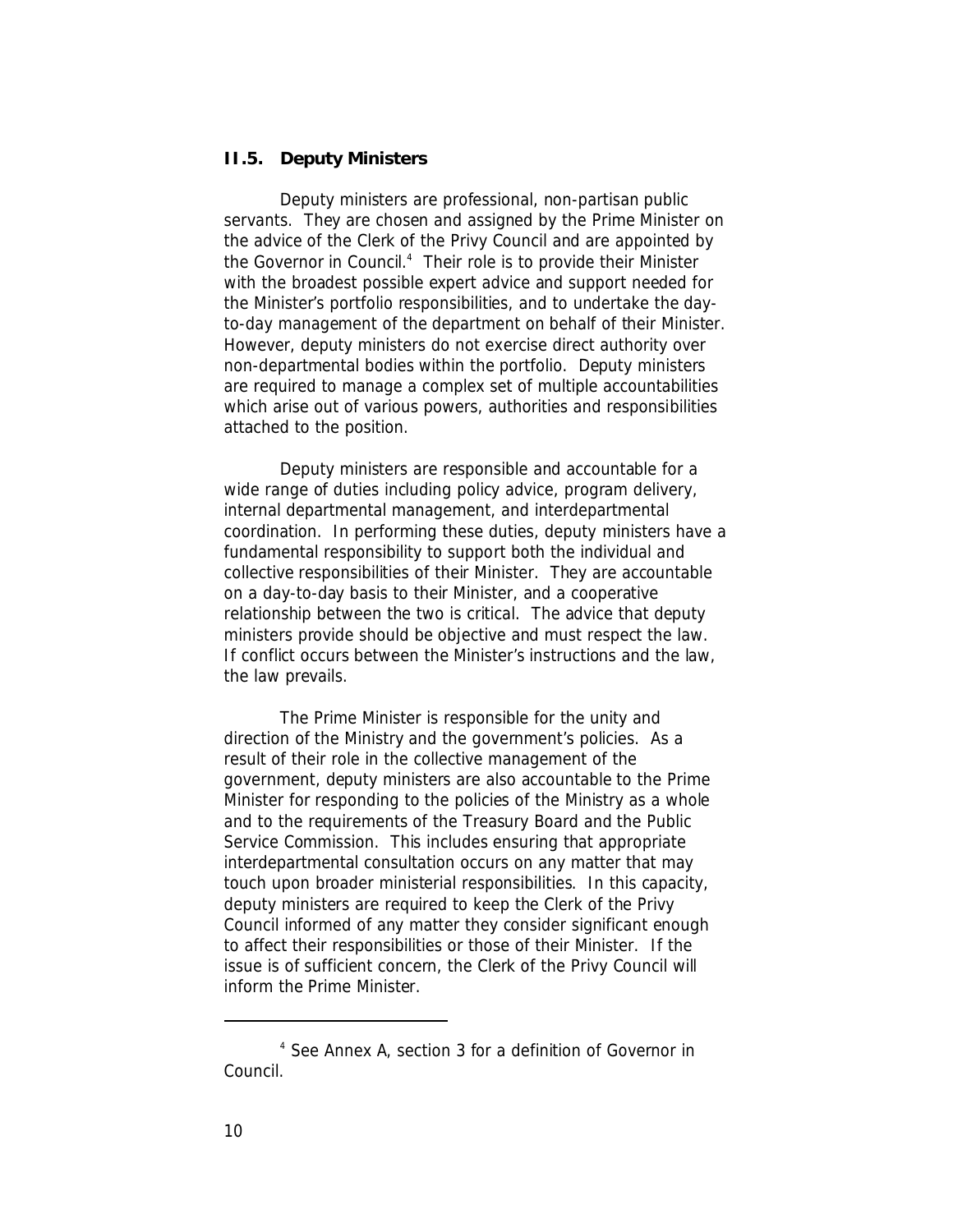Deputy ministers also carry a general obligation of accountability to the Treasury Board for the overall management capacity and performance of the department. In order to assist in managing this accountability, and to ensure performance is subject to regular review, deputy ministers are required to implement the Treasury Board Secretariat's Management Accountability Framework. The Comptroller General of Canada also sets reporting requirements on departmental spending, and deputy ministers and departmental comptrollers must ensure that all requirements for expenditure planning, control and oversight are met, including in the development of policy proposals.

Further details on the accountability and duties of deputy ministers are included in *Guidance for Deputy Ministers*, a companion to this Guide.

### **II.6. Departmental Officials**

The department reports to the Minister through the deputy minister in a clear chain of command. Deputy ministers are chosen by the Prime Minister, whereas assistant deputy ministers, other executives and departmental officials are appointed according to conditions set out by the Public Service Commission. The accountability of departmental officials is to the Minister through the deputy minister, but it is the Minister who is accountable to Parliament.

Federal officials must work within the laws of Canada, and are expected to maintain the tradition of the political neutrality of the Public Service. This ensures their continuing ability to provide professional, candid and frank advice. In no circumstances should departmental officials be asked to participate in partisan political activities. The Treasury Board's *Values and Ethics Code for the Public Service* notes that Ministers are responsible for preserving public confidence in the integrity of management and operations within their departments, and for maintaining the tradition of political neutrality of the Public Service and its continuing ability to provide professional, candid and frank advice.

### **II.7. Non-Departmental Bodies**

Most Ministers are responsible for several nondepartmental bodies such as Crown or departmental corporations, agencies, commissions, tribunals or boards. A Minister's degree of control and responsibility for a non-departmental body is defined in the Act that establishes that body. While a Minister's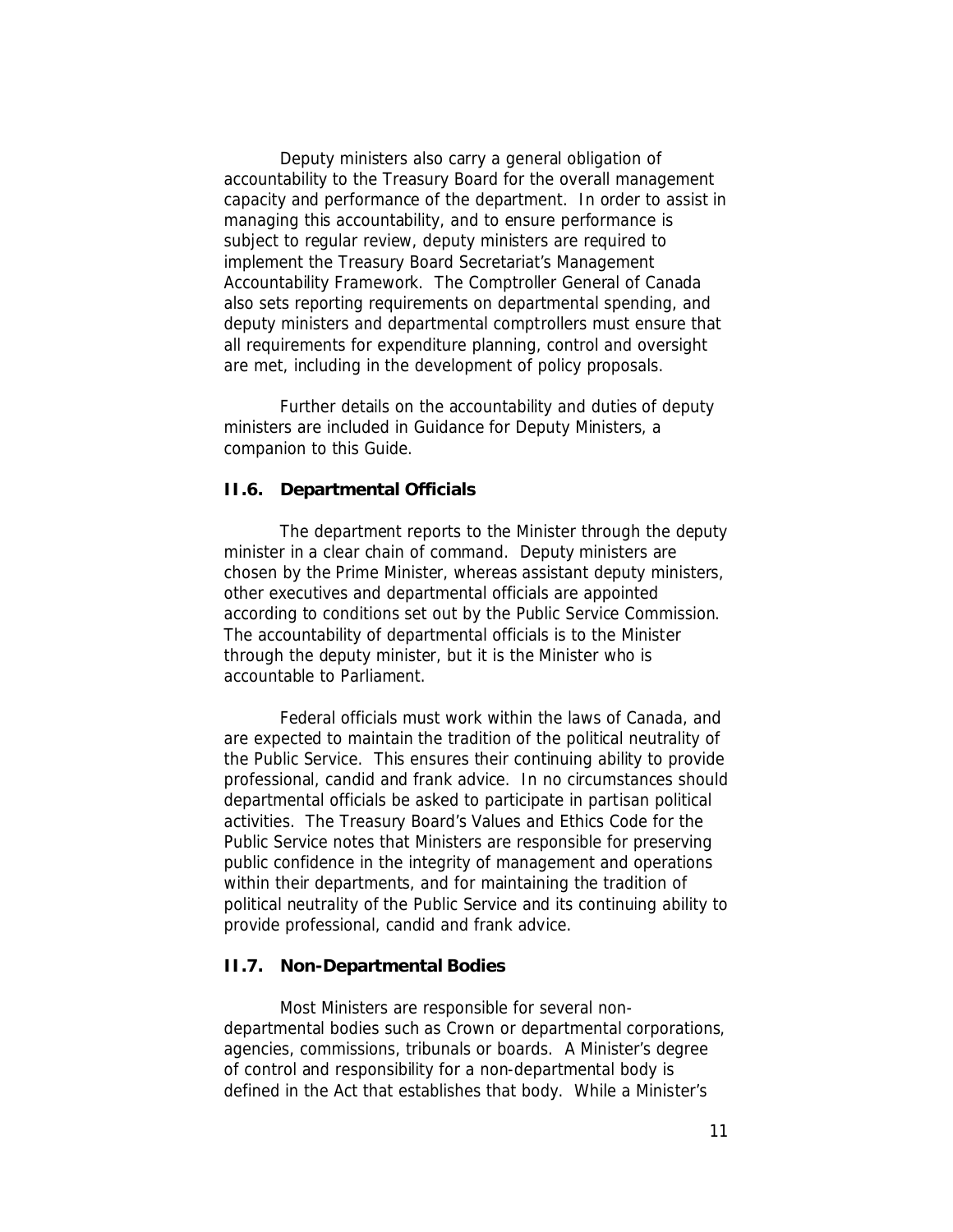relationship with a non-departmental body is at arm's length, the Minister must still provide the organization with general guidance on the government's objectives and expectations. *Ministers need to know the details of their responsibilities, as well as the limits of their powers, for those bodies*. Deputy ministers can provide advice to Ministers on these issues, particularly in the context of integrated portfolio management.

The nature of the relationship between a Minister and an administrative tribunal with independent decision-making or quasi-judicial functions is a particularly sensitive issue. Ministers must not intervene in specific decisions of those bodies. Specific guidance governing Ministers' dealings with quasi-judicial tribunals is included in Annex E, as are guidelines on Crown corporations in Annex F.

Heads of non-departmental bodies are appointed by the Governor in Council, on the recommendation of the responsible Minister, after consultation with the Prime Minister. Their responsibilities and duties, and those of the designated Minister, vary with each governing statute. The responsible Minister is accountable for the overall effectiveness of Crown corporations in his or her portfolio, as opposed to their day-to-day operations. But while their degree of independence from the portfolio Minister may vary, all non-departmental bodies have a responsibility to answer to Parliament. Heads of non-departmental bodies and their officials appear before parliamentary committees and do so in accordance with the principles of ministerial responsibility and the political neutrality of public servants. Many non-departmental bodies are required to report annually to Parliament, through their designated Minister, on their performance and planning.

#### **II.8. Acting Ministers**

The Prime Minister establishes a standing roster of acting and alternate Ministers who assume additional duties when their colleagues are unable to perform their duties. The roster is formalized by an Order in Council. The Prime Minister can act for any Minister, but normally does so only when the designated acting Minister or the alternate Minister is not available.

Ministers acting on behalf of their colleagues may exercise the full powers of the Minister, but are advised not to make major decisions in the Minister's temporary absence. In urgent cases, they traditionally consult the Minister, the Prime Minister or other Cabinet colleagues as appropriate.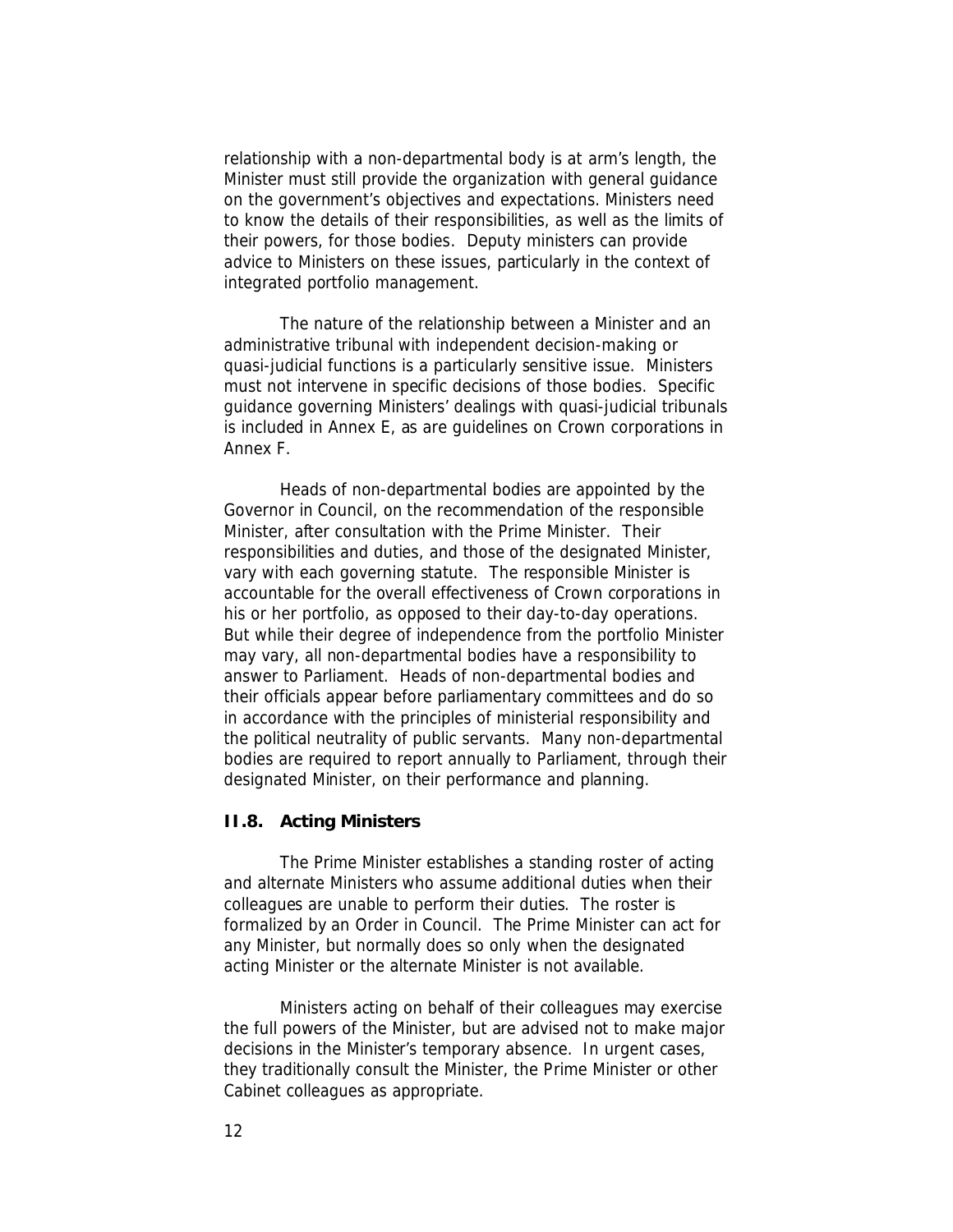## Ministerial Relations with Parliament

In our system of government, Parliament is the preeminent institution of democratic accountability. Clear ministerial accountability to Parliament is fundamental to responsible government,<sup>5</sup> and to ensuring that Canadians have confidence that their government is acting in an open, honest and transparent manner. A Parliament that makes real decisions requires parliamentarians who have and can use information and tools to promote the interests of the regions they live in, and to hold the government to account for its decisions. The Prime Minister expects Ministers to demonstrate respect and support for the parliamentary process. They should place a high priority on ensuring that Parliament and its committees are informed of departmental policy priorities, spending plans, and management challenges, including by appearing before parliamentary committees whenever appropriate. Ministers are expected to seek the views of parliamentarians and parliamentary committees on future plans and priorities, and to dedicate time to consulting and engaging their colleagues in Parliament in order to earn their support. These elements are key to bringing the public will and the purpose of a government into productive alignment.

Under the convention of responsible government, Parliament confers executive authority on Ministers on the condition that they, and through them the officials under their management and direction, be accountable to Parliament for their actions. Parliamentary review of spending is a key element of this accountability. A Minister's sphere of responsibility is generally set out in the statutes establishing the departments and organizations within a Minister's portfolio.

<sup>&</sup>lt;sup>5</sup> See Chapter 1 and Annex A for more information about responsible government.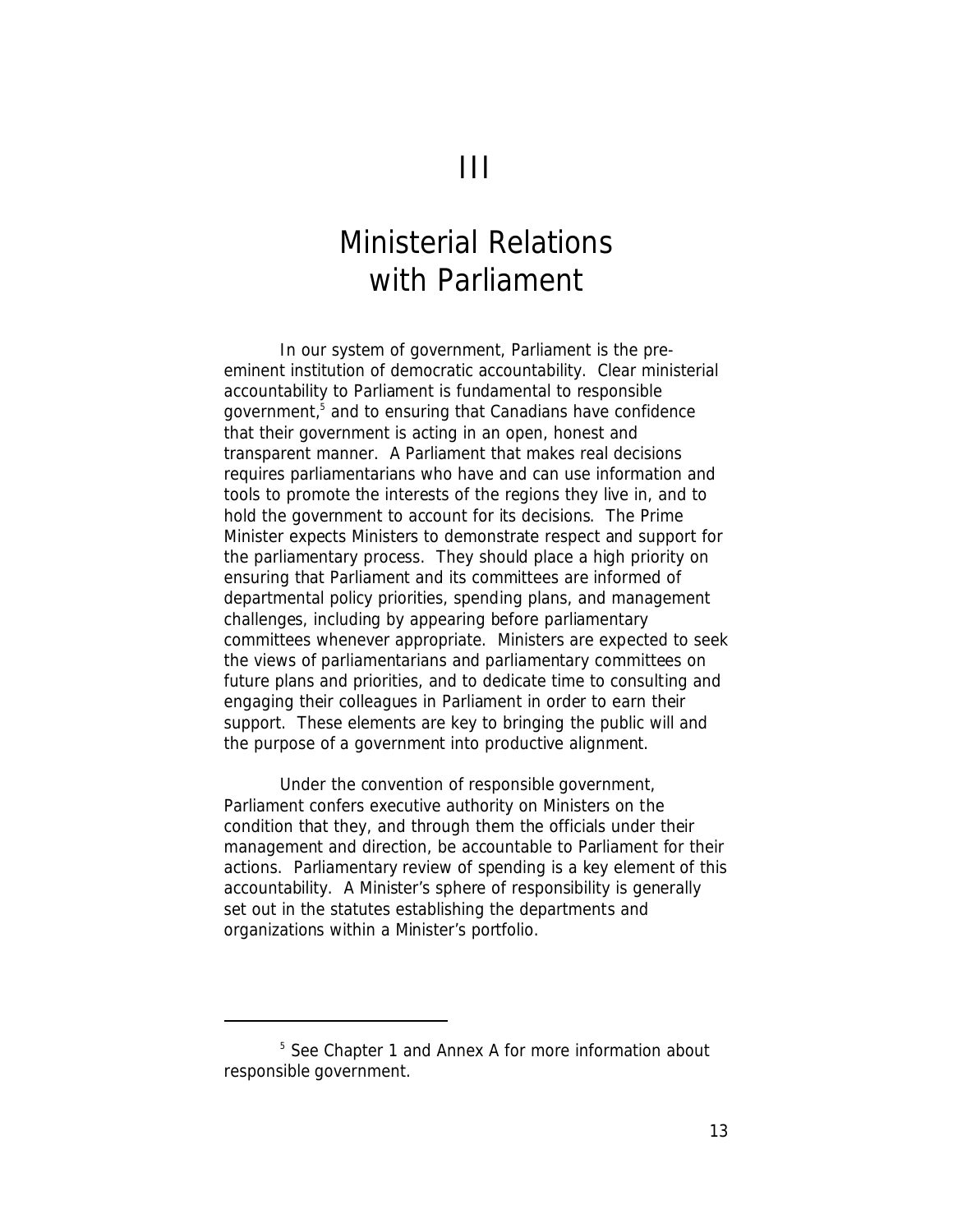### **III.1. Ministerial House Duties**

The daily proceedings in the House of Commons are key to the government's effectiveness. Consequently, the Prime Minister expects Ministers to place a very high priority on their House duties. These duties include the following activities:

- *Daily attendance at Question Period*. Any proposed absences must be cleared with the Prime Minister's Office before other commitments are made. When a Minister is absent, a designated Minister or Parliamentary Secretary answers for him or her.
- *Attendance*. Attendance at other specified times is required according to a *mandatory schedule* of House duties prepared by the Leader of the Government in the House of Commons. Ministers are personally responsible for arranging replacements if they have to be absent and for notifying the Leader of the Government in the House of Commons and the Chief Government Whip of the arrangements.
	- *Piloting legislation*. The Prime Minister expects Ministers to pilot their own legislation through the House and to appear before parliamentary committees of both Houses as required. The government will be pursuing its legislative agenda by requiring that government MPs vote with the government on matters of confidence, which include matters of fundamental importance to the government, including the Main and Supplementary Estimates, the Budget, and priority items in the government's agenda. On other matters, the government will take a position, and recommend a preferred outcome to the government caucus.
		- *Private Members' business*. Under the Standing Orders of the House of Commons, all Private Members' Business items are votable. The government determines its position on all Private Members' items. If an item specifically opposes government policy, Ministers who are responsible for the policy should ensure that Members of Parliament, including caucus members, are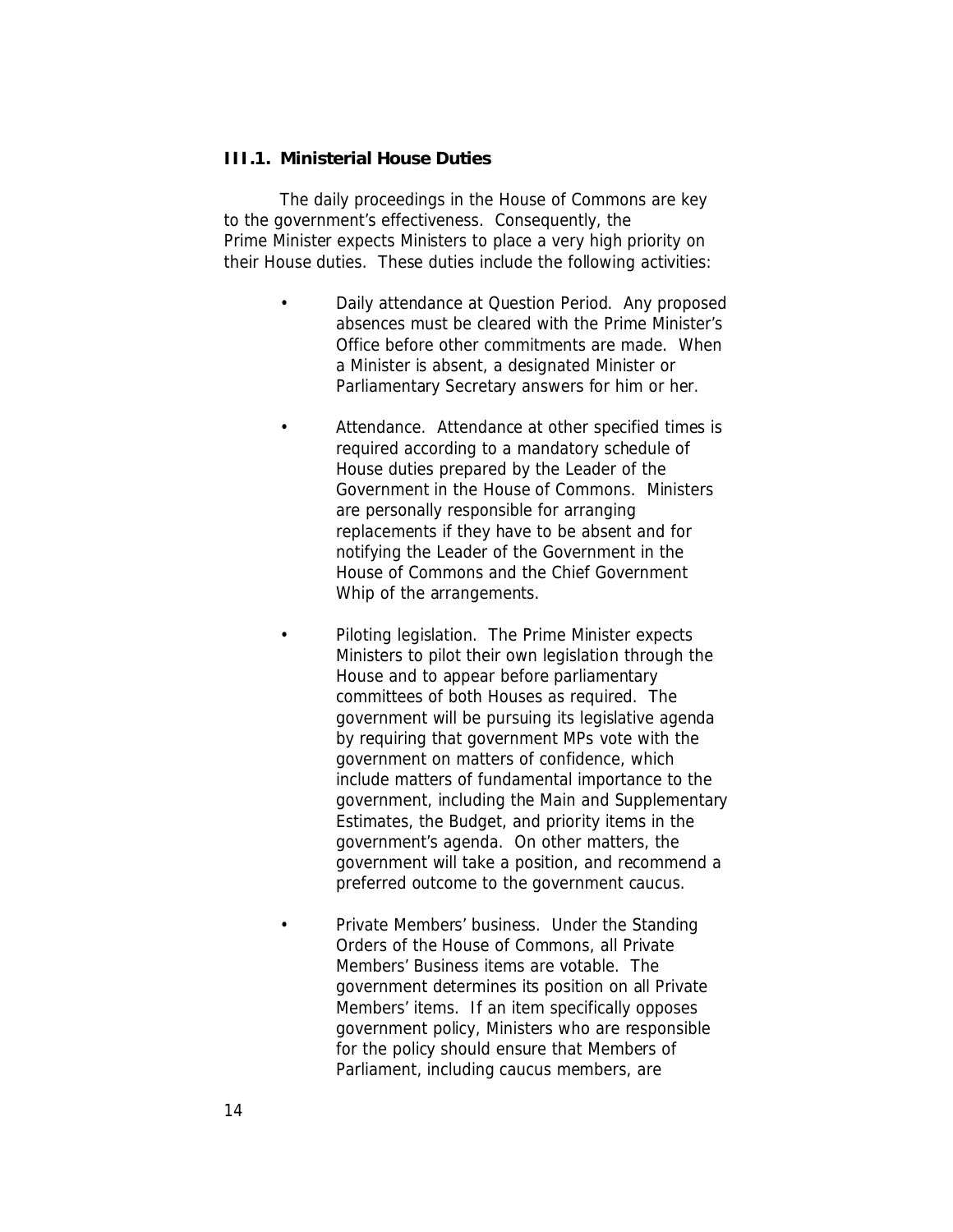informed about the government's position, and should seek the support of caucus members for the government's position.

- *Committee relations*. The government will look to parliamentary committees to play an active role in policy and legislative issues, and Ministers should place a high priority on developing good relationships with parliamentary committee chairs and members, and supporting the essential work of the committee. This includes appearing before committees whenever appropriate.
- *Other House duties*. The Leader of the Government in the House of Commons assigns and coordinates other House duties to Ministers, such as attendance at votes and leading the government's response to Opposition Day motions.

The *Constitution Act, 1867* sets out the principles underlying the sovereignty of Parliament in the raising and spending of public money. Revenue can only be raised and moneys spent or borrowed by the government with the authority of Parliament. Regular, ongoing parliamentary spending reviews are part of ensuring that taxpayer dollars are aligned with the priorities set by Canadians, and that the government's management of the public purse is credible and avoids waste. Ministers must be prepared to respond to questions on spending for which they are responsible, and to regular parliamentary review of departmental expenditures.

Ministers' duties and relations with Parliament are very demanding and require significant support, particularly for Question Period and committee work. They require careful daily and long-term coordination with the Prime Minister and the government's Leaders in the Senate and the House. Ministers normally assign a senior member of their exempt staff to support their relations with Parliament. This person ensures ongoing liaison with the Whip's Office and the Office of the Leader of the Government in the House of Commons regarding House business, and acts as a key contact to obtain information from departmental staff for Question Period. Ministers who are assigned a Parliamentary Secretary are expected to make full use of this valuable resource to support them in the House of Commons and before parliamentary committees.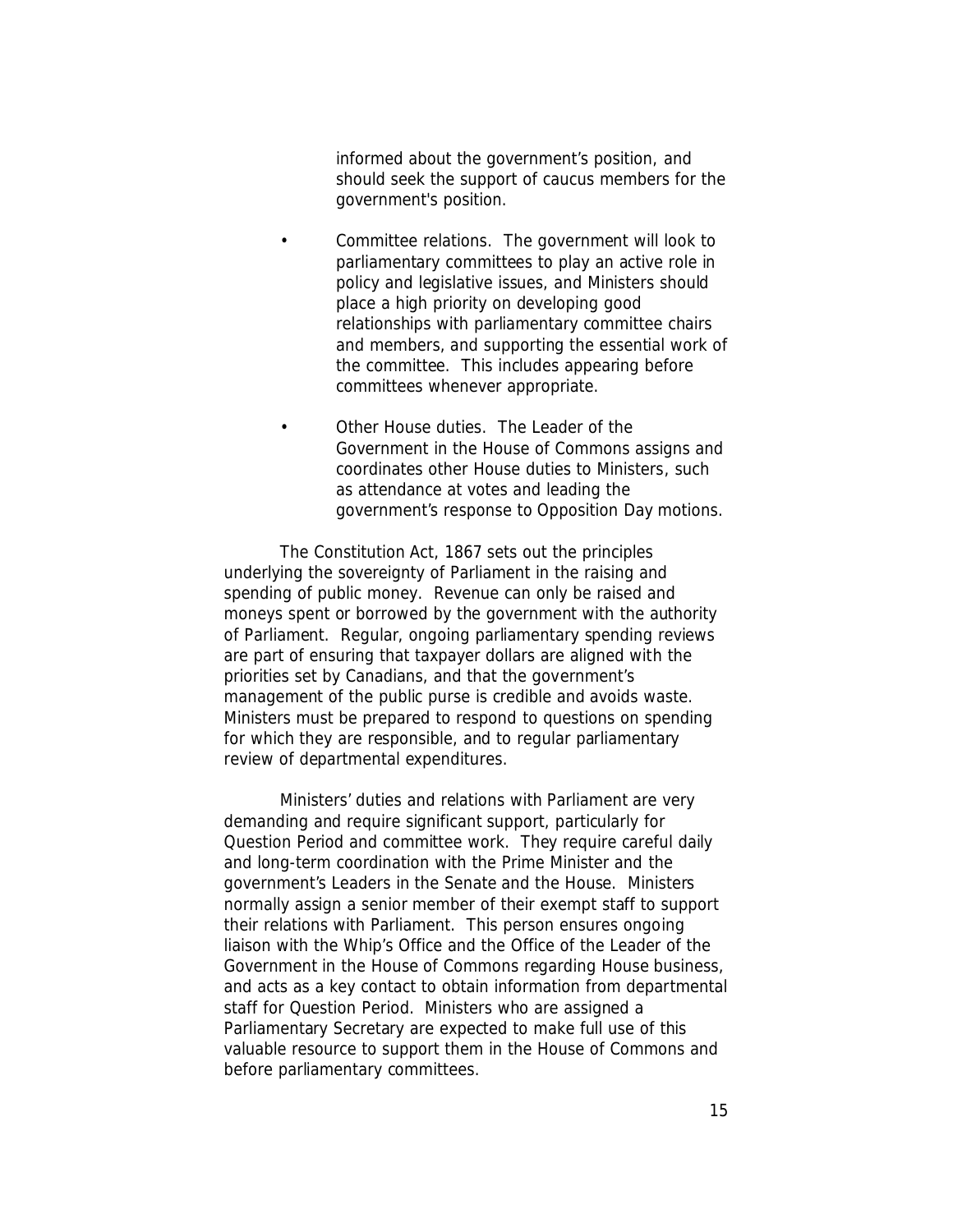In the context of their accountability to the House of Commons, Ministers are required to answer parliamentary questions within their areas of authority as clearly and fully as possible. It is of paramount importance for Ministers to give accurate and truthful information to Parliament, and to correct any error at the earliest opportunity. Parliamentary questions cannot be directed to a former Minister concerning policies or transactions in a portfolio he or she no longer holds. However, current Ministers must account to the House for taking any corrective action required to address problems that may have occurred prior to their appointment.

Parliamentary accountability recognizes that only the person to whom responsibility and authority are assigned can take action. Ministers cannot be accountable for matters over which they have no authority. The statutes governing many nondepartmental bodies such as regulatory commissions or tribunals may assign only limited ministerial responsibility for internal management and operations. In these cases, Ministers' accountability is limited, consistent with their direct responsibilities. Where Ministers do not have direct responsibility for addressing issues raised by Parliament, they must nevertheless answer to Parliament (i.e., provide the necessary information and explanations) and ensure that the nondepartmental body concerned does address those issues, as appropriate.

### **III.2. Ministerial Senate Duties**

The Leader of the Government in the Senate is responsible for managing the government's agenda in the Senate, and Ministers are expected to work with the Leader of the Government in the Senate on legislation and Private Members' bills for which they are responsible. In carrying out these duties, the Leader of the Government in the Senate is supported by political staff and the Privy Council Office. Ministers are responsible for ensuring that their legislation is piloted through the Senate and that questions related to their portfolio are answered in the Senate.

### **III.3. Parliamentary Committees and the Role of Departmental Officials**

Appearances before House and Senate committees by Ministers and their officials are an essential part of informing Parliament, enabling parliamentarians to represent the views of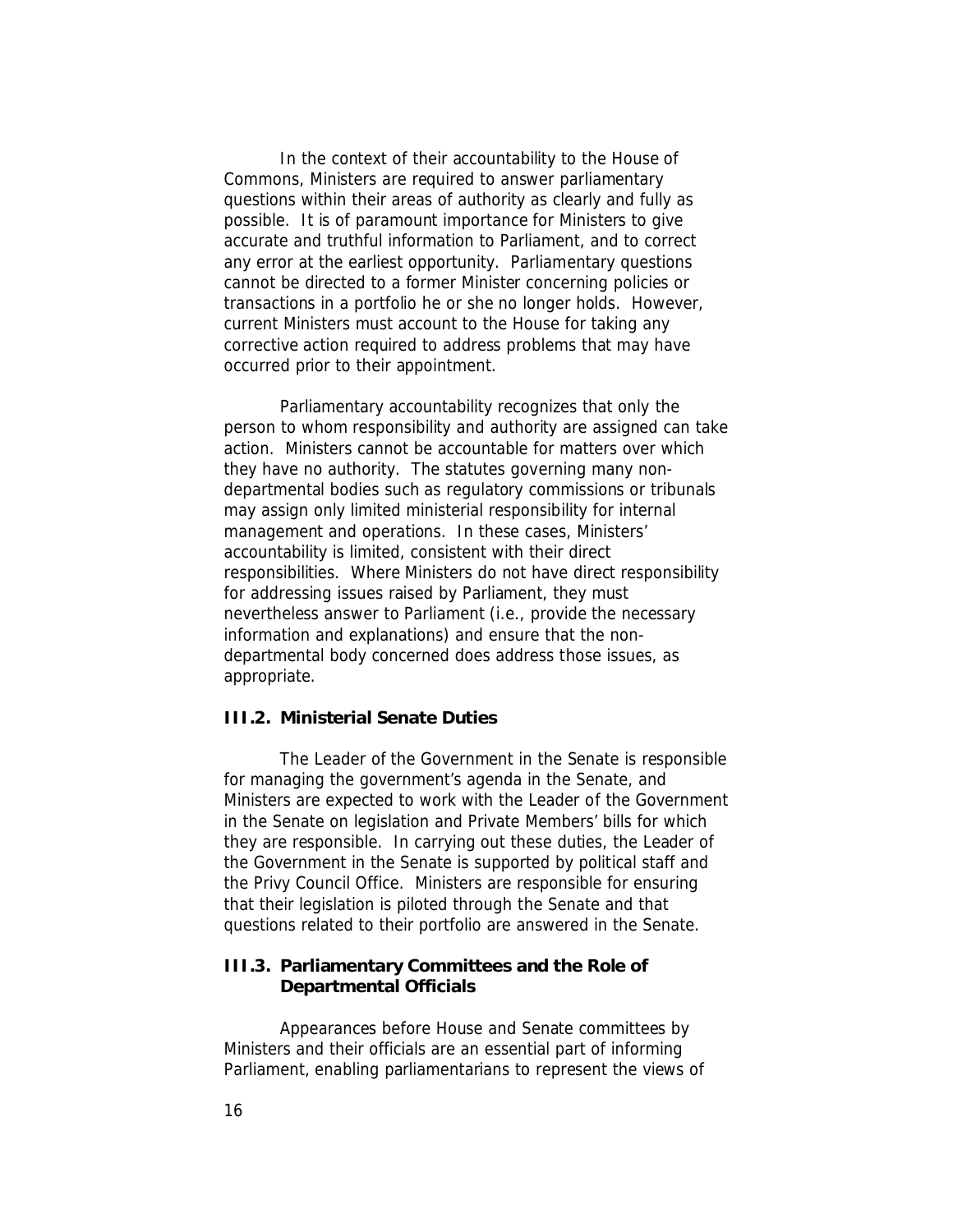their constituents in the development of policy and legislation, and to hold the government to account for its management and policies. Ministers should promote an ongoing dialogue with parliamentary committees on their department's policy priorities, legislative and spending issues, and management challenges. Ministers, supported by the Public Service, should appear regularly before their respective parliamentary committee to seek the committee's input into policy and spending priorities, and to discuss departmental performance and results. Ministers are expected to provide, consistent with Treasury Board guidelines, informative and balanced reports to Parliament, most importantly the Estimates, the Report on Plans and Priorities, and Departmental Performance Reports. Ministers and their officials must cooperate with the committees in their work and seek the views of parliamentarians and committees on future plans and priorities.

The principles of ministerial accountability and responsibility guide Ministers and their officials appearing before parliamentary committees. Ministers are responsible for providing answers to Parliament on questions regarding the government's policies, programs and activities, and for providing as much information as possible about the use of powers assigned to them or delegated by them to others.

Ministers *are also responsible for deciding which questions* they should answer personally and which questions may be answered by officials speaking on their behalf. Officials can assist Ministers by factually answering questions at parliamentary committees, but they are to explain rather than defend or debate policies. When appearing before a parliamentary committee, officials maintain the traditional impartiality of the Public Service. The authoritative political presence of either the Minister or his or her political representative is required if politically controversial matters are likely to arise. As members of parliamentary committees, Parliamentary Secretaries are essential resources and play a key role by representing their Ministers before committees. Ministers should ask their Parliamentary Secretaries to address partisan issues raised during departmental appearances, and to act as a liaison between the committee and the Minister and the department.

Ministers should ensure that appearances by their officials before parliamentary committees are fully consistent with the ministerial responsibility assigned by Parliament in statute. Public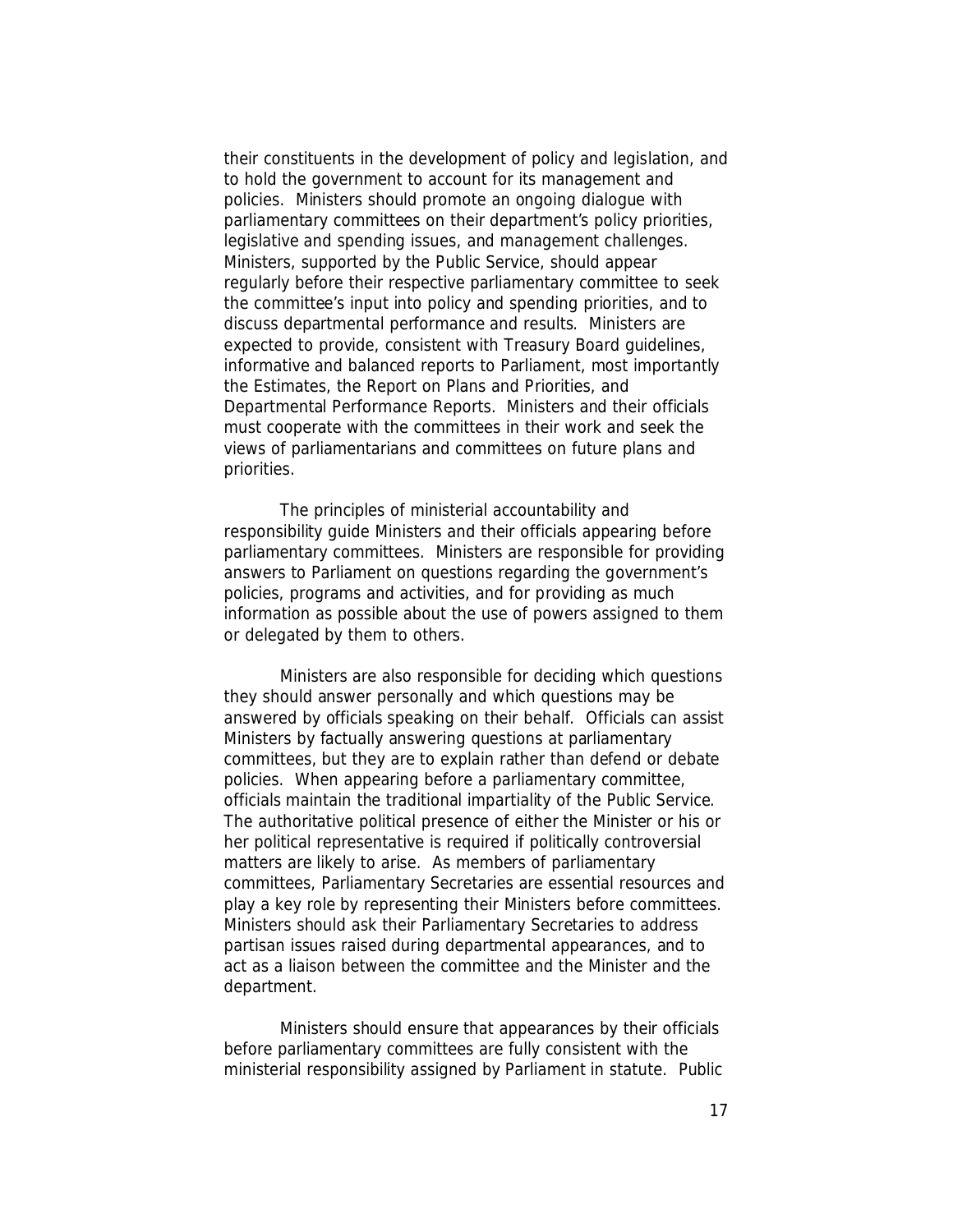servants are ultimately accountable to Ministers and not directly to Parliament.<sup>6</sup> Consequently, departmental officials do not appear before committees without clear guidance from their Minister.

In appearing on behalf of their Minister before committees, departmental officials are often able to provide more detailed information on departmental plans and performance than Ministers can. The deputy minister and other officials must be prepared to describe in detail the plans, activities and performance of the department in areas such as financial management, program and service delivery, and human resources management.

Officials also have a duty and specific legal responsibility to hold in confidence information that may have come into their possession in the course of their duties. Therefore, when appearing before parliamentary committees, they are bound by these legal obligations, as well as an obligation to the Minister and to the government, not to disclose information that is confidential for reasons of national security or privacy, or because it consists of advice to Ministers. In practice, officials should endeavour to work with Members of Parliament, in cooperation with Ministers and their offices, to find ways to respond to legitimate requests for information from Members of Parliament, within the limitations placed on them. In the context of a committee hearing, information that is not in the public domain can only be made available on the specific authorization of the Minister, and within the context of statutory obligations.

Through their own initiative or in response to a request from a parliamentary caucus, Ministers can also inform Parliament by directing departmental officials to provide factual briefings to parliamentary caucuses. Briefings organized for one caucus are made available to other caucuses and, accordingly, House Leaders or Leaders of each party are kept informed of such briefings. It is never appropriate for the deputy minister or departmental officials to act in a partisan manner. Any questions of a political nature or expressions of disagreement with government policy should be referred to the Minister.

<sup>6</sup> See *Notes on the Responsibilities of Public Servants in Relation to Parliamentary Committees*, available from the Privy Council Office.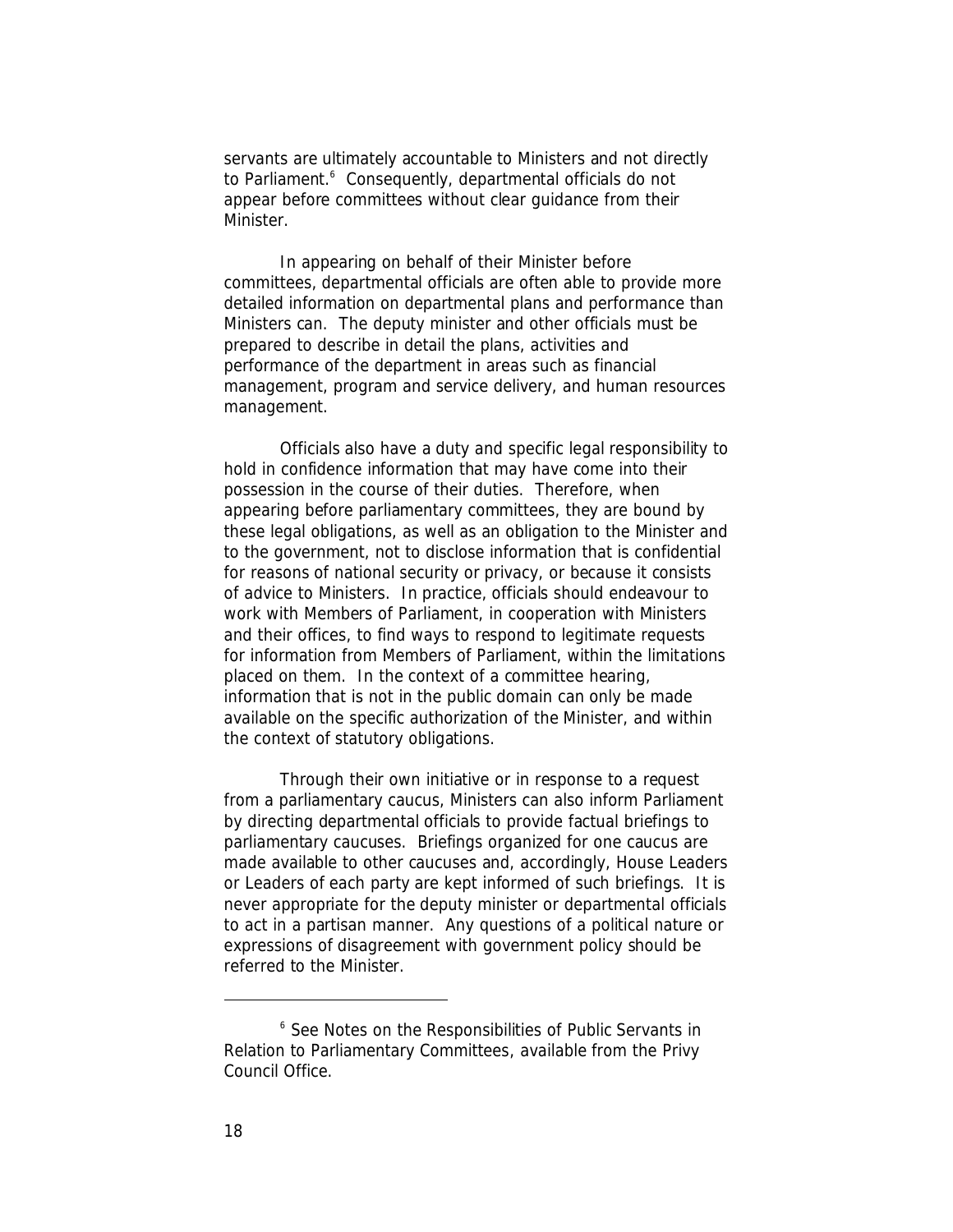### Consultation and Coordination

This chapter provides information on the roles of central agencies to support the Prime Minister and the work of the Cabinet. The Prime Minister expects Ministers and their departments to work closely with all central agencies to coordinate issues and to establish an overall program supported by the Cabinet.

### **IV.1. Central Agencies**

### *a) Privy Council Office*

The Privy Council Office provides the Prime Minister with Public Service support and directly assists the Prime Minister in performing all of his or her duties and responsibilities as head of government. It is also the Cabinet secretariat. Through ongoing consultation with departments and agencies, the Privy Council Office provides the Prime Minister with comprehensive information and analysis on contemplated policies and priorities. Specifically, it provides information on organization of the government and its relations with Parliament and the Crown, appointment of holders of senior offices, overall spending program of the government, functioning of the Cabinet decision-making system, development of major policies, management of intergovernmental relations and other specific issues.

The Privy Council Office also provides the necessary support to other Ministers in the Prime Minister's portfolio.

The Privy Council Office is headed by the Clerk of the Privy Council, whose role in the Government of Canada is combined with that of Secretary to the Cabinet. The Clerk is a non-partisan public servant selected by the Prime Minister. The Clerk of the Privy Council acts as the Prime Minister's deputy minister and is also the custodian of the records of the current and previous Ministries. In addition, this person is also Head of the Public Service, as designated by statute. In that capacity, he or she is responsible for the quality of expert, professional and non-partisan advice and service provided by the Public Service to the Prime Minister and the Cabinet. He or she reports annually to the Prime Minister on the state of the Public Service.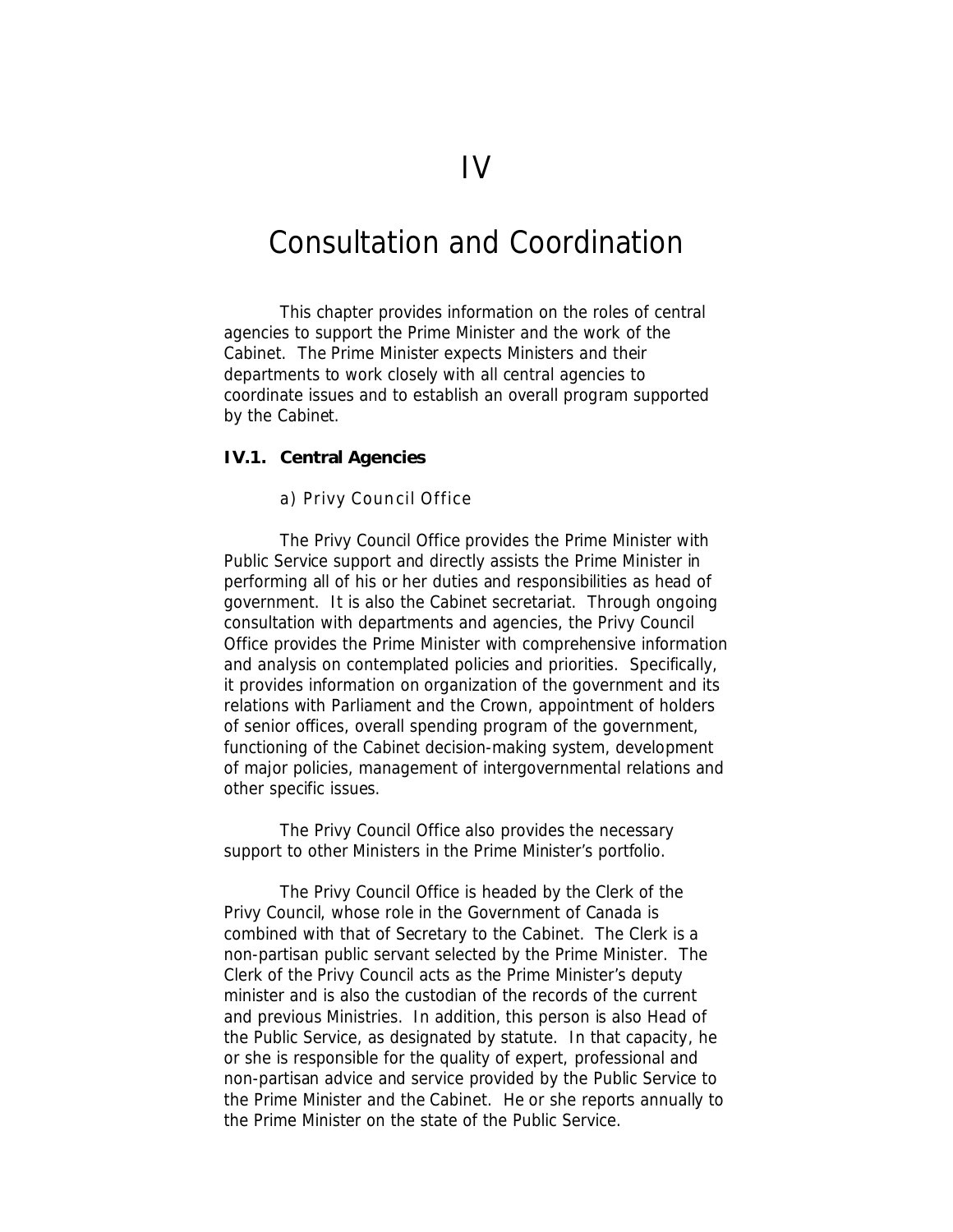### *b) Departm ent of Finance*

The Department of Finance is responsible for the government's macro-economic policy, including tax policy and tax expenditures, as well as the overall fiscal framework, and for analysing the economic and fiscal impact of proposals by any Minister. The Department of Finance supports its Minister and maintains a broad socio-economic analytical capacity.

### *c) Treasury Board Secretariat*

The Treasury Board Secretariat supports the President of the Treasury Board. As the administrative agency of the Treasury Board, the Secretariat supports the Board, which is a committee of the Queen's Privy Council for Canada, and assumes its legal responsibilities under the *Financial Administration Act* and other statutes. It has a central oversight role to play in government-wide management practices and ensuring value for money. The Comptroller General ensures improved financial management government-wide.

The Treasury Board Secretariat submits recommendations and provides advice to the Treasury Board on all matters relating to general administrative policy and organization in the Public Service of Canada, financial and asset management policies and procedures, review of annual and long-term expenditure plans and programs, and determination of related priorities.

#### *d) Other Departments*

In addition to the central agencies described above, there are two other departments that exercise certain central agency functions. The Department of Justice makes available legal services and advice to all Ministers and their departments. The Department of Foreign Affairs and International Trade provides government-wide coordination of activities and issues that involve foreign policy.

### **IV.2. The Prime Minister's Office**

The Prime Minister's Office consists of the Prime Minister's political staff. The Office serves the Prime Minister and is fully accountable to him or her.

The Prime Minister's Office supports the Prime Minister in exercising his or her duties as head of government, leader of a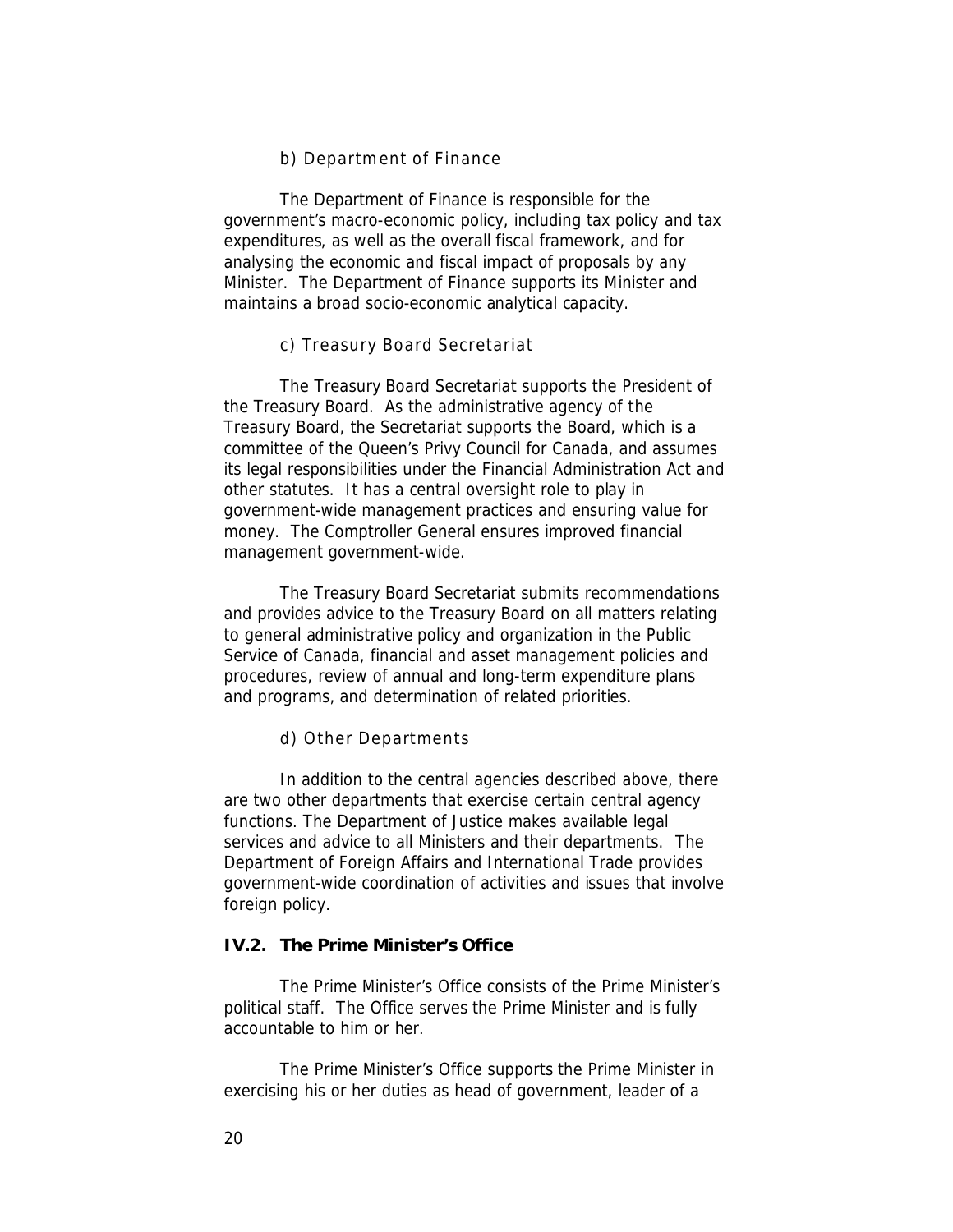political party and Member of Parliament. The political staff in the Prime Minister's Office provide advice on policy development and appointments, discuss House of Commons proceedings with him or her, and facilitate the Prime Minister's relations with Ministers, the caucus and the party as a whole. In addition, the Prime Minister's Office schedules the Prime Minister's time, organizes his or her public statements and relations with the media, and handles his or her correspondence.

In general, the Prime Minister's Office plays an important role in enabling the Prime Minister to guide the political strategy of the government and is the central point of communication and coordination with Ministers, Parliamentary Secretaries and Members of Parliament. It also works closely with the Privy Council Office. Together, these two organizations provide advice and support from different perspectives on the issues of daily concern to the Prime Minister.

### **IV.3. Federal-Provincial-Territorial Relations and Regional Coordination**

The Prime Minister is responsible for the overall management of federal-provincial-territorial relations, since they touch on virtually all areas of the federal government's activities. The Prime Minister is assisted by the Minister of Intergovernmental Affairs in coordinating intergovernmental relations. The Privy Council Office is the Public Service department that advises and assists the Prime Minister and the Minister in carrying out their responsibilities related to intergovernmental affairs.

In general, the Prime Minister expects each Minister to be responsible for the federal-provincial-territorial aspects of policies and programs within his or her own portfolio, and to ensure coordination with other intergovernmental initiatives.

The Prime Minister may also designate *Regional Ministers* for each province or major area, who play an important role in coordinating regional or provincial issues with the federal government's activities. However, the administration of departmental programs in every region remains the individual responsibility of departmental Ministers.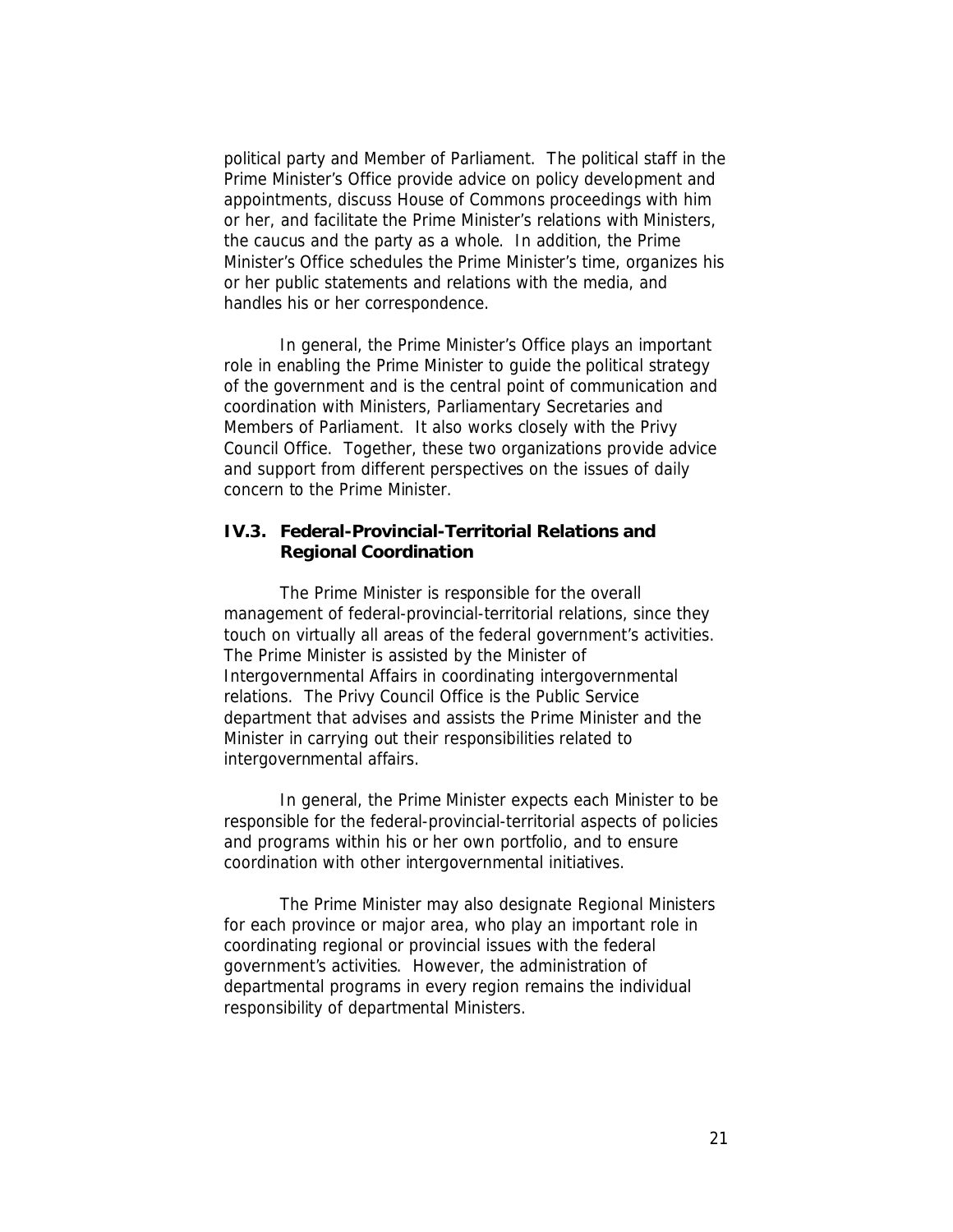#### **IV.4. Appointments**

Governor in Council appointments are made to a wide range of positions, from deputy ministers and heads of agencies to chief executive officers and directors of Crown corporations. Many of these positions are very demanding, requiring extensive work and difficult decisions. It is essential for appointees to be well qualified, and senior government appointments must be chosen through a process that ensures broad and open consideration of proposed candidates. The government will establish a Public Appointments Commission to ensure that competitions for posts are widely publicized and fairly conducted.

By legislation or under Standing Orders of the House of Commons, some appointments—including those of Agents of Parliament—are subject to parliamentary review and resolution prior to being made final. Under government policy, appointments to key positions, including chairpersons and heads of Crown corporations and heads of agencies, are also subject to prior parliamentary review. In addition, other Governor in Council appointments (except judicial positions) are tabled in the House of Commons after each appointment is made in order to give the appropriate standing committee the opportunity to call the appointee and examine his or her qualifications.

The appointment process for Supreme Court of Canada judges includes extensive consultation (including Chief Justices, the provinces and the legal community) and assessment of candidates by an advisory committee (including nominees of the recognized parties, the provinces and the legal community).

### **IV.5. Communications and Public Announcements**

Communicating with the public is an important responsibility of the government. Communications must be timely and clear. All government communications must therefore be coordinated to ensure they are consistent with overall government objectives and decisions, including Treasury Board policies.

The communications implications of an announcement are among the issues considered by the Cabinet when it decides on a policy. The content and timing of each public statement of a policy or the announcement of some government action (including appointments, new programs, or financial commitments and agreements) are coordinated by the responsible Minister, acting with the Minister's office and department, the Prime Minister's Office and the Privy Council Office.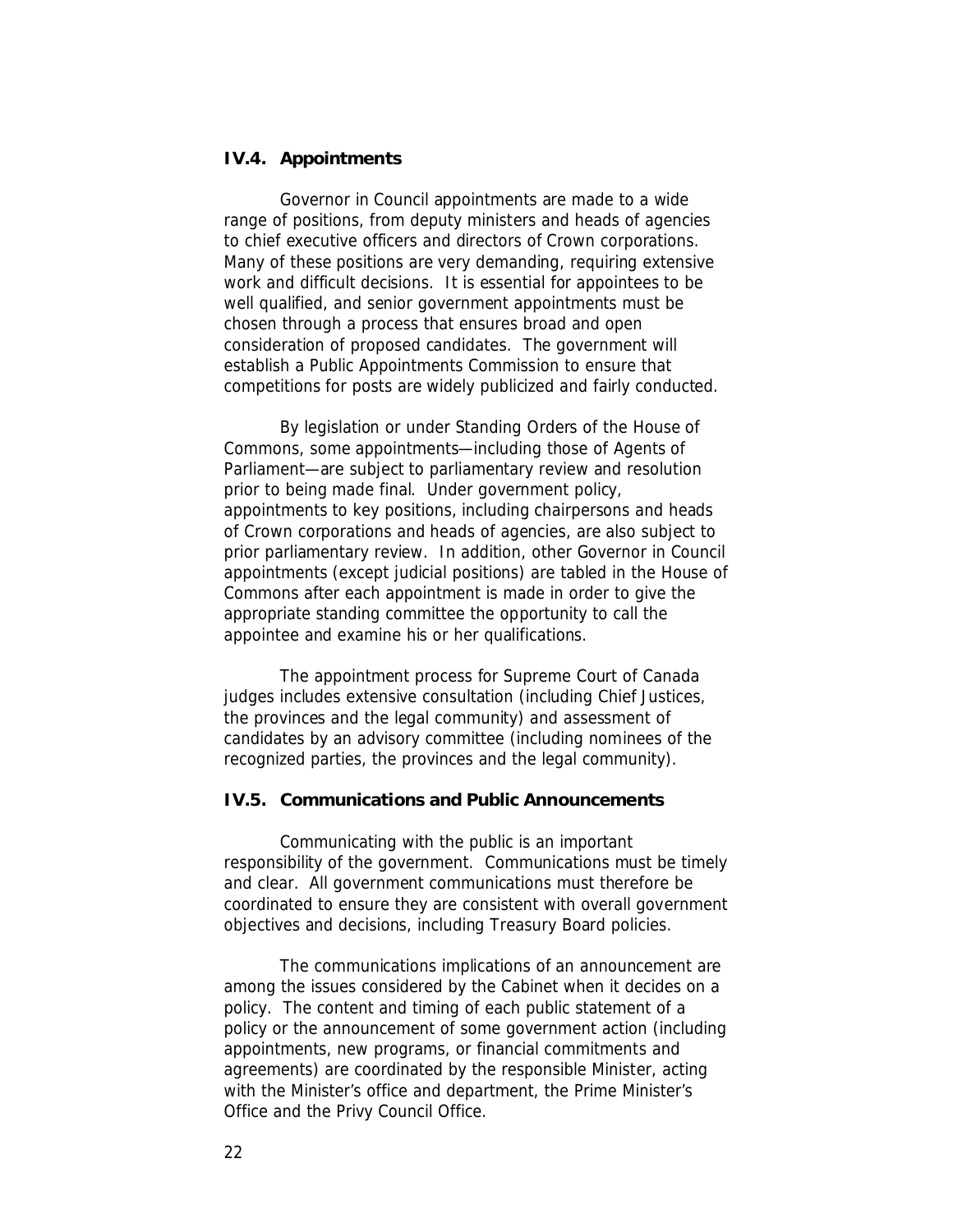The Prime Minister expects Ministers to consult as well with Regional Ministers and affected caucus members on impending announcements and to work with their own deputy ministers.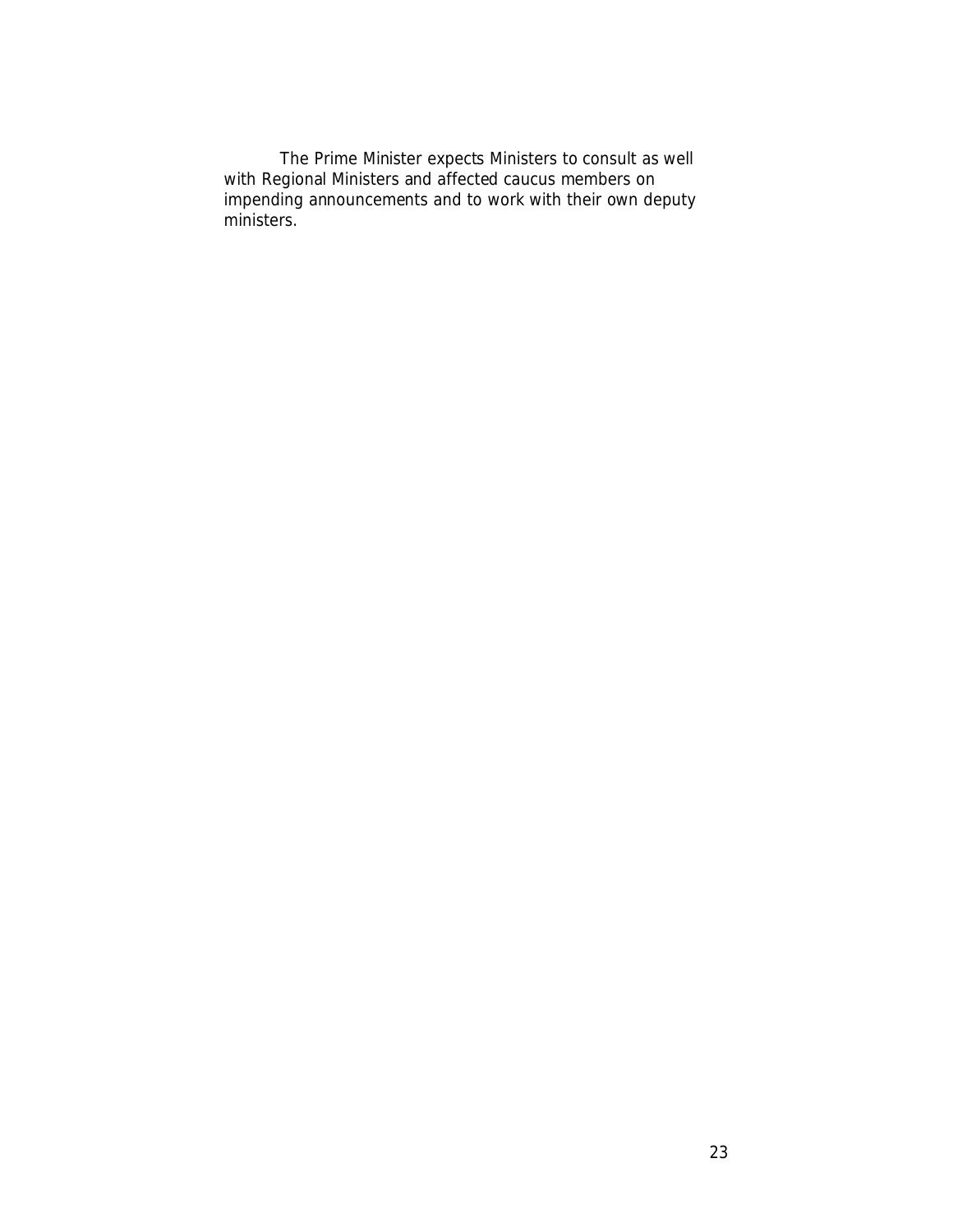### Standards of Conduct

Full accountability to Canadians is a central objective of our government. The Prime Minister holds Ministers to the highest standards of conduct for all their actions, including those that are not directly related to their official functions. Ministers are therefore expected to adhere to the following standards in all circumstances, whether they are acting as a Minister, a member of the House of Commons, a Senator or a private citizen. This chapter outlines key areas where established government standards of conduct apply to Ministers.

Moreover, as the government has committed to introduce additional mechanisms of accountability, the Prime Minister expects Ministers to conduct themselves not only in strict conformity with the rules as they currently stand, but also with regard to the spirit and intent of the measures that the government has committed to introduce.

### **V.1. Ministerial Conduct**

Ministers must act with honesty and must uphold the highest ethical standards so that public confidence and trust in the integrity, objectivity and impartiality of government are maintained and enhanced. Ministers, in particular, have an obligation to perform their official duties and arrange their private affairs in a manner that will bear the closest public scrutiny. This obligation is not fully discharged merely by acting within the law.

### **V.2. Conflict of Interest**

Ministers and persons working on their behalf are subject to the requirements of the *Conflict of Interest and Post-Employment Code for Public Office Holders.*<sup>7</sup> Ministers are also subject to the *Conflict of Interest Code for Members of the House of Commons* in their capacity as members of the House of

<sup>&</sup>lt;sup>7</sup> Available from the Ethics Commissioner, deputy ministers or the Privy Council Office.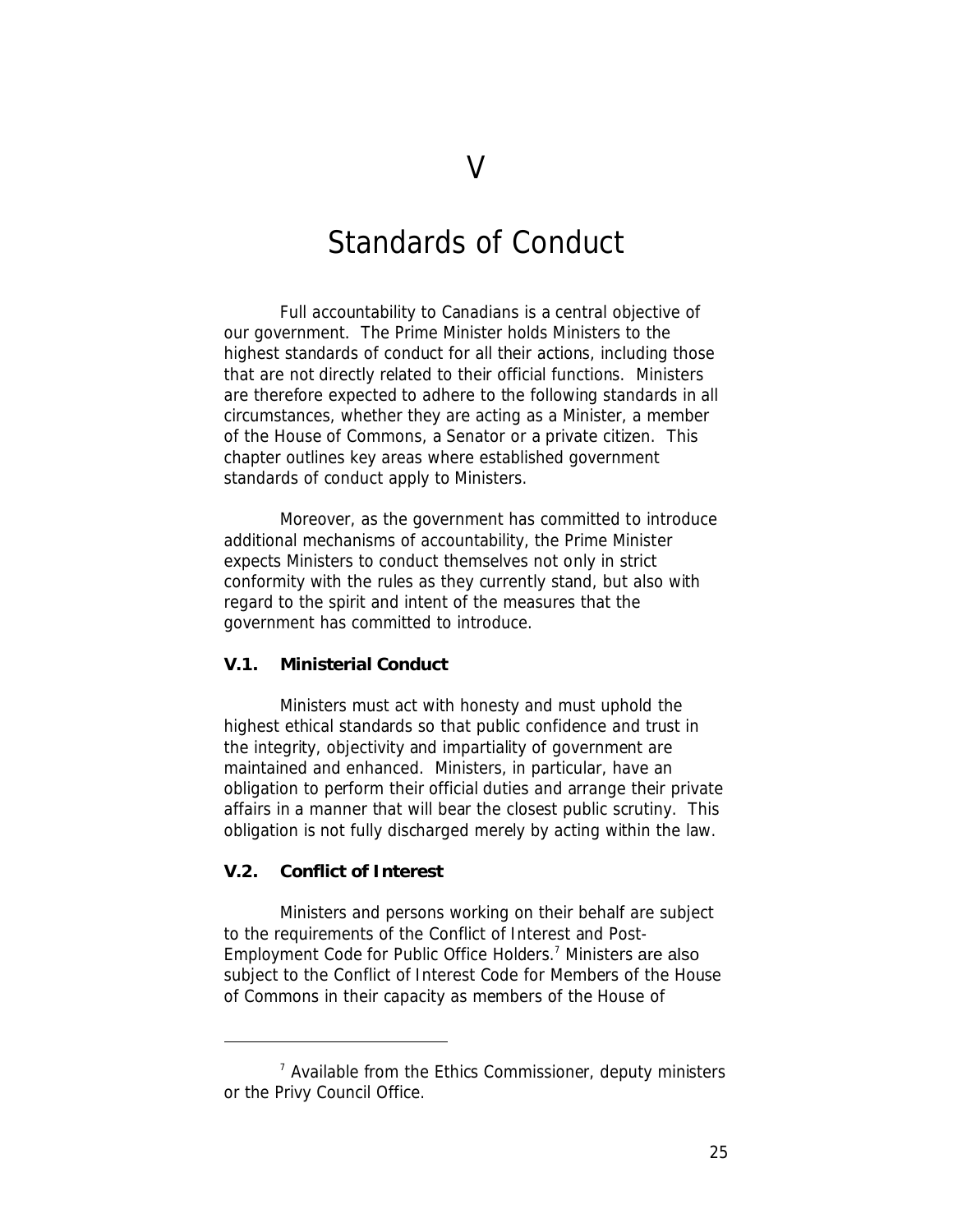Commons. The Ethics Commissioner is responsible for administering both Codes, investigating allegations against Ministers and other senior officials involving conflicts of interest, applying compliance measures and briefing Ministers on their responsibilities under the Codes. The obligations of the *Conflict of Interest and Post-Employment Code for Public Office Holders* apply to Ministers, their exempt staff and Parliamentary Secretaries as well as Governor in Council appointees, and some provisions apply to their families. The Code does not apply to other Senators or Members of Parliament.

Ministers are held accountable by the Prime Minister for their adherence to the provisions of the *Conflict of Interest and Post-Employment Code for Public Office Holders*. In general, the Code addresses basic principles of conduct. In addition, the Code:

- requires Ministers to provide a *confidential report* to the Ethics Commissioner on their assets and liabilities, their former and current activities and those of their spouse and dependent children;
- outlines *rules* regarding which assets may or may not continue to be directly managed, and gives direction on how to divest of assets;
- sets limitations on outside activities, acceptance of gifts, invitations to special events and hospitality, and post-employment activities; and
- sets out a recusal mechanism to assist Ministers in avoiding conflicts of interest in the performance of their official duties and functions.

Ministers' adherence to the provisions of the *Conflict of Interest and Post-Employment Code for Public Office Holders* is essential to enhancing confidence in our system of government.

Ministers are also held accountable by the House of Commons (or in the case of Ministers who are Senators, by the Senate) for their adherence to the provisions of the *Conflict of Interest Code for Members of the House of Commons* (or any similar rules established by the Senate) in their capacity as Members of Parliament.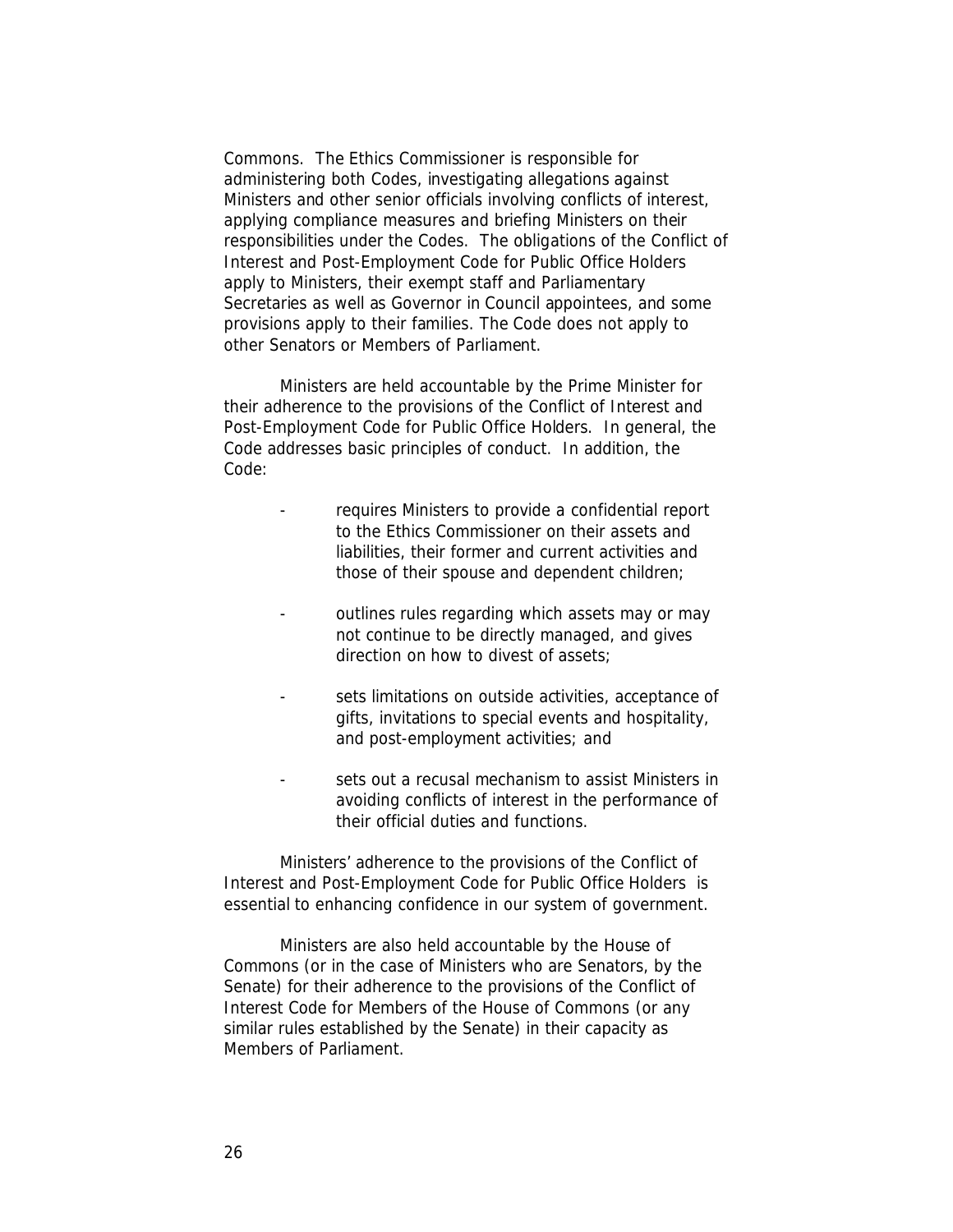**V.3. Relations with the Judiciary and Other Government Agencies**

As Members of Parliament, Ministers have responsibilities to their constituents. However, there are limitations on their ability to act on behalf of constituents or others, including themselves, when dealing with certain government agencies.

The Prime Minister expects Ministers and their staff not to intervene, or appear to intervene, on behalf of anyone, including constituents, with the *judiciary* concerning any matter before the courts. The Minister of Justice can provide detailed information on relations with the judiciary.

Ministers and their staff are also expected not to intervene, or appear to intervene, on behalf of anyone, including constituents, with *federal quasi-judicial tribunals* on any matter before them that requires a decision in their quasi-judicial capacity, unless otherwise authorized by law.<sup>8</sup> Ministers are therefore responsible for ensuring that they and their staff understand and respect the need for non-interference and an arm's-length relationship with these organizations.

While Ministers need to be in contact with the agencies within their own portfolios on a broad range of matters, governing statutes give some bodies such as Crown corporations a degree of independence from ministerial direction. A Minister's degree of control and responsibility for these organizations is defined in the Act that establishes them. Ministers need to know both the details of their responsibilities and the limits of their powers for these organizations. They must also understand and respect their arm's-length relationship with them.<sup>9</sup>

In matters regarding another Minister's portfolio, a Cabinet convention precludes a Minister from speaking about or otherwise becoming involved in a colleague's portfolio without first gaining the colleague's approval. This does not preclude the Minister from speaking directly to the Minister responsible. Nor does it prevent the Minister's staff from raising the concerns of constituents either with the staff of the Minister or through

<sup>&</sup>lt;sup>8</sup>See Annex E for additional information on dealings with quasi-judicial tribunals.

<sup>9</sup> See Annex F for additional guidance on Crown corporations.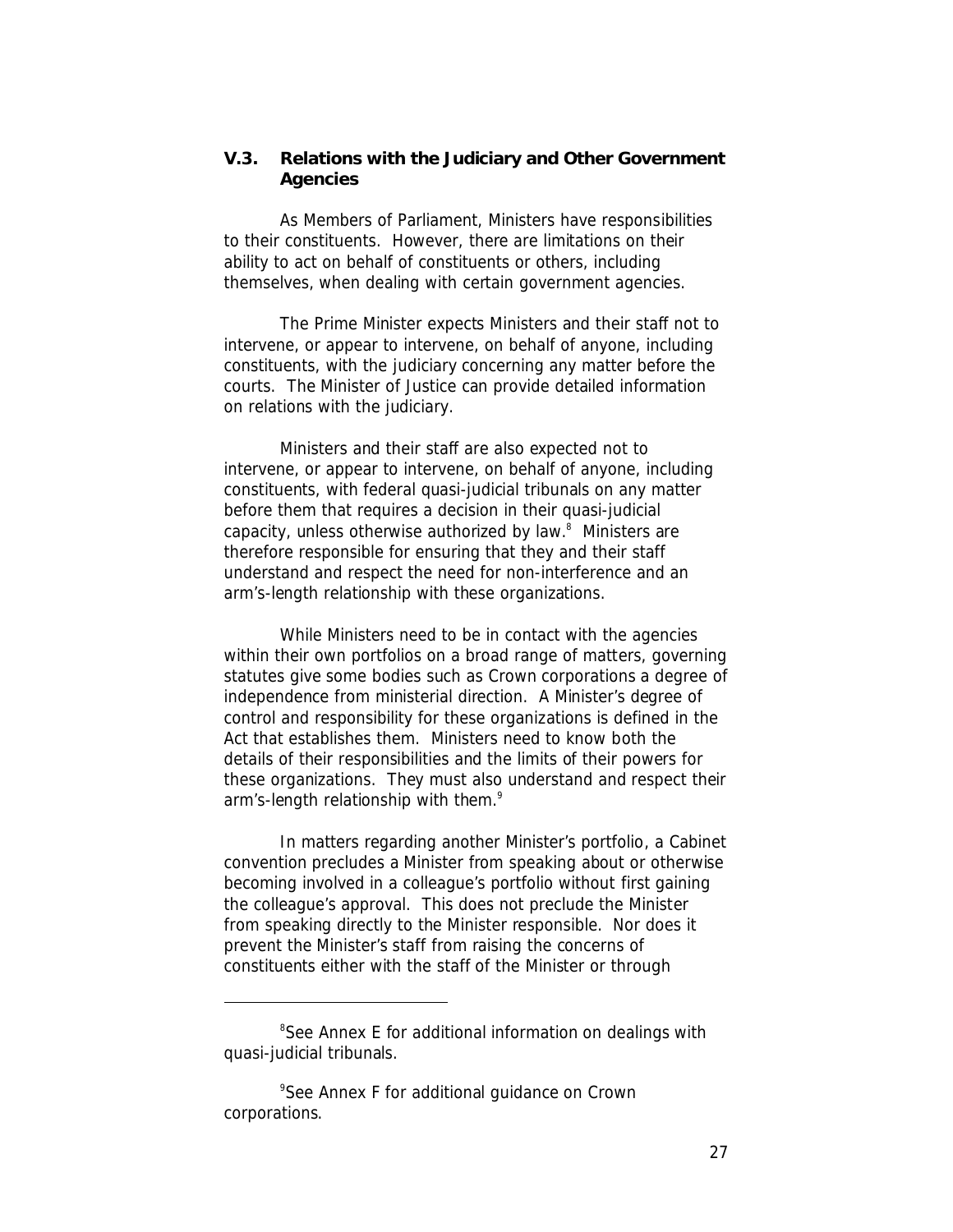channels in the departments or agencies that are specifically intended for dealing with matters of constituents.

There are situations when the office of a Minister can expect requests for assistance from other members of the Ministry on behalf of their constituents. When such an intervention with an agency is not appropriate because the request concerns a quasi-judicial matter, the office should indicate that an intervention is not possible by any Minister and suggest that the constituent deal directly with the agency.

However, Ministers and their staff may seek information that is available to the public. Guidance can be obtained from the Ethics Commissioner, who provides detailed briefings on this subject to Ministers, their Chiefs of Staff and other members of their staff, including those dealing with constituency issues.

### **V.4. Invitations**

Ministers often receive invitations to participate in or endorse events, community initiatives or publications, to meet with people or to travel to various countries. Ministers must be aware that some invitations may come from individuals or groups who have links to terrorism, crime, or violent or unsavoury foreign regimes.

Ministers are expected to exercise discretion at all times. They are responsible for ensuring the *bona fides* of those with whom they have dealings. When there is any doubt about accepting an invitation, inquiries should be directed to the Director of Security Operations in the Privy Council Office. The Director will make inquiries, offer general advice to the Minister and arrange briefings as necessary.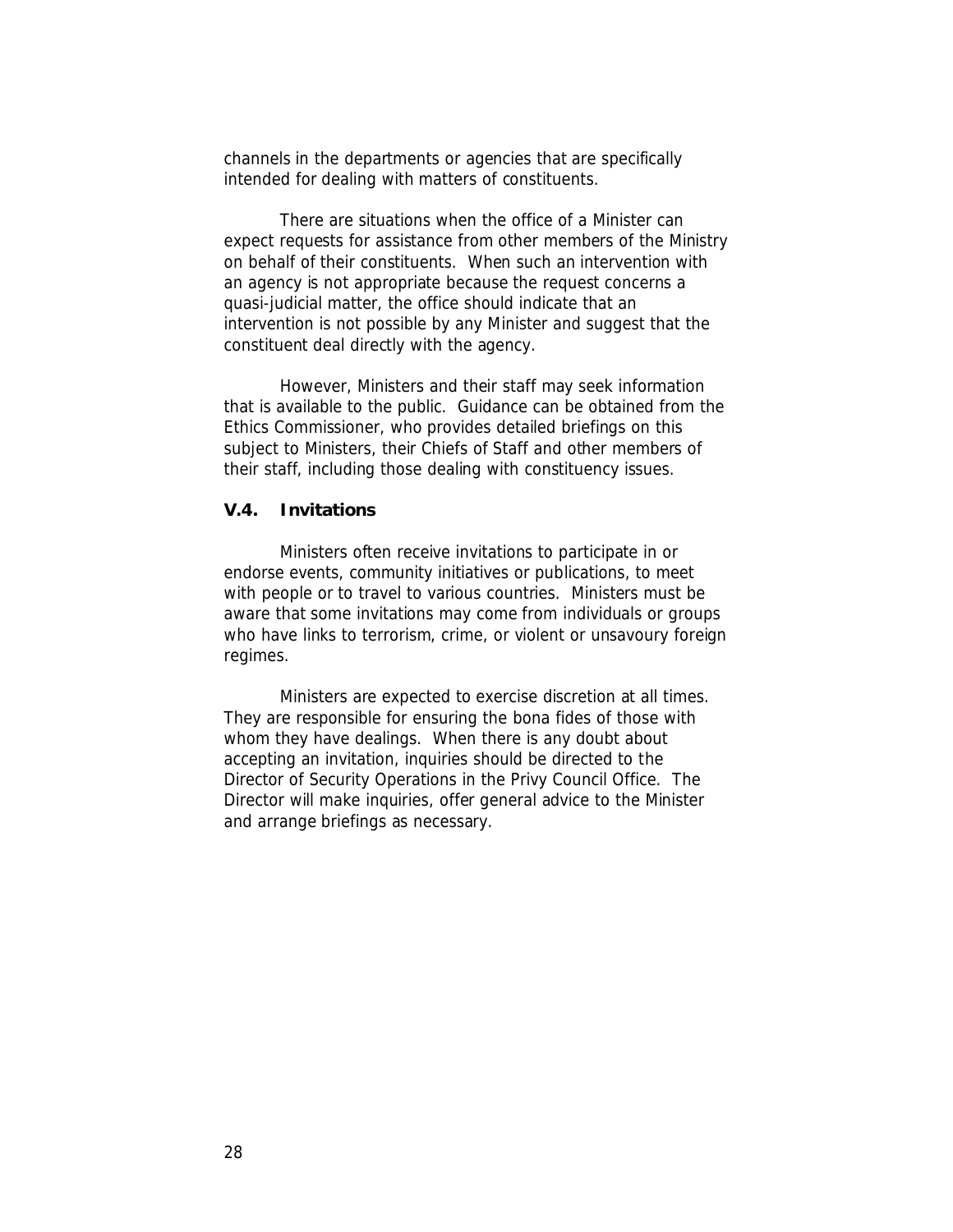### Administrative Matters

Ministers have direct administrative responsibilities flowing from their ministerial duties. This chapter provides information on administrative matters concerning Ministers and their offices. Detailed requirements are also set out in Treasury Board Secretariat's *Guidelines for Ministers' Offices*.

### **VI.1. Ministers' Offices and Exempt Staff**

Ministers are personally responsible for the conduct and operation of their office. They hire their own office staff, who are known as "political" or "exempt" staff. The staff are outside the official Public Service and are exempt from Public Service Commission staffing and other controls. They are nevertheless subject to a broad range of terms and conditions set by the Treasury Board for the government as a whole.

The purpose of establishing a Minister's office is to provide Ministers with advisers and assistants who are not departmental public servants, who share their political commitment, and who can complement the professional, expert and non-partisan advice and support of the Public Service. Consequently, they contribute a particular expertise or point of view that the Public Service cannot provide. The exempt staff do not have the authority to give direction to public servants, but they can ask for information or transmit the Minister's instructions, normally through the deputy minister.

 Good working relations between the Minister's office and the department, characterized by mutual respect, cooperation, and the sharing of information where it is relevant or needed for their respective work, are essential in assisting the Minister and deputy minister in managing departmental work. Such a relationship requires that exempt staff in the Minister's office respect the non-partisanship of public servants and not seek to engage them in work that is outside their appropriate role.

In meeting their responsibility to respect the nonpartisanship of public servants, exempt staff have an obligation to inform themselves about the appropriate parameters of Public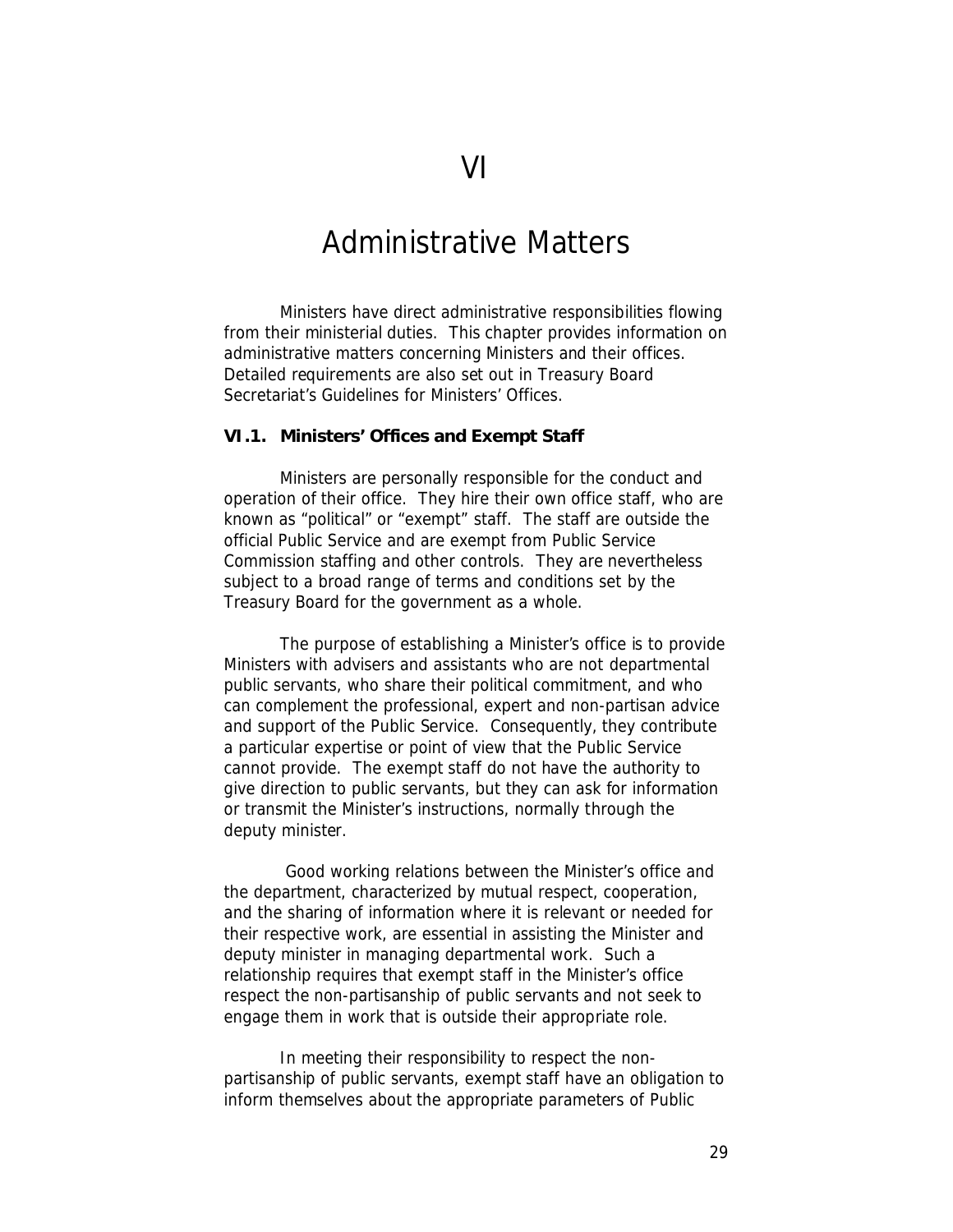Service conduct, including Public Service values and ethics, and to actively assess their own conduct and any requests they make to departmental officials in the light of those parameters. Ministers and deputy ministers should be vigilant in ensuring that the appropriate parameters of interaction between officials and exempt staff are observed.

To the extent practicable, relations between officials and exempt staff should be conducted through the deputy minister's office. The deputy minister's office should be informed about contact between exempt staff and public servants in the department.

A Minister's office may also include a limited number of Public Service *departmental assistants*. Departmental staff are public servants in the employ of their departments who are assigned to the Minister's office and who are expected to carry out their duties in a non-partisan manner. Their role is to liaise with the department as well as to provide administrative support and general assistance to the Minister on departmental or other government matters.

As Members of Parliament, Ministers receive other support provided by the House of Commons or the Senate. Such support is provided and used only in accordance with established House of Commons and Senate rules.

### **VI.2. Security**

The Prime Minister holds Ministers personally accountable for the security of their staff and offices, as well as of "Confidences of the Queen's Privy Council for Canada" (commonly referred to as Cabinet confidences) and other sensitive information in their custody. The Privy Council Office briefs Ministers on applicable security requirements.

Confidences of the Queen's Privy Council for Canada are defined in section 69 of the *Access to Information Act* and section 70 of the *Privacy Act*. They include Cabinet documents and other information related to Cabinet decision making.

Deputy ministers are accountable to their Ministers for the security of departmental personnel, information, facilities and other assets. All individuals who work in or for Ministers' offices (e.g., employees, contractors, students and persons on loan, assignment or secondment), irrespective of their work location, require Level 2-Secret security clearances, as a minimum, *prior to*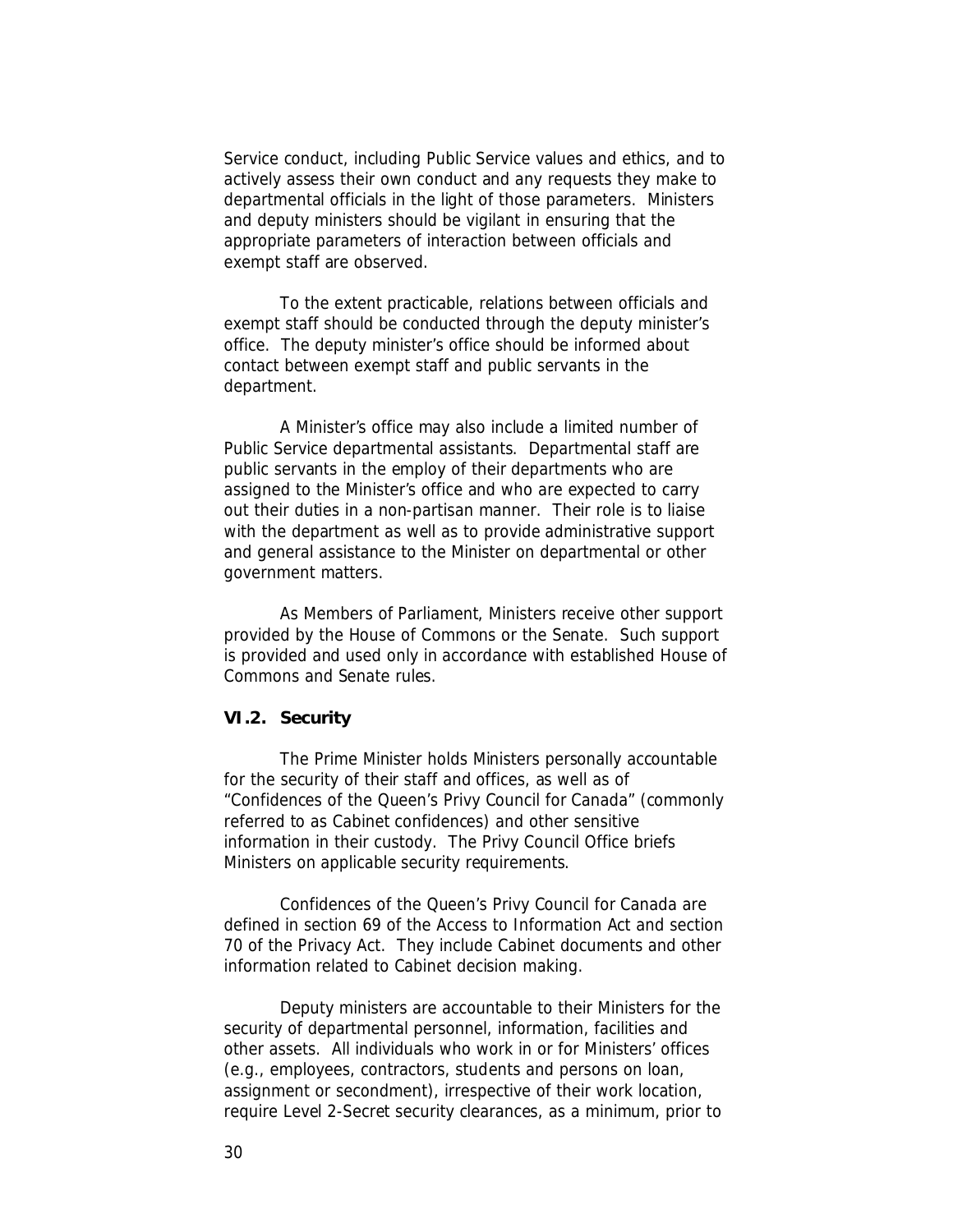*appointment*. They must also comply with other security requirements for the safeguarding of government information and assets. Clearances and security briefings are arranged by the deputy minister.

The Royal Canadian Mounted Police (RCMP) provide material to Ministers on security precautions they can take to ensure their safety. A 24-hour, 7-day emergency contact number is provided to Ministers by the RCMP. In the case of a specific threat, the RCMP can offer additional assistance (e.g., could include driver, vehicle and bodyguard).

Ministers are required to notify their deputy minister immediately of any potential compromise of Cabinet confidences or other security incident. Deputy ministers or the Clerk of the Privy Council can provide Ministers with further information on security matters.

### **VI.3. Cabinet, Institutional and Personal Records**

Records kept in the offices of Ministers must be broken down into four categories: Cabinet documents, institutional records, ministerial records, and personal and political records.<sup>10</sup> Records in these categories are filed separately, for reasons of operating efficiency and confidentiality and to facilitate compliance with statutory requirements. Each category of documents may be subject to different provisions and treatment under some of the relevant laws, such as the *Access to Information Act*, the *Privacy Act*, the *Security of Information Act*, the *Canada Evidence Act* and the *National Archives Act*.

Ministers are expected to ensure that the provisions for handling the four categories of records are met. For the most part, however, Ministers delegate this responsibility, relying on their staff to manage and control the documents. Deputy ministers and Library and Archives Canada can provide advice on the procedures.

#### **VI.4. Public Access to Information and Privacy**

The *Access to Information Act* provides a right of public access to information in records under the control of government

<sup>&</sup>lt;sup>10</sup> Annex D provides a detailed description of the four categories of documents.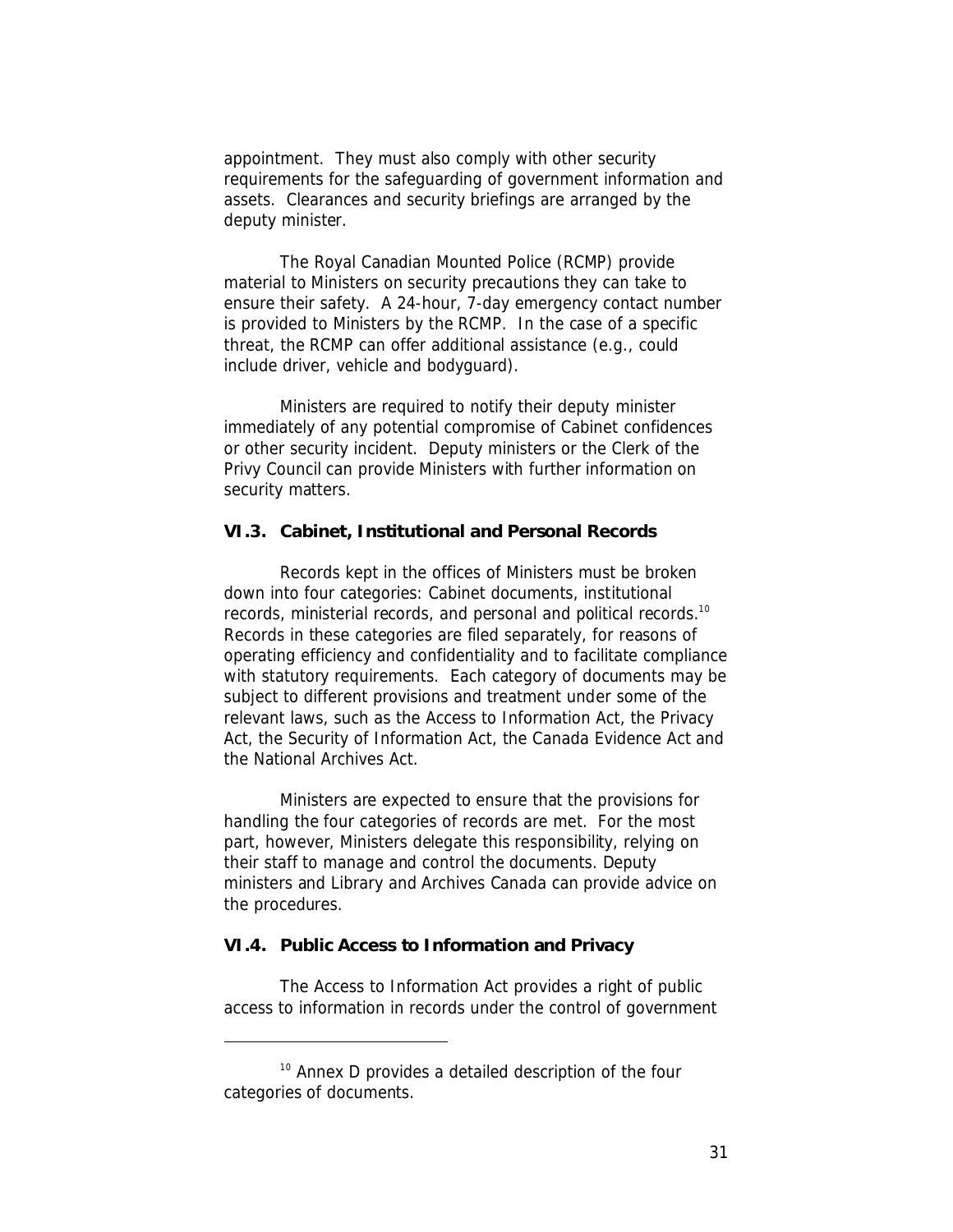institutions, subject only to certain necessary exceptions limited and specified in law. Ministers, their deputy ministers and heads of agencies are ultimately responsible for the application of the Act in their respective institutions and within the overall ministerial portfolio. Under the Act, decisions can be reviewed by the Information Commissioner and, ultimately, by the Federal Court.

Ministers are expected to operate entirely in accordance with the letter and the spirit of the law when dealing with requests from the public for information. Ministers are responsible for ensuring that necessary actions are taken with respect to departments meeting deadlines and consulting other departments.

The *Privacy Act* imposes conditions that protect personal information held by government institutions. Under the Act, decisions can be reviewed by the Privacy Commissioner and, ultimately, by the Federal Court. In accordance with the legislation, Ministers may delegate these matters to their deputy minister or other senior officials, but may wish to be advised of particularly important files.

The *Access to Information Act* and the *Privacy Act* do not apply to Confidences of the Queen's Privy Council for Canada. However, a decision of the Federal Court of Appeal has made accessible, subject to exemptions in the Acts, background explanations, analysis of problems or policy options contained in Cabinet documents once a Cabinet decision has been made public, or, if the decision has not been made public, four years after the decision was made. Government policy requires that government institutions consult with the Privy Council Office in all instances where information that may qualify as a Cabinet Confidence has been identified in response to a request under the Act.

When producing *papers in Parliament*, Ministers are expected to ensure that requests for information (for example, in response to a Notice of Motion) are met. Matters related to the production of papers in Parliament are coordinated with the Leader of the Government in the House of Commons.

#### **VI.5. Financial and Resource Management**

Ministers' expenditures are subject to statutory and Treasury Board policies governing the use of public moneys. These conditions are set out in Treasury Board Secretariat's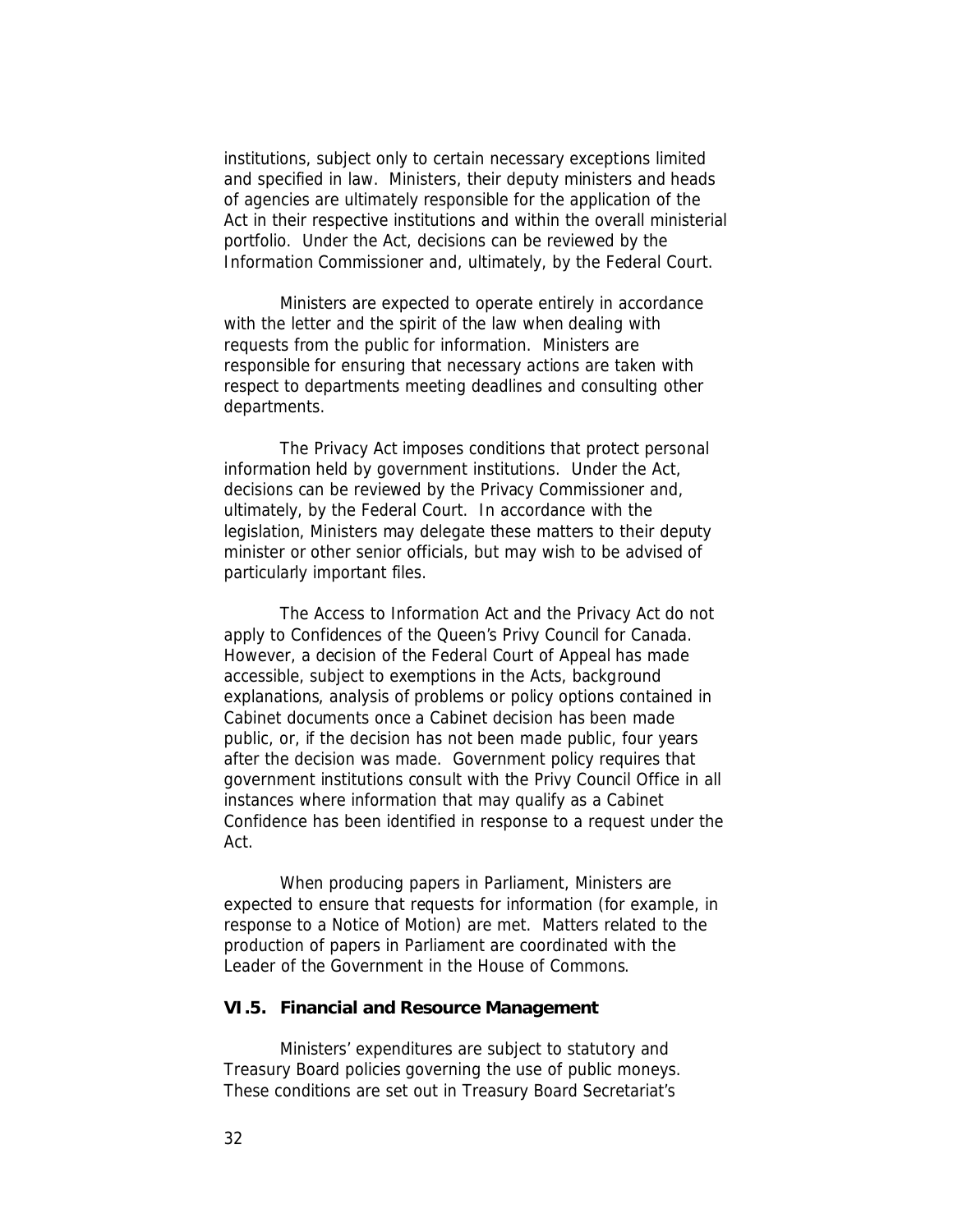*Guidelines for Ministers' Offices*, and cover matters such as:

- security clearance requirements;
- exempt staff and hiring by contract;
- salary rates and employee benefits;
- departmental staff assigned to Ministers' offices;
- contracting policies and procedures;
- budgets, expenditure authorization, and accounting for expenditures charged to Ministers' budgets;
- office accommodation and supplies; and
- travel and use of government aircraft and ministerial vehicles.

Ministerial responsibilities include ensuring that all expenditures in Ministers' offices are properly and prudently managed and are related to the conduct of official business. Deputy ministers and the Treasury Board Secretariat can provide further information.

Expenditures by Ministers and Parliamentary Secretaries are subject to scrutiny by Parliament. Ministers, Ministers' exempt staff and Parliamentary Secretaries are required to disclose publicly, by posting on their departmental Web-sites, all hospitality and travel expenses incurred during program-related business. Reports cover the financial quarter, and are posted on departmental Web-sites within 30 calendar days following the last day of the quarter. Ministers should be aware that high standards are expected of them. This policy also applies to Parliamentary Secretaries, and to deputy ministers and other senior government officials.

### **VI.6. Ministerial Travel Coordination**

All proposed ministerial travel is coordinated with the Prime Minister's Office well in advance and before making commitments. Ministers are also expected to consult the Leader of the Government in the House of Commons or the Chief Government Whip and to ensure the availability of acting Ministers. When making use of government aircraft, Ministers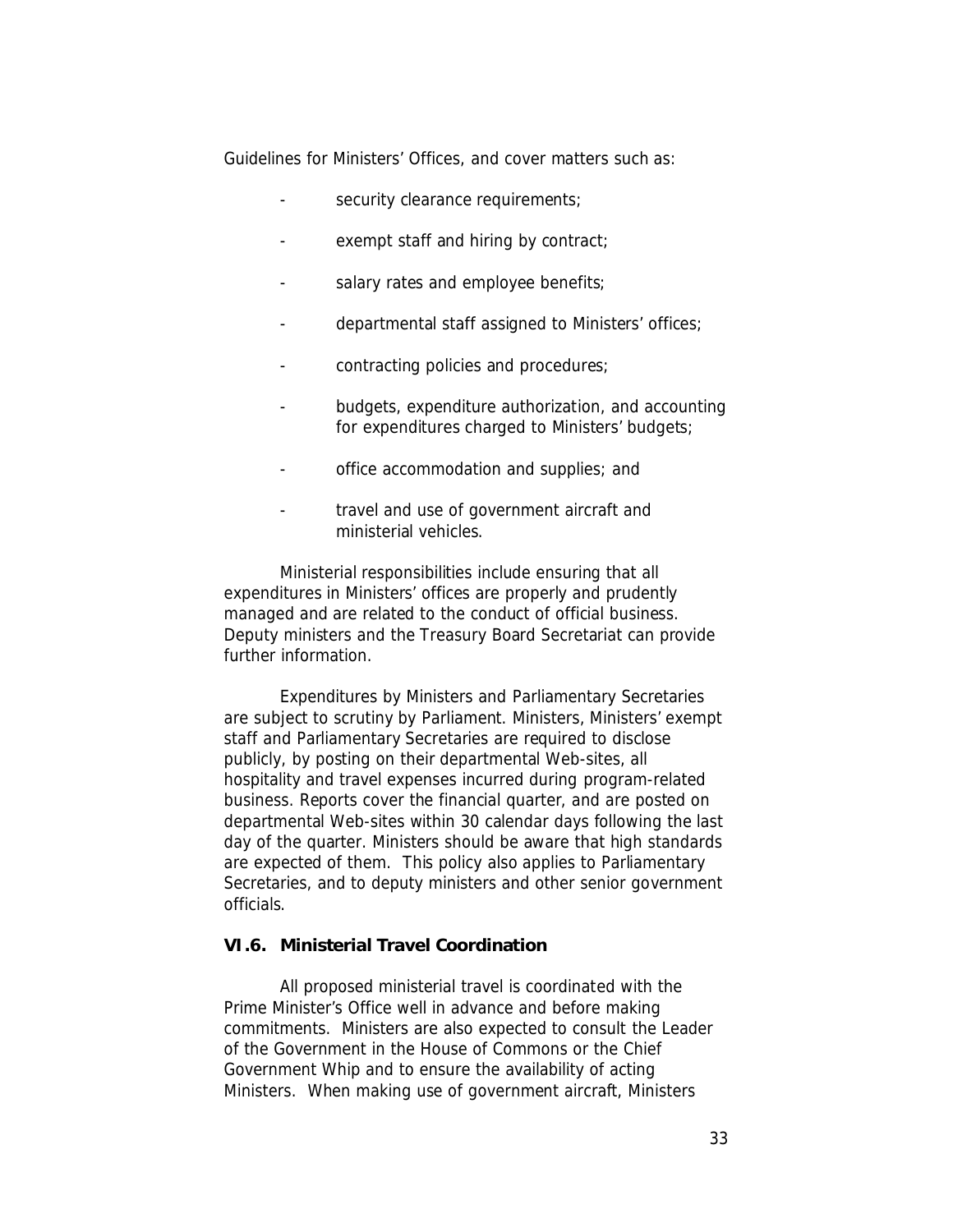should make every effort to ensure joint travel in the interests of efficient use of government resources. However, for security purposes, no more than eight Ministers of the Crown may travel on the same aircraft at the same time.

Generally speaking, Ministers should limit travel abroad, especially while Parliament is in session. They should inform their deputy minister and the Royal Canadian Mounted Police of their travel plans in order to be advised of any particular security concerns and suggested protection measures. The actual arrangements for official foreign travel are coordinated by the Department of Foreign Affairs and International Trade.

Ministers planning *private travel abroad* also need to inform the Minister of Foreign Affairs well in advance, since security or policy considerations may be involved. All goods acquired by Ministers abroad are subject to normal customs requirements and examination, and must be declared on arrival.

Ministers must not accept travel on non-commercial chartered or private aircraft for any purpose except in exceptional circumstances, and only with the prior approval of the Ethics Commissioner and public disclosure of the use of such aircraft. Any hospitality accepted must strictly adhere to the requirements of the *Conflict of Interest and Post-Employment Code for Public Office Holders*.

### **VI.7. Foreign Honours**

Long-standing government policy requires Ministers not to seek the offer of, nor to accept, a foreign order or decoration, either personally or on behalf of a colleague.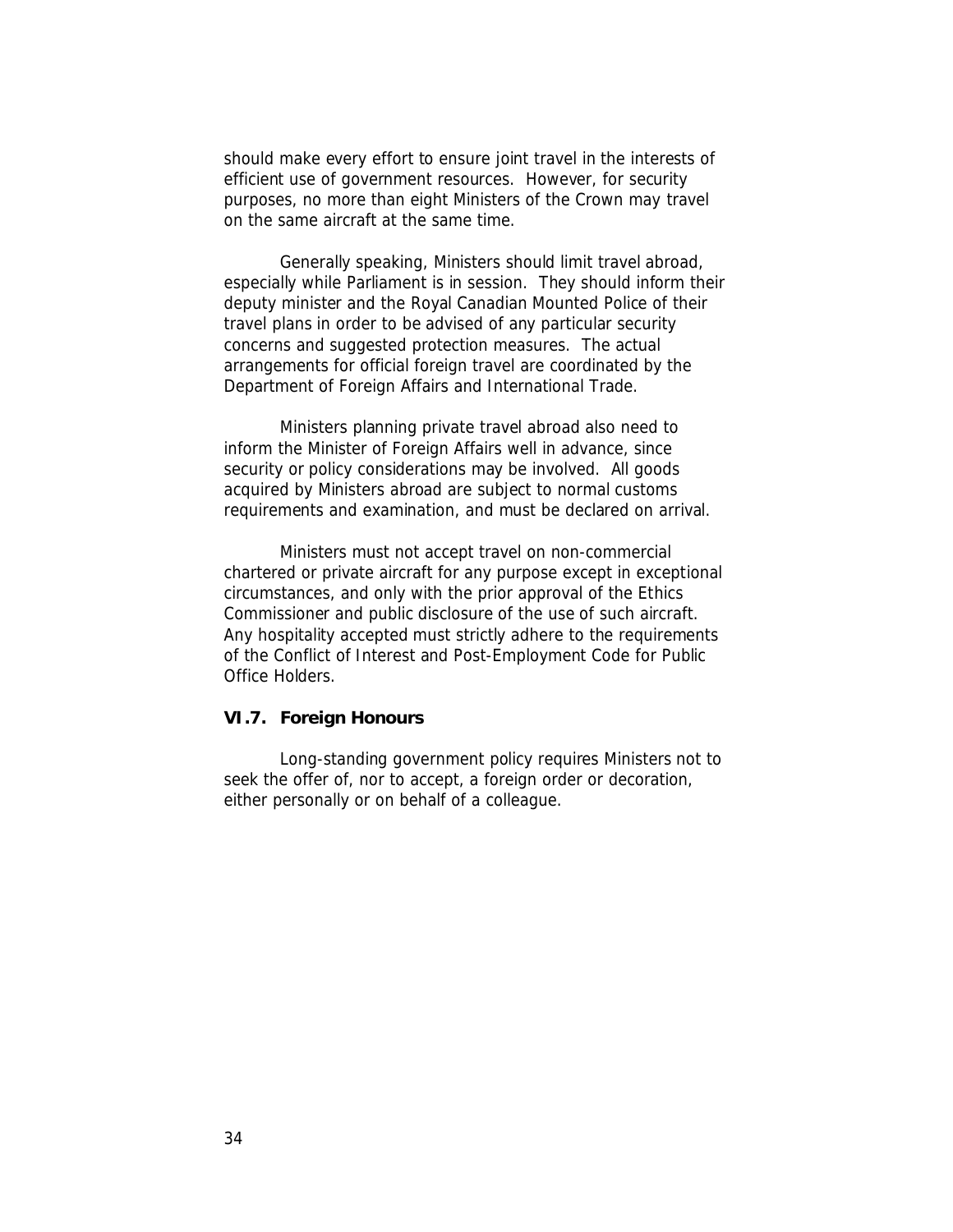### Annex A

## Federal Government Institutions: The Executive

Canada is a constitutional monarchy and a democracy with a system of responsible parliamentary government based on the British Westminster model. As such, the structures and conduct of executive authority are governed both by Canada's "written" constitution (the *Constitution Acts, 1867-1982*) and by an "unwritten" constitution composed of conventions and customs that have been established and have evolved over the history of responsible government in Canada.

The unwritten constitution establishes key elements of Canadian democracy regarding executive authority in government as exercised by the Prime Minister and the Cabinet, who are responsible to the House of Commons, which is made up of the elected representatives of the people of Canada. This Annex outlines the basic roles and responsibilities of executive authority in that system.

**A.1. The Crown, the Governor General and the Queen's Privy Council for Canada**

In formal terms, executive government in Canada is vested by the *Constitution Act, 1867* in the Queen of Canada, who is the head of state. The Governor General is the representative of the Queen, and exercises the power and functions of the Crown on her behalf.

In Canada's democratic system of government, the Governor General is almost always bound to act only on the advice of the elected representatives who belong to the party that has the confidence of the House of Commons. Advice is offered directly by the Prime Minister on some matters, or is provided formally by the Ministry or government as a whole. It is the personal prerogative of the Prime Minister to convey the view of the government to the Governor General. The Governor General's consent must be obtained, when required, *before* decisions can take legal effect or be announced.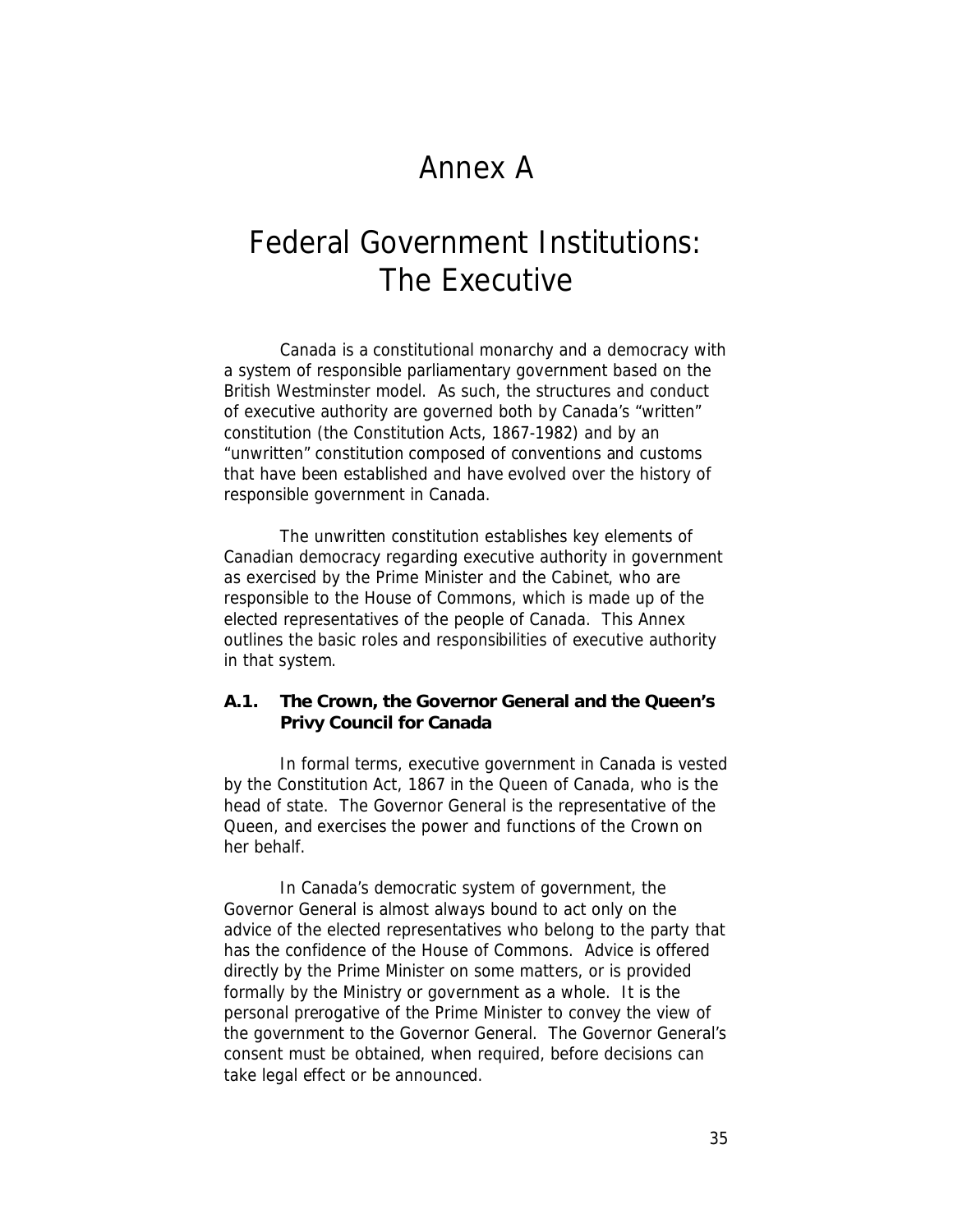In constitutional terms, the chief advisory body to the sovereign is the Queen's Privy Council for Canada,<sup>11</sup> composed of all those sworn in as Privy Councillors. It is exceedingly rare for the full Privy Council to meet as a body and, even then, it does so only for ceremonial purposes.

### **A.2. The Prime Minister's Functions and Powers**

The Prime Minister, as the leader of the political party that has the confidence of the House of Commons (usually by holding a majority of the seats), is commissioned by the Governor General to form a government.

The Prime Minister is, above all, responsible for organizing the Cabinet and for providing the direction necessary to maintain the unity of the Ministry. This unity is essential if the government is to retain the confidence of the House of Commons.

The following principal functions and exclusive powers of the Prime Minister are essential in making Cabinet government work:

- The Prime Minister leads *the process of setting the general direction of government policy.* The Prime Minister is responsible for arranging and managing the processes that determine how decisions in government are made, and for reconciling differences among Ministers. The Prime Minister establishes the government's position before Parliament by recommending to the Governor General the summoning and dissolution of Parliament, by preparing the Speech from the Throne outlining the broad policy agenda for each new parliamentary session and by determining whether proposed government legislation approved by the Cabinet is subsequently put before Parliament. The Prime Minister approves the Budget presented by the Minister of Finance.
- The Prime Minister *chooses the principal holders of public office*. The Prime Minister selects Ministers and may ask for their resignation at any time. The

<sup>&</sup>lt;sup>11</sup> This institution differs from the Privy Council Office, which is a department in the Public Service.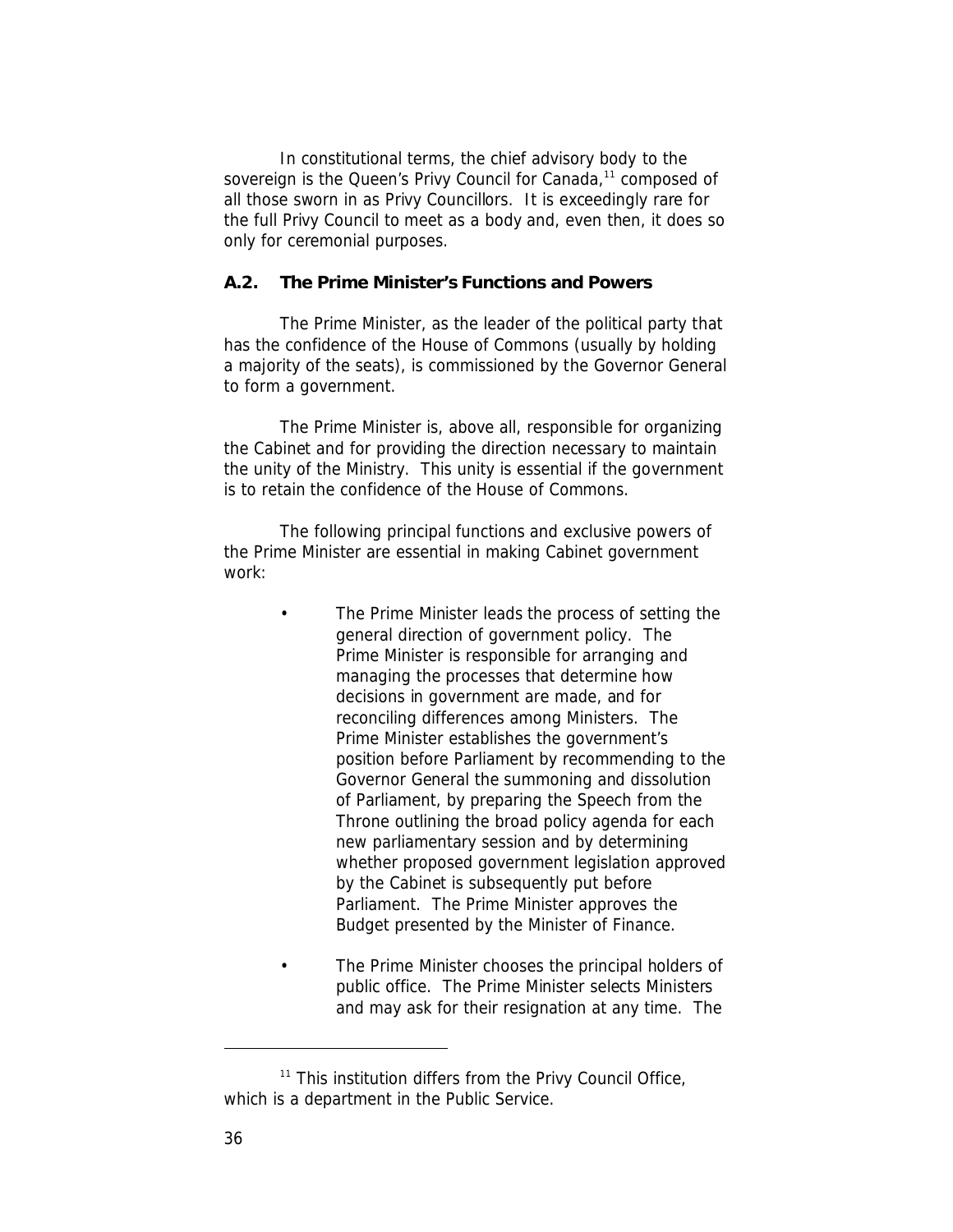Prime Minister also recommends *senior public sector appointments* to the Governor General. The government will establish a Public Appointments Commission to ensure that competitions for posts are widely publicized and fairly conducted.

- The Prime Minister decides on *the organization, procedures and composition of the Cabinet*. This includes establishing Cabinet committees, selecting their membership and convening the Cabinet itself. In practical terms, the Prime Minister forms a team, decides on the process for collective decision making, and builds and adapts the machinery of government in which the team will operate.
- The Prime Minister determines *the broad organization and structure of the government* in order to meet its objectives. The Prime Minister is responsible for allocating Ministers' portfolios, establishing their mandates, clarifying the relationships among them and identifying the priorities for their portfolios through mandate letters. The Prime Minister's approval is required for the creation of new institutions and the elimination of existing organizations, some of which may also be subject to parliamentary decisions. Any proposals made by Ministers for significant organizational change or for altering their own mandates or those of other Ministers must first be approved by the Prime Minister.
- The Prime Minister has the overall responsibility for the government's relations with Parliament and the Sovereign.
- The Prime Minister establishes *standards of conduct* for Ministers.
- As head of government, the Prime Minister has *special responsibilities* for national security, federal-provincial-territorial relations and the conduct of international affairs. The Prime Minister may also take a special interest in any other area of a portfolio responsibility as circumstances require. Ministers should pay special attention to activities within their own portfolio that touch on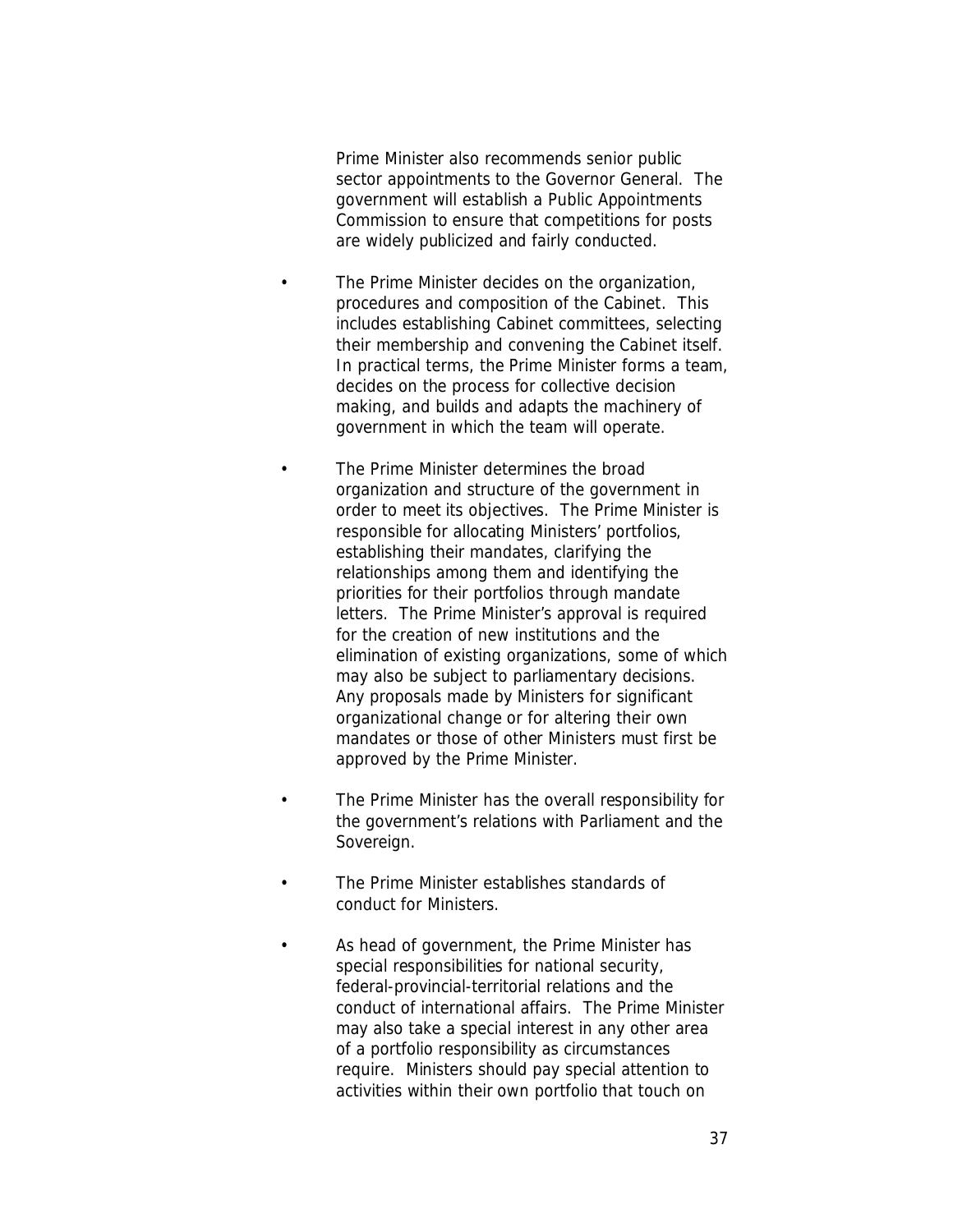these special responsibilities or otherwise involve the Prime Minister.

**A.3. The Ministry, the Cabinet and the Governor in Council**

Cabinet is composed of all members of the Ministry. Members of the Ministry are appointed by the Governor General on the Prime Minister's recommendation. Before taking up their responsibilities, they are sworn in as Privy Councillors by the Clerk of the Privy Council at a ceremony presided over by the Governor General. In this ceremony, Privy Councillors swear the oath of allegiance, the Privy Councillor's oath and the oath of office for their respective portfolio. The Privy Councillor's oath includes the undertaking to maintain Cabinet secrecy. Privy Councillors are entitled to be styled "The Honourable" and to use the initials "P.C." after their names for life.

Unlike the Privy Council, the Cabinet has no standing in statute. In practice, the Cabinet is the fundamental and final forum for reaching a politically authoritative consensus on government issues under the Prime Minister's leadership.

The *Governor in Council* is the term for the Cabinet acting in a legal capacity. Formally, it is the Governor General acting on the advice of the Cabinet. Parliament does not assign powers to the Cabinet or to Ministers collectively, but rather to the Governor in Council.

### **A.4. Ministers and the Law**

Legal requirements form part of the framework that establishes daily practices and sets parameters on how decisions are made in government. Whether acting individually or collectively, the Prime Minister and Ministers act pursuant to parliamentary authority and within limits laid down by Parliament. All government activity must take place in accordance with the law. Ministers having any doubts on the legality of a particular action should ask their deputy minister and obtain the view of the Department of Justice. The following key constitutional provisions or statutes impact on decisions and their implementation:

> • The *Constitution Act, 1867*, formerly called the *British North America Act, 1867*.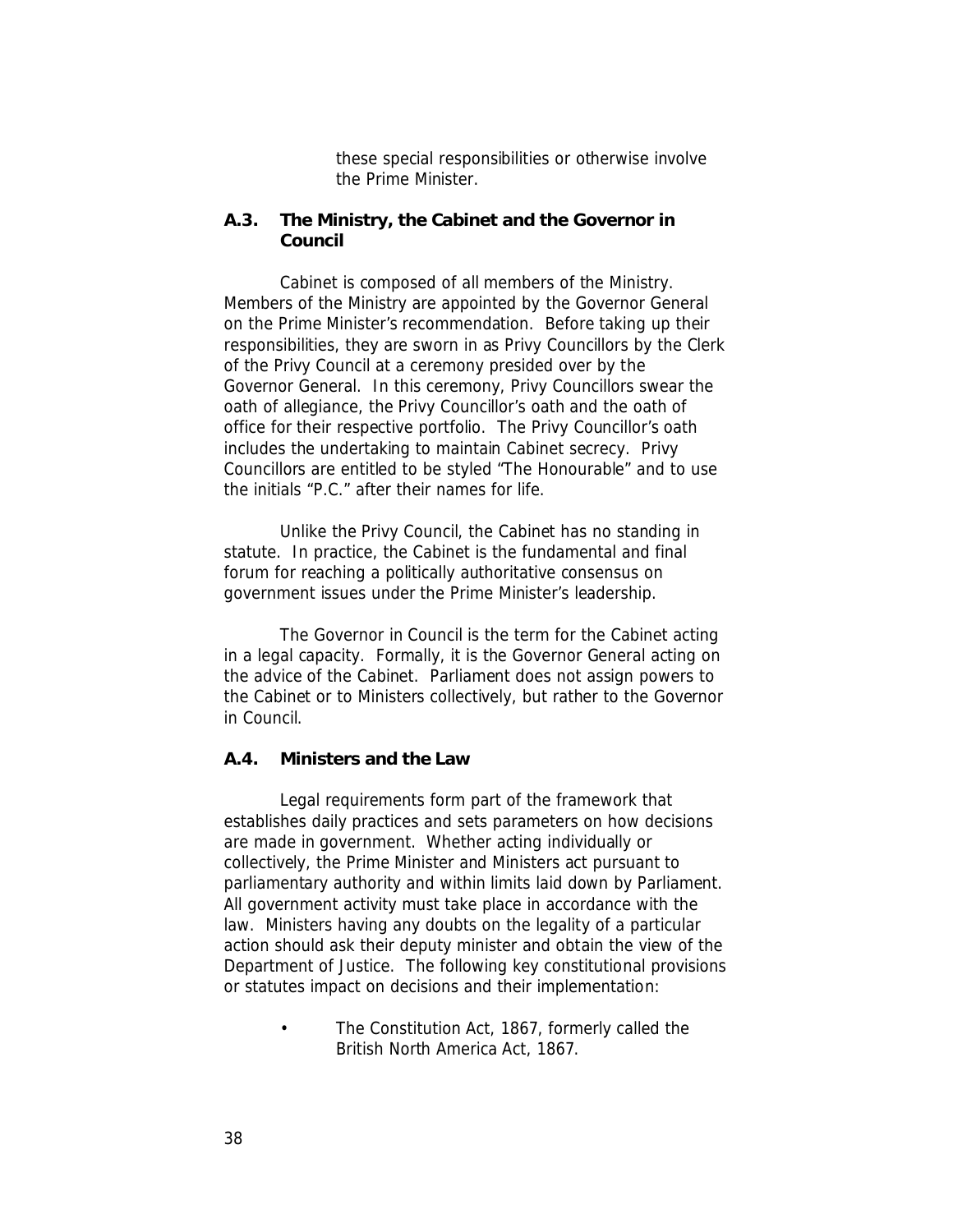- The *Constitution Act, 1982*, which includes the *Canadian Charter of Rights and Freedoms*.
- *Acts of Parliament* (principally departmental Acts) create the offices and responsibilities of Ministers, establish the departments over which they preside, and provide a basic framework of powers, duties and functions for which Ministers are accountable.
- The *Public Service Employment Act* establishes a continuing, professional and non-partisan Public Service of Canada.
	- The *Financial Administration Act* shapes virtually all aspects of government management through the powers it grants to the Treasury Board to oversee departments and other organizations. The Treasury Board is the Cabinet committee responsible for managing the Public Service of Canada and for approving expenditures of departments and agencies. Many of its decisions have the force of law, limiting Ministers' discretion to manage and direct their departments.
		- The *Access to Information Act* establishes a public right to access general information contained in government documents. Under its provisions, the government may withhold material only if disclosing the information could adversely affect the public interest. The *Privacy Act* protects personal information held by the government from unauthorized disclosure.
	- Other important Acts include the *Official Languages Act,* the *Canadian Human Rights Act* and the federal *Employment Equity Act*.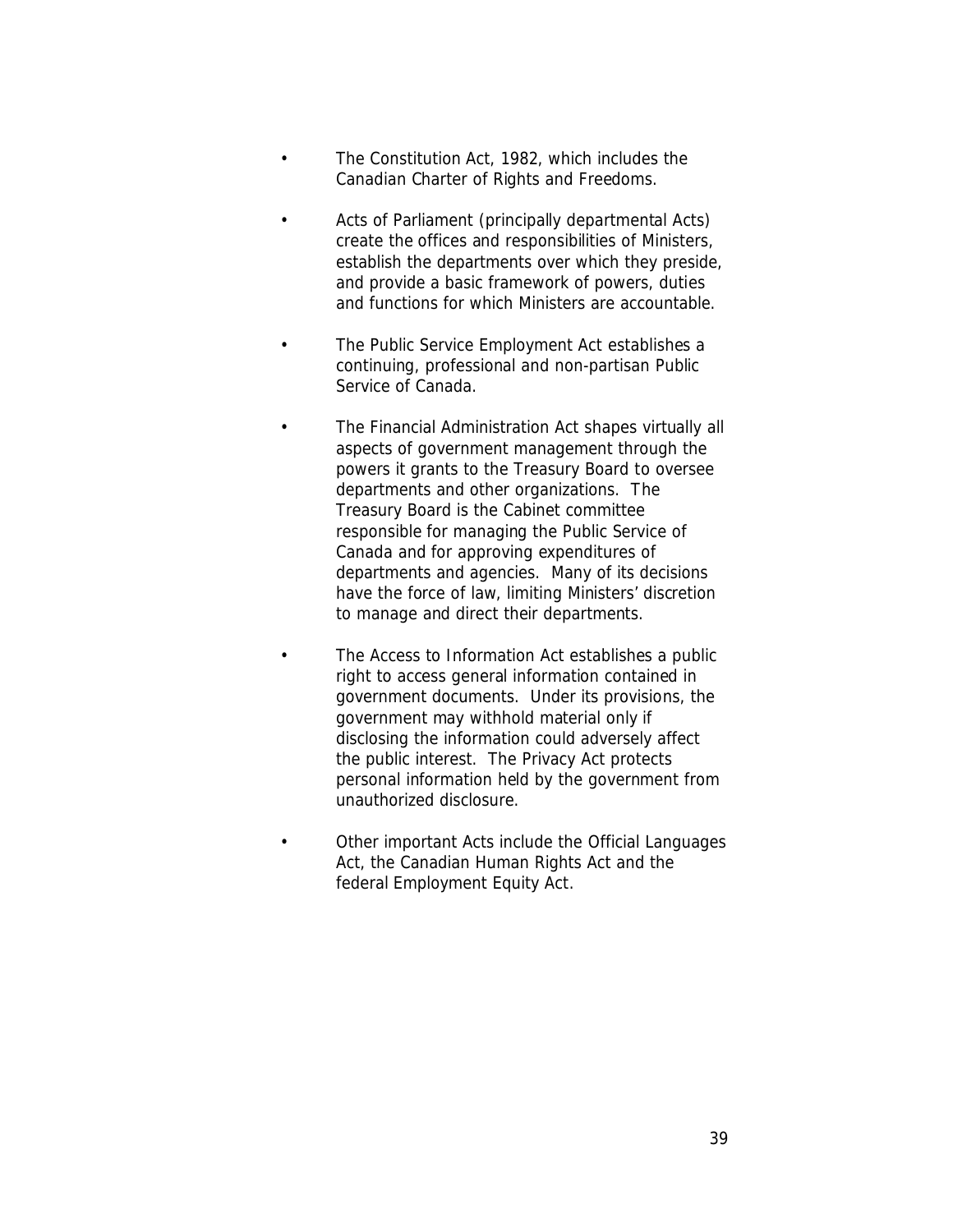### Annex B

### Cabinet Decision Making

The Cabinet is the political forum where Ministers reach a consensus and decide on issues. It is the setting in which they bring political and strategic considerations to bear on proposed ministerial and governmental actions. These considerations must necessarily reflect the views and concerns expressed by Canadians, caucus colleagues, and other Parliamentarians. Once a consensus is reached, Ministers can fulfill their collective responsibility to Parliament. This Annex addresses the main elements of the organization and conduct of decision making in the Cabinet.

### **B.1. Basic Rules for Cabinet Business**

A number of basic ground rules for the conduct of Cabinet business are essential to maintain Cabinet solidarity and enhance its practical effectiveness.

Decision making is *led* by the Prime Minister. Through the Cabinet and its committees, the Prime Minister provides Ministers with the principal forum in which they can resolve different perspectives. The Prime Minister *organizes* Cabinet and Cabinet committee decision making, determines the agenda for Cabinet business and chooses committee chairpersons to act on his or her behalf. The Privy Council Office is the Cabinet's secretariat and administers the Cabinet decision-making process on behalf of the Prime Minister.

Cabinet government works through a process of compromise and consensus building, which culminates in a Cabinet decision. The Cabinet and Cabinet committees do not vote on issues before them. Rather, the Prime Minister (or committee chairperson) "calls" for the consensus after Ministers have expressed their views. As the Cabinet secretariat, the Privy Council Office records and communicates the decision.

Consultation among the Ministers, departments and portfolios involved *must precede* the submission of a proposal to the Cabinet by the responsible Minister or Ministers. Ministerial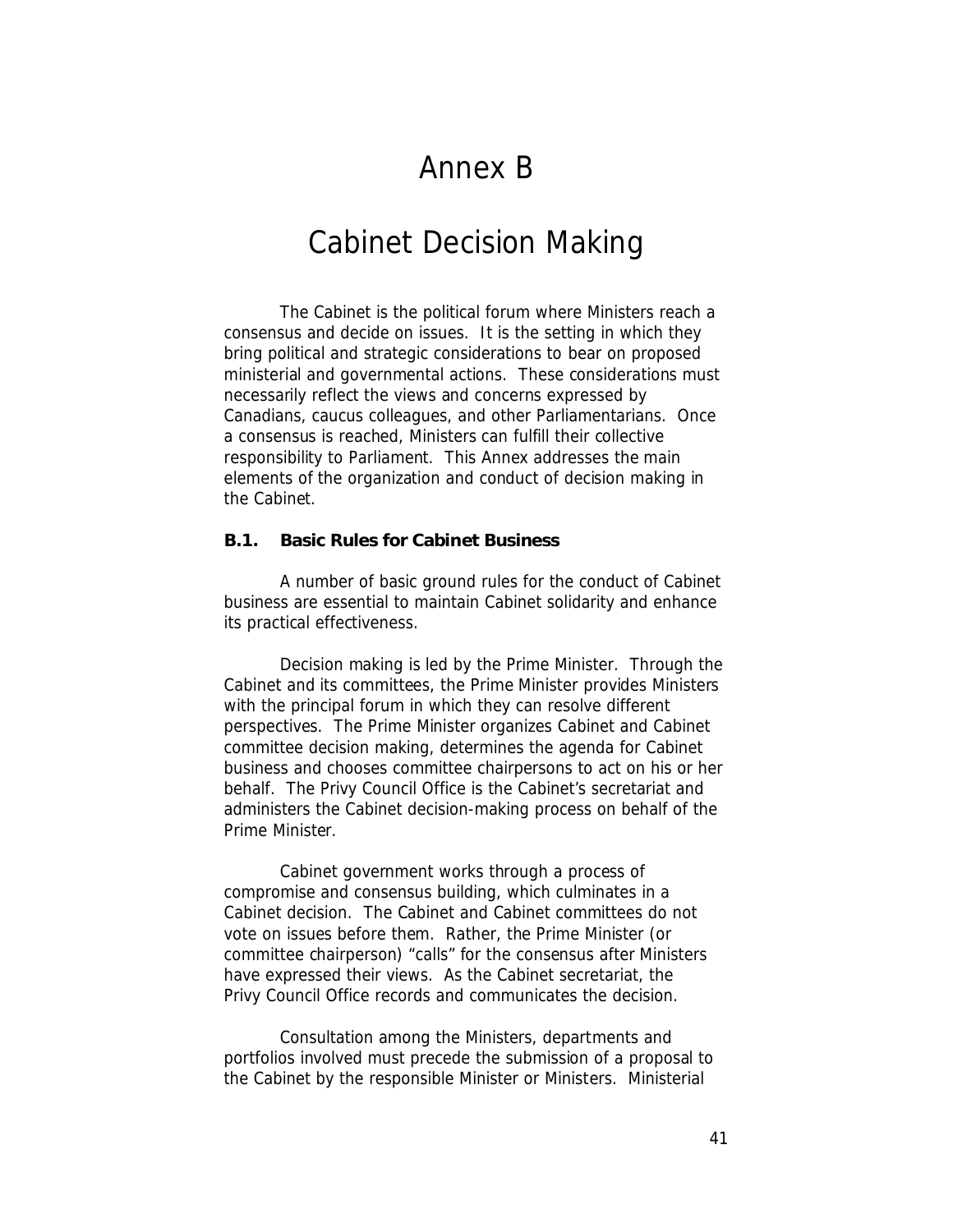discussions in the Cabinet or Cabinet committee focus on the decisions required and provide Ministers with an opportunity to participate in and influence those decisions.

Ministers have the right to seek their colleagues' consideration of proposals for government action in their area of responsibility. This is, of course, subject to the agenda set by the Prime Minister for government priorities. Cabinet committee agendas are set by the committee chairpersons acting on the Prime Minister's behalf.

Confidences of the Queen's Privy Council for Canada, more commonly referred to as "Cabinet confidences," must be appropriately safeguarded from unauthorized disclosure or other compromise. The Cabinet's collective decision-making process has traditionally been protected by the rule of confidentiality, which enhances Cabinet solidarity and collective ministerial responsibility. Confidentiality ensures that Ministers can frankly express their views before a final decision is made. The Prime Minister expects Ministers to announce policies only after Cabinet decisions are taken, in consultation with the Prime Minister's Office and the Privy Council Office.

Cabinet business is extensive, and Cabinet consensus at times is difficult to achieve. Given the limited time available to Ministers and given the importance of clear decisions to government operations, Cabinet business must be conducted efficiently and according to accepted ground rules that are fully understood and respected. Cabinet discussion is not used to air introductory or preliminary discussions of issues. Deputy ministers are expected to ensure that other affected departments are adequately informed in advance and that coordination across portfolios is pursued so that other Ministers are prepared for Cabinet discussion and government decisions are coherent and aligned with overall objectives. When departments directly involved differ on a matter, the dispute should not be referred to the Cabinet until all other means of resolving it have been exhausted.

### **B.2. Decision-Making Process and Procedures**

### *a) The Policy and Fiscal Frameworks*

Cabinet decision making is steered by certain key statements of government policy and priorities as well as by electoral commitments. The Speech from the Throne, delivered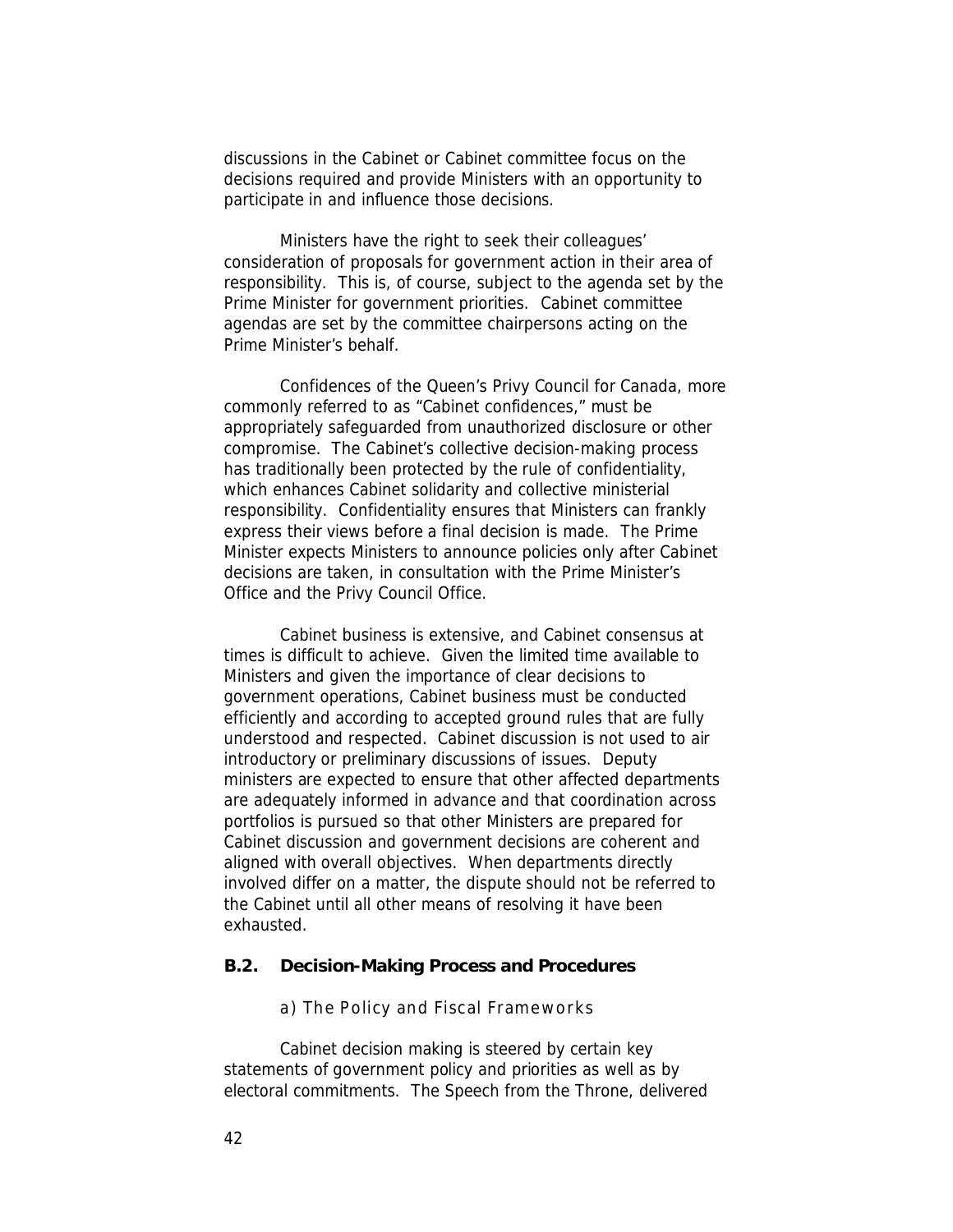by the Governor General at the beginning of each session of Parliament, outlines the government's program for Parliament. As a reflection of the overall priorities of the government and the Prime Minister, the Speech provides a general *policy framework* for the upcoming parliamentary session.

The Minister of Finance presents the government's annual Budget which reflects the *fiscal framework* agreed to by the Cabinet. The President of the Treasury Board subsequently tables the Main Estimates.

These frameworks provide for the overall direction of the government. They both shape and reflect the ongoing work of Cabinet committees.

*b) The Process*

The Cabinet process begins when an issue is raised by a Minister in the form of a Cabinet document or through general discussion at a meeting. The supporting documents are normally circulated to all Ministers by the Privy Council Office before the issue is discussed at the appropriate Cabinet committee. As well, Ministers may take the opportunity to update their colleagues on the progress of certain key initiatives being developed or implemented in their departments.

The Cabinet committee's report is subject to confirmation by the Cabinet. Records of final decisions are circulated to all Ministers and their deputy ministers for action under Ministers' individual authority. *Policy announcements are made after a Cabinet decision and after the Treasury Board's approval of any resources required to implement the decision*.

### **B.3. Legislative Program**

The content of the government's legislative program is ultimately the responsibility of the Prime Minister, assisted by the Government House and Senate Leaders. The main thrusts of the program are determined by the Cabinet. The Leader of the Government in the House of Commons coordinates the process of translating the Cabinet's policy decisions into bills to be placed before the House of Commons.

The first stage in this process is Cabinet approval of a Minister's policy proposal. After Cabinet has approved a Minister's policy proposal, a bill is then drafted by the Department of Justice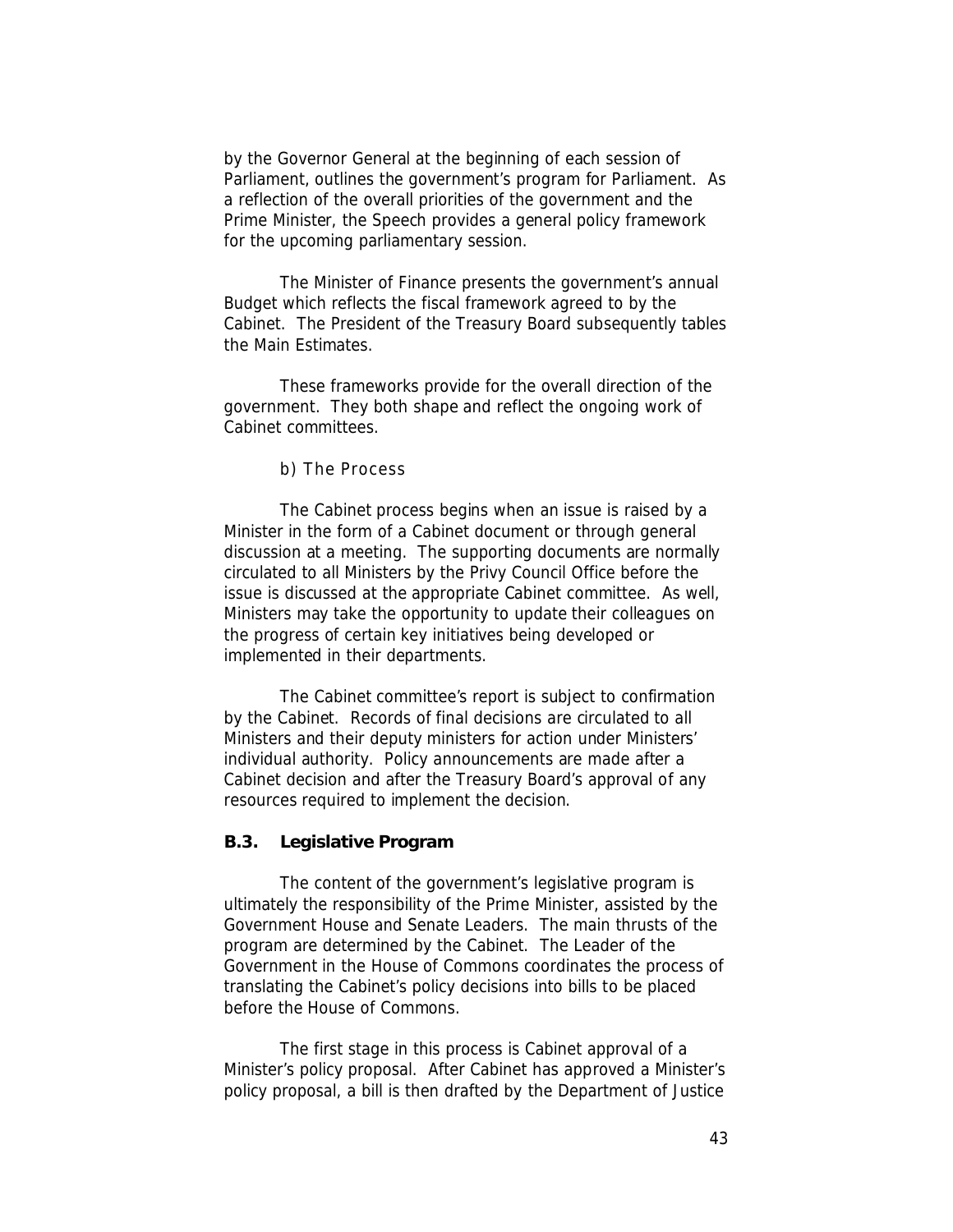to reflect the Cabinet decision. Priorities in drafting are established by the Leader of the Government in the House of Commons, who also undertakes final scrutiny of a bill before it is approved by the Cabinet for introduction in Parliament on his or her recommendation.<sup>12</sup> The Leader of the Government in the House of Commons has flexibility in establishing priorities for consideration of bills by the House, although Cabinet discussions of House business provide the overall direction for the government's legislative program. The Leader of the Government in the House of Commons is supported in this regard by his or her own exempt staff, the Privy Council Office, and the Deputy House Leader and Chief Government Whip.

### **B.4. The Cabinet and Cabinet Committees**

Cabinet committees are an extension of the Cabinet itself. The Prime Minister establishes both standing and temporary (or special purpose) committees, chooses their membership, prescribes their procedures and changes them as he or she sees fit. The Privy Council Office provides Ministers with information on the Prime Minister's decisions regarding the structure and operations of Cabinet committees.

Currently, most collective ministerial deliberations take place in Cabinet committees. Committee chairpersons act for the Prime Minister with his or her authority, including setting the committee agenda. For the most part, decisions are taken by the appropriate committee, subject to confirmation by the Cabinet. This system settles as many questions as possible at the committee stage in order to lessen the workload of the Cabinet and to allow it to concentrate on priority issues and broad political concerns.

The Treasury Board is established by law as a committee of the Queen's Privy Council for Canada, and many of its decisions have force of law. It provides oversight of the government's financial management and spending, as well as oversight on human resources issues. The Treasury Board may act as the Cabinet committee for the Public Service and expenditure management (under the *Financial Administration Act*). The Board is the employer for the Public Service, and establishes policies and

<sup>12</sup> See *Cabinet Directive on Law Making*, available from the Privy Council Office.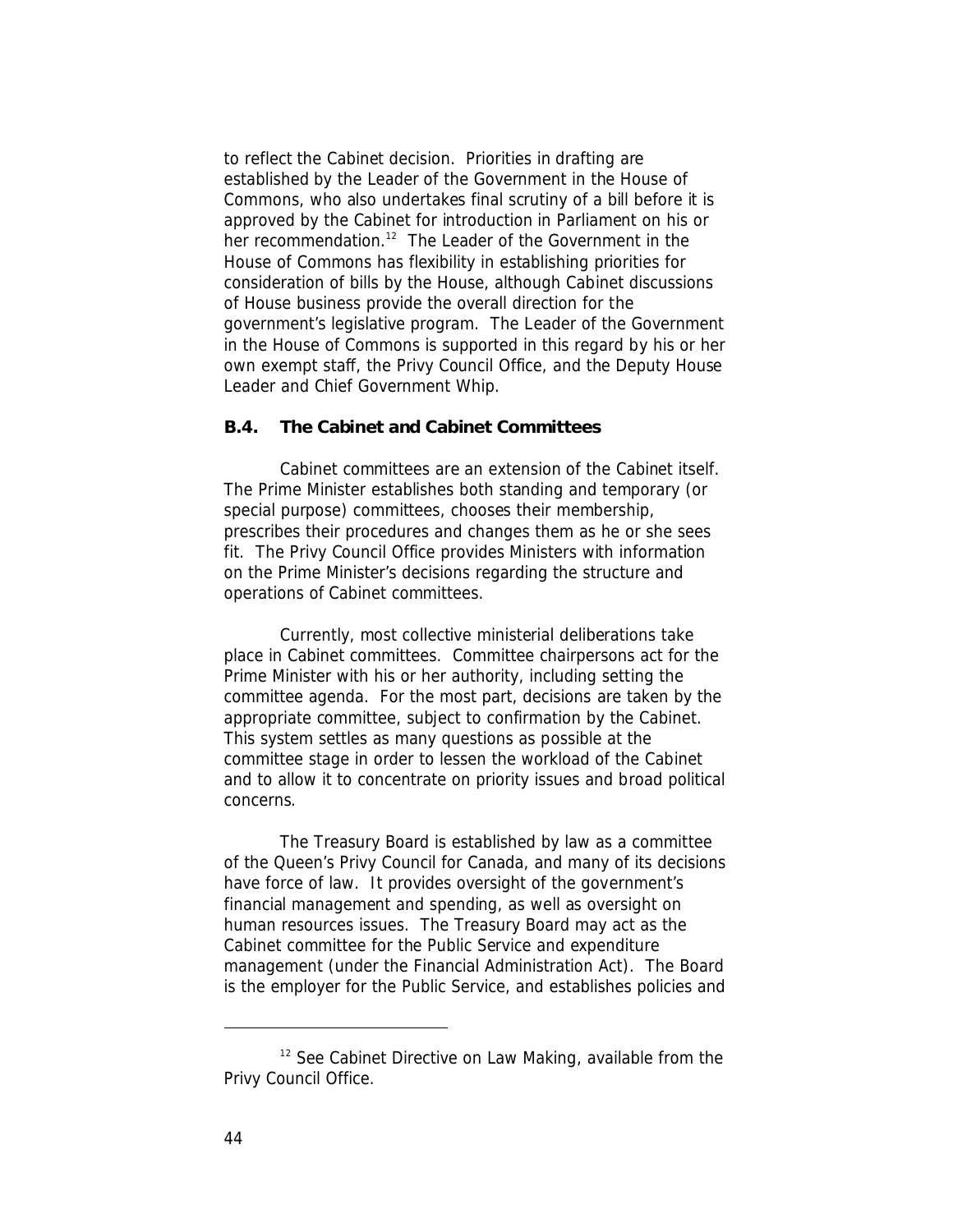common standards for administrative, personnel, financial and organizational practices across government. It also controls the allocation of financial resources to departments and programs. The Treasury Board also fulfills the role of the Special Committee of Council (SCC) in approving regulatory policies and regulations, and all Orders in Council, excluding appointments.

Ministers may be invited by the committee chair to attend any meeting of a Cabinet committee, whether or not they are a member of the committee. The Prime Minister designates certain Ministers as ongoing members of each committee, and they are expected to attend these regularly. If Ministers are not able to attend a meeting, they should inform the chair of their views on agenda items by letter.

Meetings are conducted as informally as possible in both official languages. Most Cabinet committees meet on a regular schedule. This allows for effective planning and ensures that meetings and decisions can proceed without delay. As the Cabinet secretariat, the Privy Council Office provides the Cabinet and its committees with the support required to prepare for and conduct meetings, including arranging meetings, circulating agendas, distributing documents, providing advice to the chairperson of each committee on agenda items and recording Cabinet minutes and decisions.

### **B.5. Orders in Council**

Some actions of the executive require a more formal process. Orders in Council are legal instruments made by the Governor in Council pursuant to statutory authority (or, infrequently, royal prerogative). Recommendations to the Governor in Council are signed by the responsible Minister. They take legal effect only when signed by the Governor General.

### **B.6. Financial Procedure**

According to the Constitution, revenue can be raised and moneys can be spent or borrowed by the government only with the authority of Parliament. A money bill, for the raising or spending of revenue, must originate in the House of Commons, as the House is the custodian of the public purse. The *Constitution Act, 1867* also requires money bills to be recommended to the House by the Governor General in the form of a Royal Recommendation. This ensures executive control over revenue raising and spending initiatives, and is obtained by the Leader of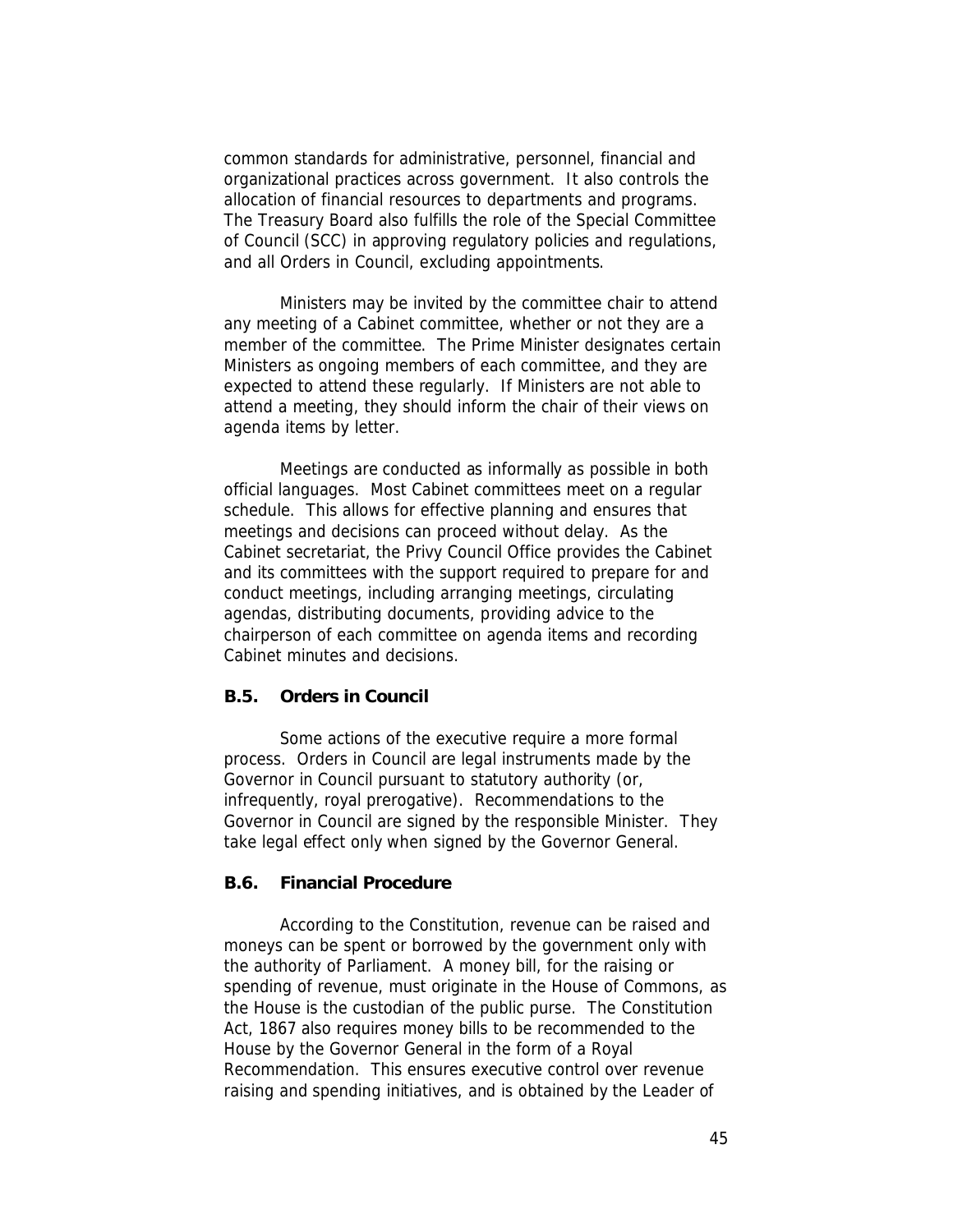the Government in the House of Commons.

Parliament exercises its authority over government financial administration by means of a package of instruments comprising enabling legislation such as the *Appropriations Act*, financial documentation such as the Main Estimates (Parts I, II and III and the Public Accounts), and a review process by the House of Commons, the Senate and the Auditor General.<sup>13</sup>

<sup>&</sup>lt;sup>13</sup> For more details, see Robert Marleau and Camille Montpetit, *House of Commons Procedure and Practice*, House of Commons, Ottawa, 2000, chap. 18.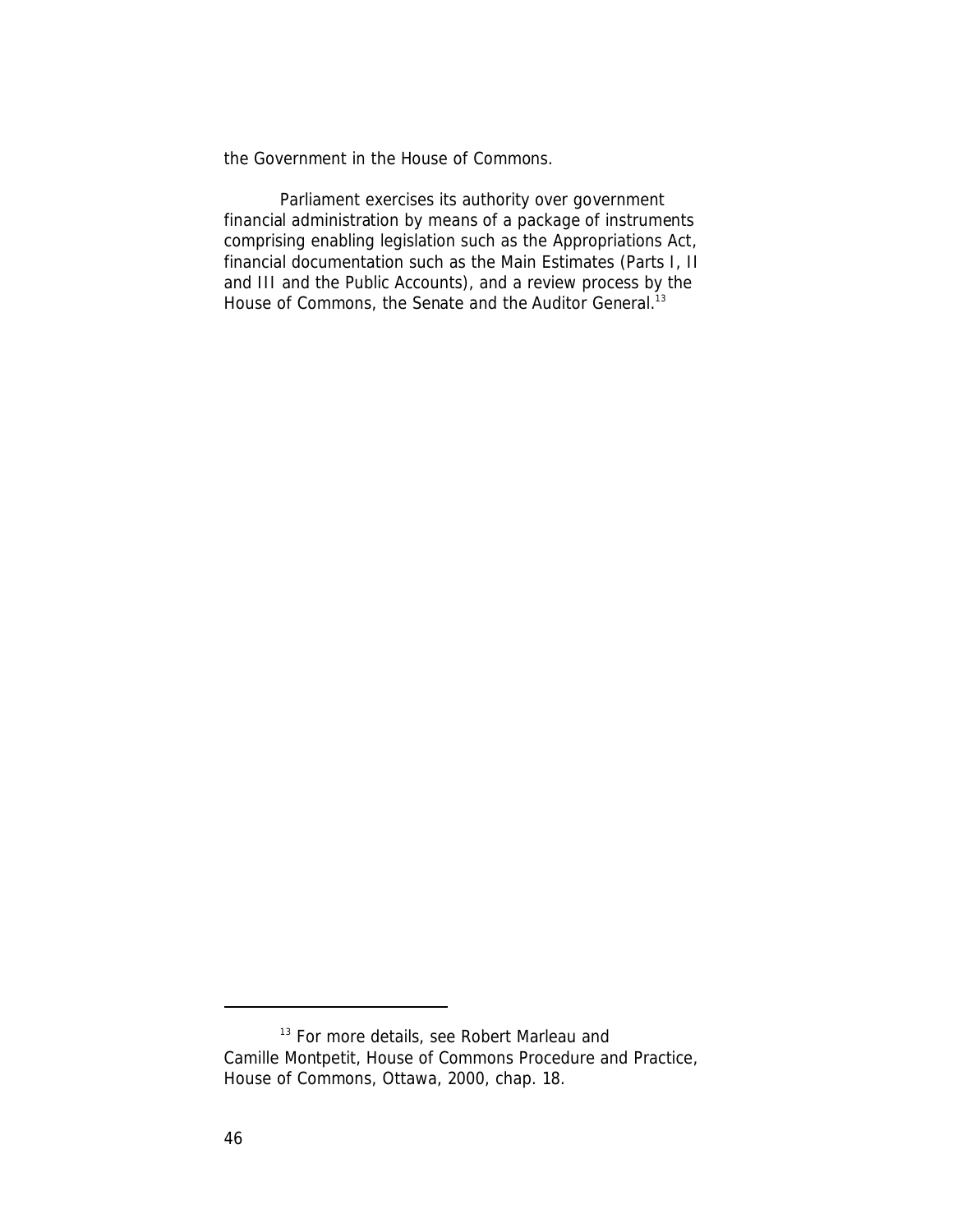## Annex C

### Appointments

The government will establish a Public Appointments Commission to ensure that competitions for posts are widely publicized and fairly conducted.

The Prime Minister has the following key responsibilities regarding appointments:

- All appointment recommendations are *subject to the Prime Minister's approval* before they go forward to the Governor in Council.
- *Remuneration* for most Governor in Council appointments, both full-time and part-time, is set or approved by the Governor in Council on the recommendation of the Prime Minister. On this matter, the Prime Minister is supported by the Privy Council Office. Remuneration for some Governor in Council appointments is set by Crown corporations' by-laws or other means.

In addition, the following are important aspects of the appointment process:

- To open the process and identify candidates, vacancies for full-time, fixed-term Governor in Council positions are generally advertised in the *Canada Gazette*.
- Representational criteria, such as regional considerations, are taken into account when recommending appointments. Another relevant factor is employment equity, to better represent women, visible minorities, Aboriginal peoples and people with disabilities.
- Governor in Council appointees must meet the requirements of the *Conflict of Interest and Post-Employment Code for Public Office Holders*.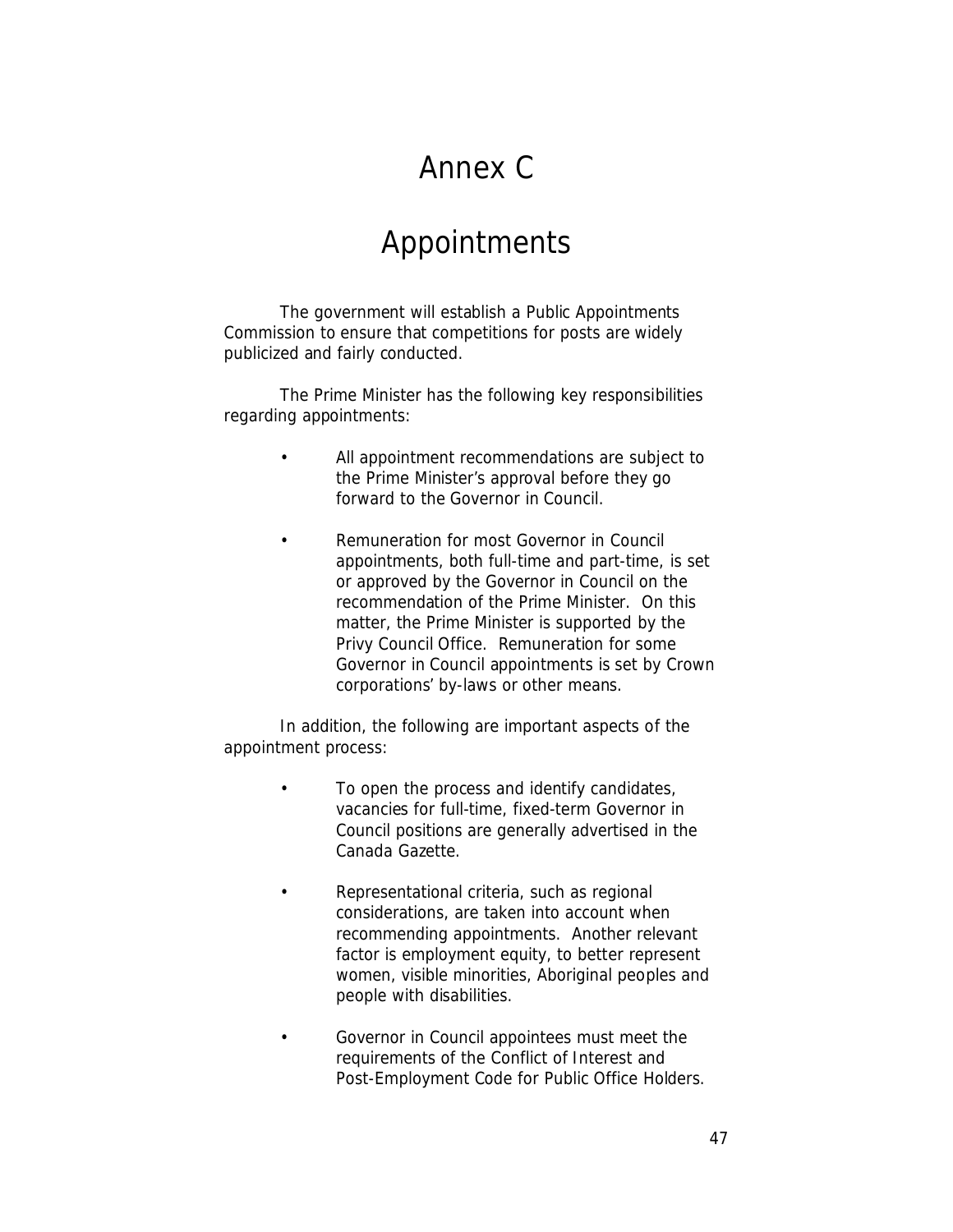The Ethics Commissioner administers the Code and provides advice to office holders and potential appointees. Part-time appointees are subject to the principles of the Code.

- All Governor in Council appointees are subject to rigorous *background checks* prior to appointment.
- *Announcements* of appointments are coordinated by the Prime Minister's Office, after they have been given legal effect when signed by the Governor General.
- By legislation, under Standing Orders of the House of Commons and pursuant to Government policy, key appointments are subject to parliamentary review and resolution prior to being made final.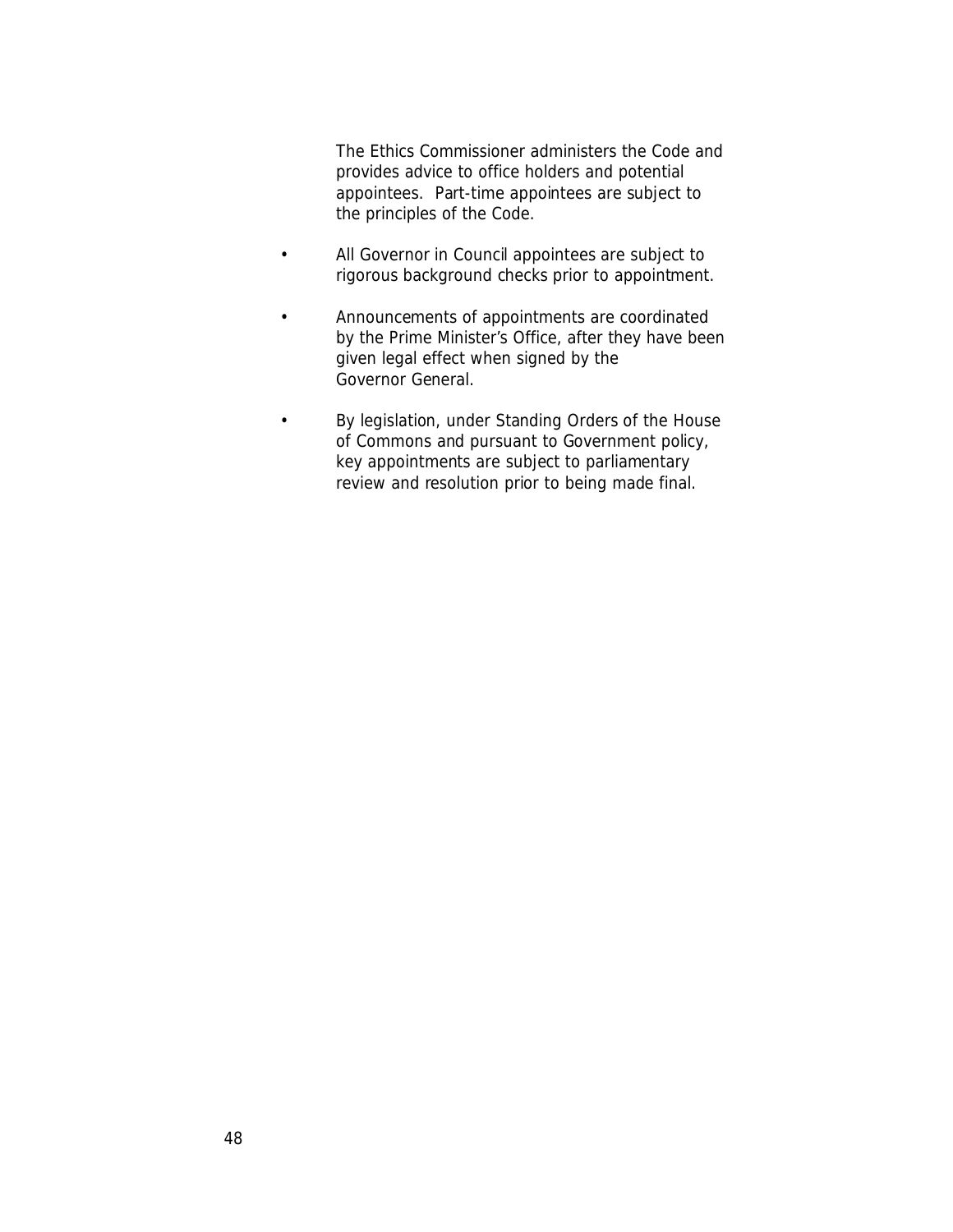### Annex D

## Cabinet, Institutional and Personal Records

This Annex describes the four categories of ministerial papers and the access to document rules that apply to former Ministers.

*Cabinet documents* belong to the Prime Minister. Cabinet documents are formal records designated by the Privy Council Office as belonging to the Cabinet Paper System. They include Memoranda to Cabinet (MCs), decks, Cabinet Committee Reports (CRs), records of decisions (RDs), agendas, aides-mémoire and documents prepared for Ad Hoc Cabinet Committees or Reference Groups of Ministers. This category also includes formal Cabinet documents related to the Treasury Board and any sub-committees of Treasury Board, including submissions, précis, agendas, schedules, minutes of meetings and letters of decision.

The efficient operation of the Cabinet and the necessary confidentiality of ministerial discussions depend, in part, on the proper handling of Cabinet documents. Ministers must ensure that Cabinet documents provided to them are always safeguarded in accordance with the security requirements set by the Privy Council Office or, for Cabinet documents related to the Treasury Board, to the Treasury Board Secretariat. Parliamentary Secretaries must also respect this protocol when they are given access to such documents. Ministers must assign members of their staff with specific responsibility for controlling the flow and ensuring the security of these documents. When a Cabinet item has been dealt with, the associated Cabinet documents must be returned to the Privy Council Office or the Treasury Board Secretariat, as appropriate.

Certain Cabinet documents that are clearly marked for Ministers' eyes only cannot be reviewed by exempt staff. Some Cabinet documents must remain in the Cabinet room. Cabinet documents must not be photocopied, electronically scanned or sent by facsimile, and they must be carried in a secure briefcase. A record containing Cabinet confidences that is not a Cabinet document is either an institutional record (if it originated with the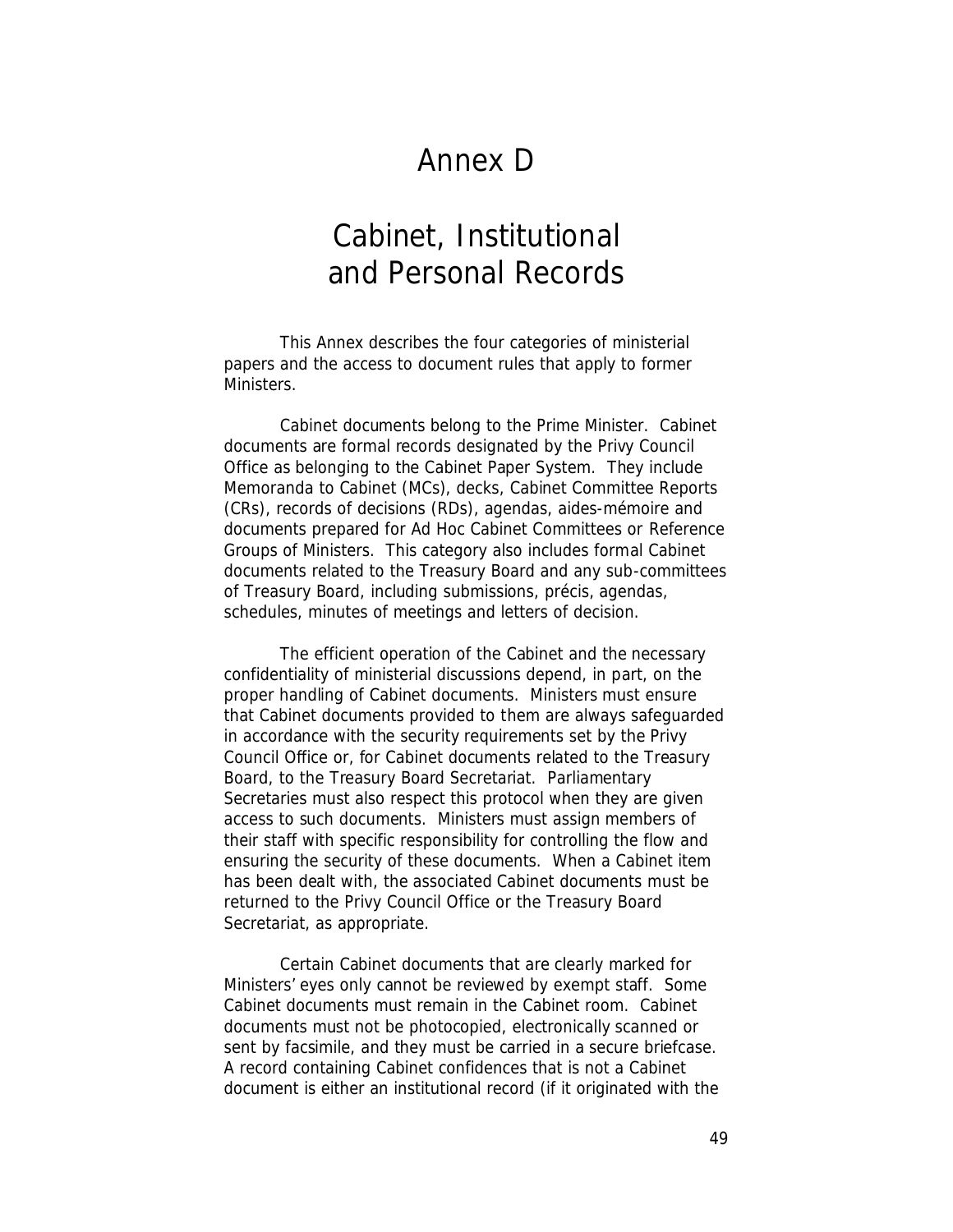institution), or a ministerial record (if it originated with the office of the Minister, e.g., a briefing note containing political advice to a Minister regarding a Cabinet matter).

*Institutional Records* relate to the business (policies, programs, activities and services) of the department and associated agencies, and are kept in a separate registry.

*Ministerial records* include official records pertaining to the office of the Minister, other than records that fall into the categories of personal or political records, institutional records or Cabinet documents.

*Personal and political records* are personal, as opposed to official, in nature (e.g., a Minister's constituency business, party political matters, private and personal life) and are kept in separate ministerial files. Like ministerial records, personal and political records are normally excluded from the application of the *Access to Information Act*, provided that they are maintained separately from institutional records.

When a Minister leaves office, Cabinet documents must be returned to the Privy Council Office or Treasury Board Secretariat, institutional records must be left with the department, and ministerial records must be transferred directly to Library and Archives Canada. Ministers may remove only their personal and political papers. However, to ensure the security of sensitive documents in personal and political papers, Ministers should use storage facilities and archival services offered by Library and Archives Canada.

Former Prime Ministers have control over the confidences of the government they headed. When a change of government occurs, the outgoing Prime Minister traditionally leaves the Cabinet records of the government in the custody of the Clerk of the Privy Council. The Clerk of the Privy Council plays a central role in administering the convention governing access to Cabinet and ministerial papers.

Subject to any arrangements a former Prime Minister may make with his or her successor, former Ministers may have access to Cabinet papers for the period of time when they held office, but only for that period, and only to papers relating to that office or to which they would normally have had access. Requests for access are addressed to the Clerk of the Privy Council and Secretary of the Cabinet or, for requests concerning Treasury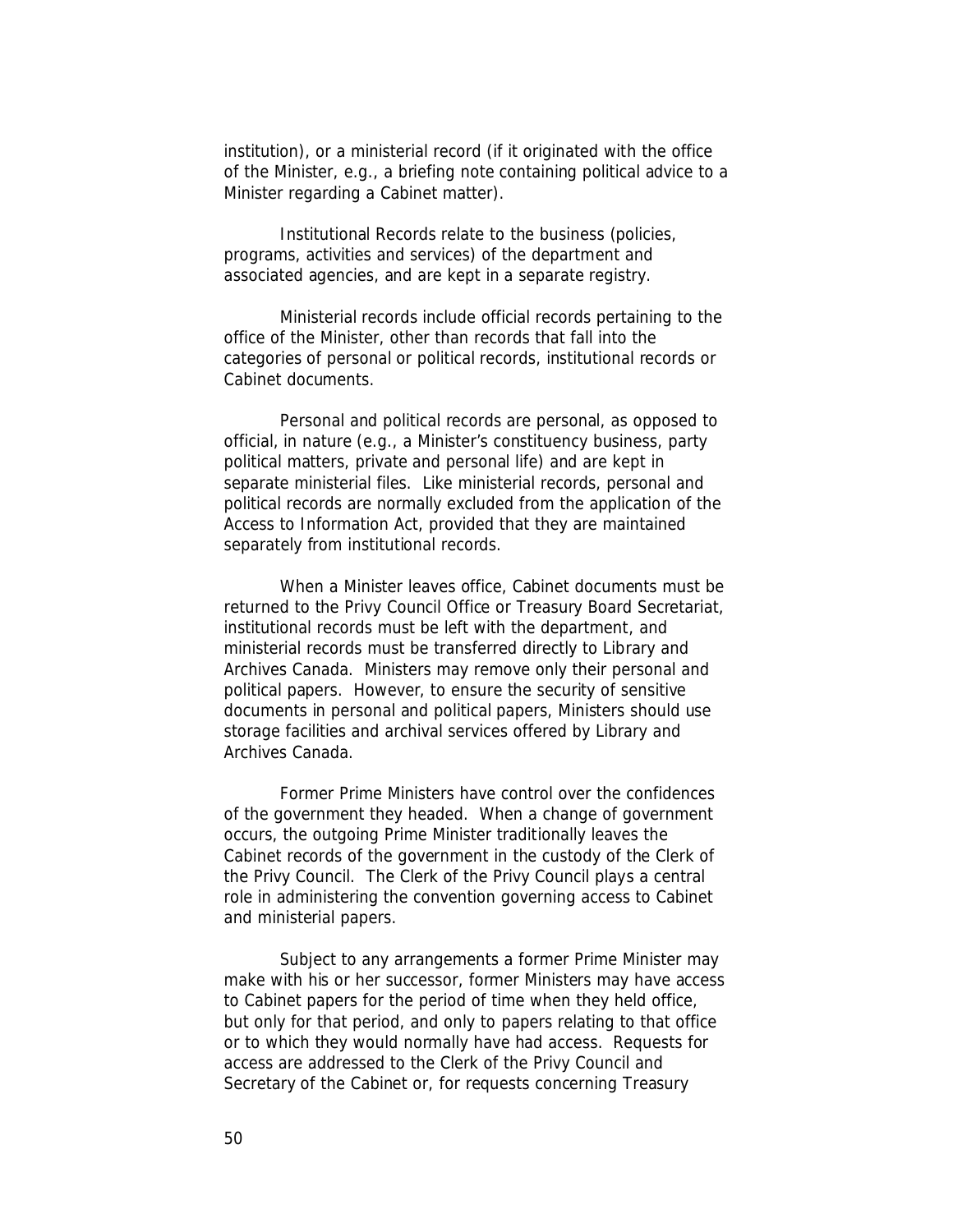Board documents, to the Secretary of the Treasury Board. Cabinet papers to which access is provided may be read on the premises of the Privy Council Office or the Treasury Board Secretariat as appropriate.

Former Ministers may have access to ministerial records that are transferred to Library and Archives Canada on the premises of Library and Archives Canada. They may also have access to institutional records that were prepared in their departments during the period of time when they held office. For access to institutional records, they can contact the deputy minister and arrange to review them on departmental premises.

Former Ministers are bound for life to respect their oath as Privy Councillors, including maintaining the secrecy of Confidences of the Queen's Privy Council for Canada, and remain subject to the *Security of Information Act*. They must also honour their commitments to other Ministers and colleagues. When talking or writing about their experience in government, former Ministers must consult their former department's Access to Information Office to ensure that they do not disclose matters that remain confidential. Any questions should be addressed to the Clerk of the Privy Council.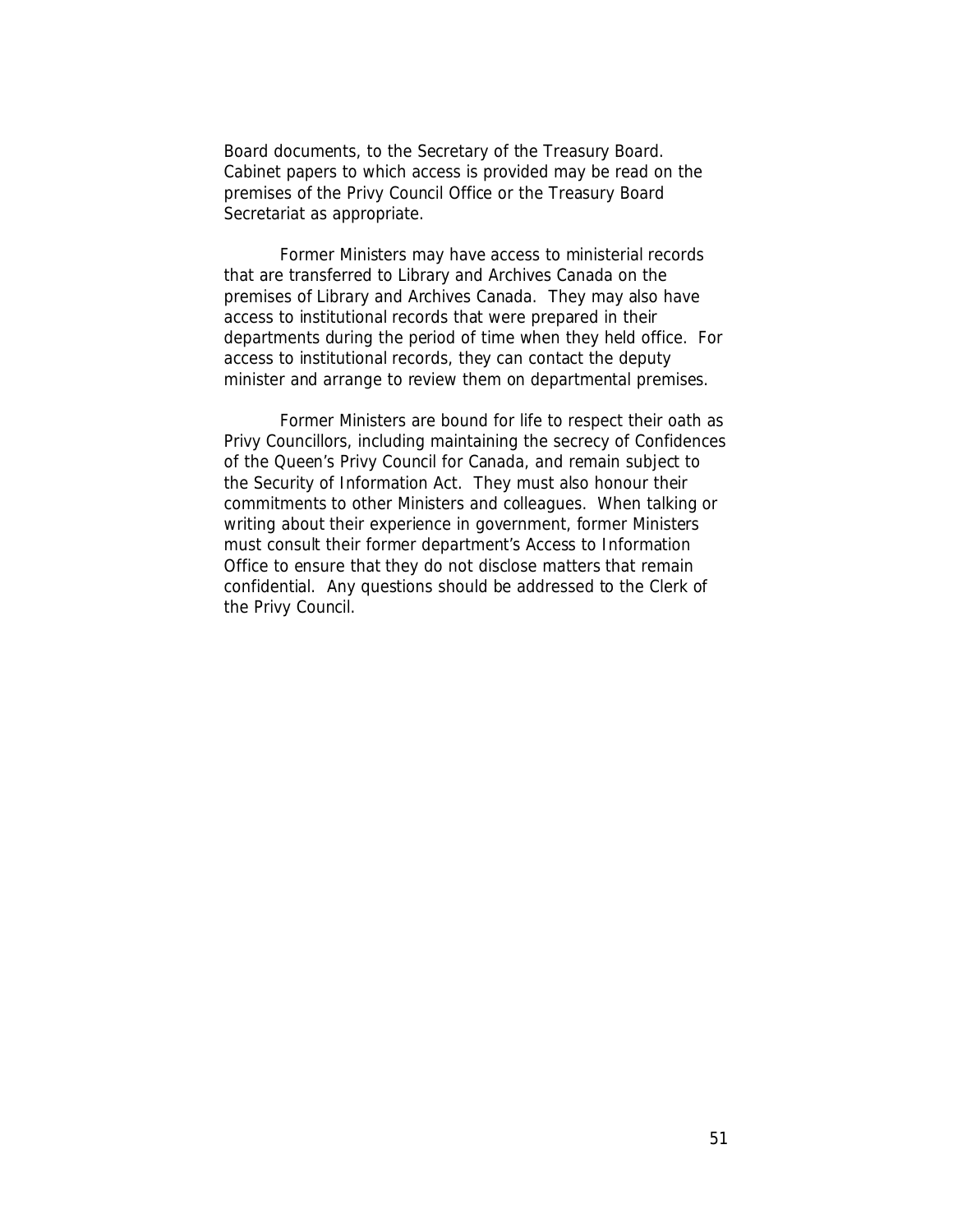### Annex E

## Dealings with Quasi-Judicial Tribunals

#### **Basic Principle**

Ministers shall not intervene, or appear to intervene, on behalf of any person or entity, with federal quasi-judicial tribunals on any matter before them that requires a decision in their quasi-judicial capacity, unless otherwise authorized by law.

**Dealings with Quasi-Judicial Tribunals within the Portfolio**

Ministers need to be in contact with agencies in their portfolio on a broad range of administrative, policy and regulatory matters when authorized to do so by legislation. For instance, the Minister may communicate with the chair of a tribunal on its budget.

Ministers and their deputies should work with the agencies in their portfolio to clarify mutually agreed limits on the information that may flow to and from each agency and the appropriate procedures for communication.

The Minister's office can expect requests for assistance from other Ministers on behalf of their constituents. Where such an intervention with an agency is not appropriate because the request concerns a quasi-judicial case, the Minister's office should indicate that an intervention is not possible by any Minister and suggest that the constituent deal directly with that agency.

**Dealings with Quasi-Judicial Tribunals on Behalf of Constituents**

There are limitations on the ability of a Minister to act on behalf of constituents as far as quasi-judicial bodies are concerned.

Ministers and their staff cannot intervene on behalf of any person or entity with a federal quasi-judicial agency on any matter before it that requires a decision in its quasi-judicial capacity.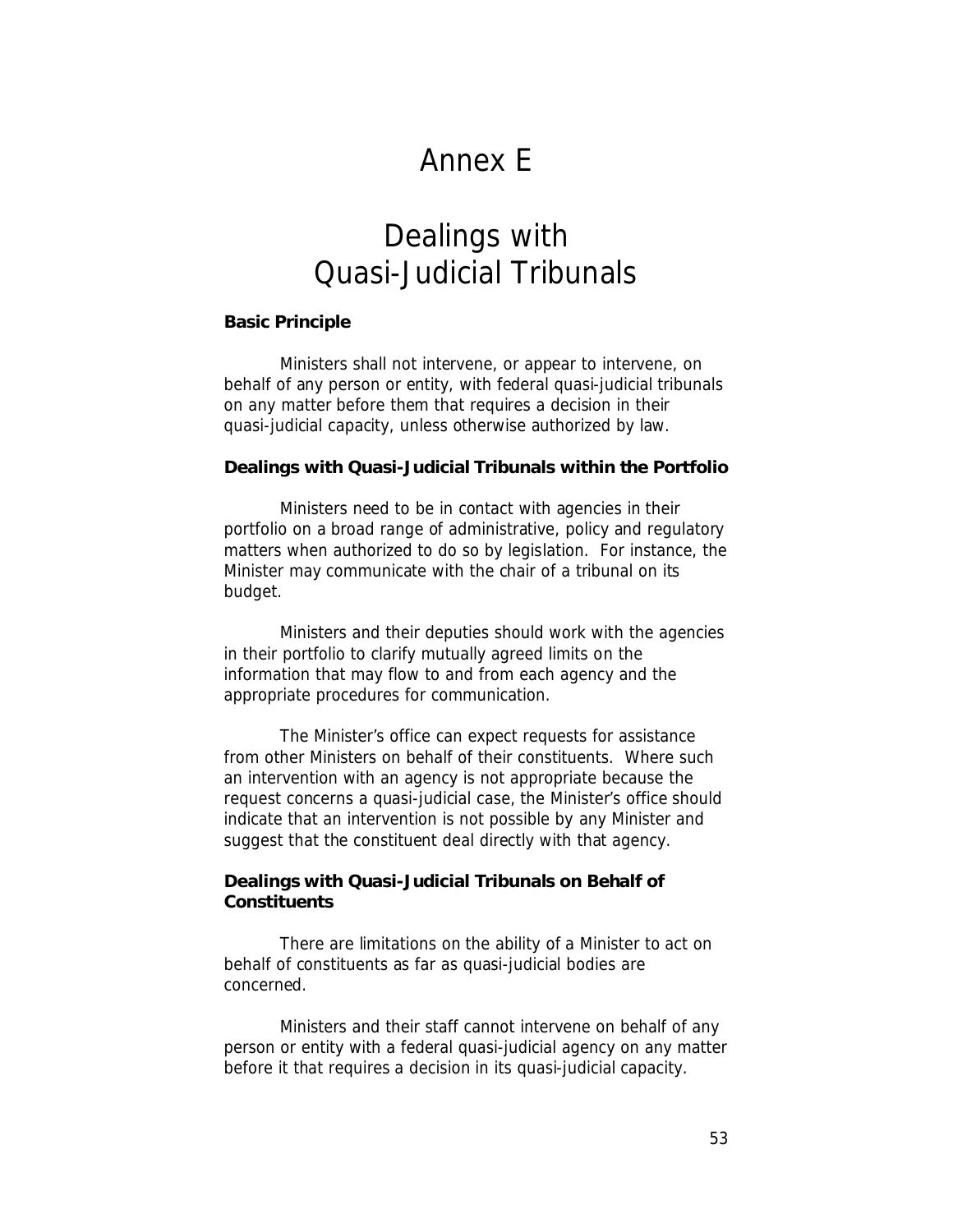By convention, a Minister should not speak about or otherwise become involved in a colleague's portfolio without first consulting the colleague and gaining his or her approval. The practice has evolved whereby Ministers and their offices do not deal directly with public servants, but go through the office of the responsible Minister.

However, Ministers and their staff may seek information on the status of a matter. Further, several departments have set out specific instructions on how Ministers' offices, usually in the constituency, can deal with inquiries regarding such matters as disability benefits, employment insurance, old age security, or citizenship and immigration.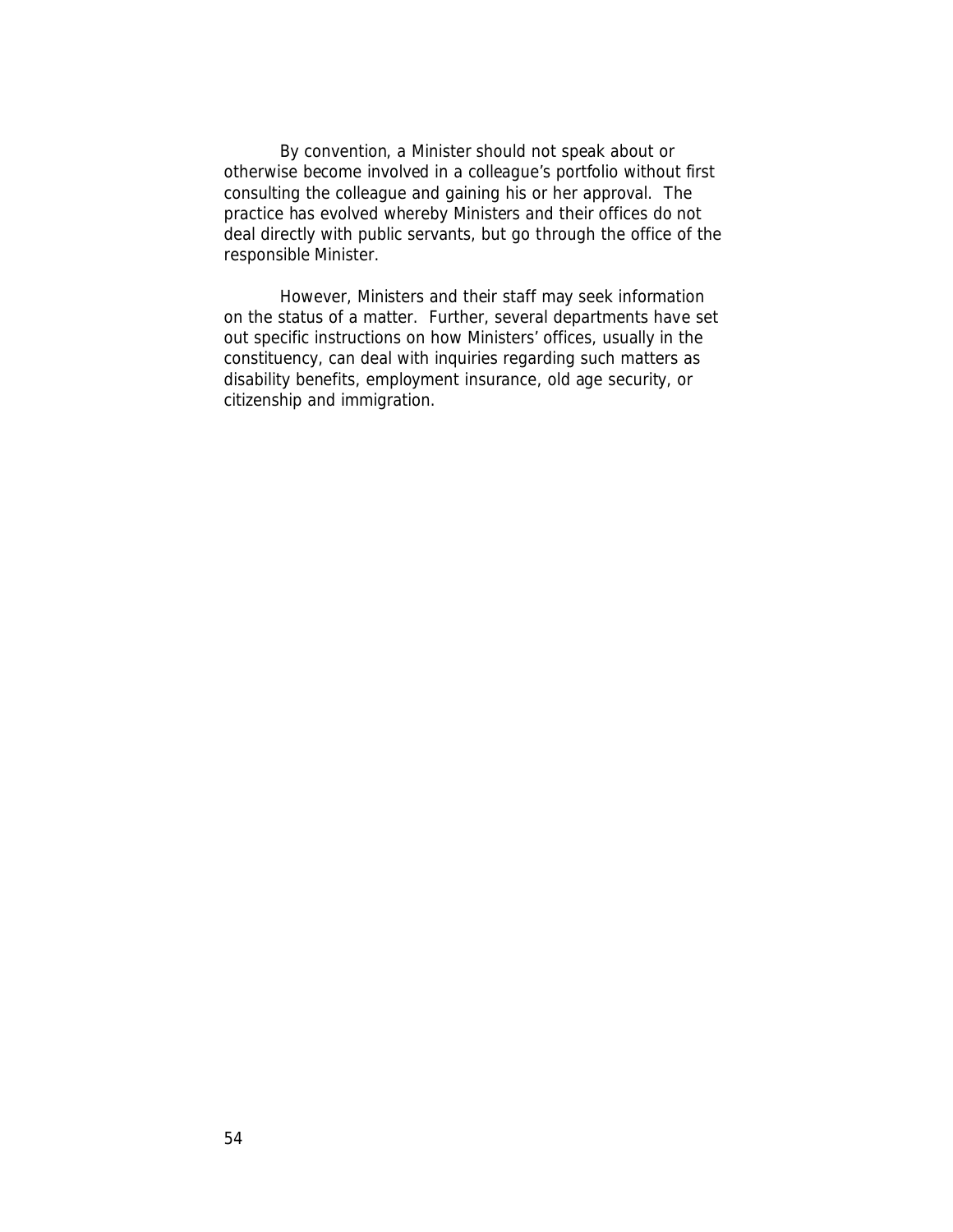## Annex F

## The Ministry and Crown Corporations Guidelines

The Minister who is the appropriate Minister for a Crown corporation must have dealings with the corporation on a variety of matters. While the precise responsibilities of a Minister with respect to a particular Crown corporation may vary with the governing statute, the Minister is in all cases ultimately accountable to Parliament for the overall effectiveness of the Crown corporation. Accordingly, the Minister has direct responsibility for such broad orientations as framework legislation and recommendation of appointments, as applicable; for review and approval of corporate plans; for assessing the ongoing relevance of the corporation's mandate and its effectiveness as a policy instrument; for providing broad policy direction to the corporation; and for dealing with appropriations and recommending these to Cabinet. These guidelines do not affect such dealings.

However, the Minister does not become involved in day-to-day operations of a Crown corporation, nor does his or her staff. Because of the wide range of activities carried out by individual Crown corporations, the appropriate role of the Minister must be determined on a case-by-case basis.

The following guidelines will assist Ministers in fulfilling their representative duties, while preserving the managerial autonomy of Crown corporations within their portfolio.

- 1. No Minister should personally promote the private interests of any individual, corporation or non-governmental organization, including a constituent, with any Crown corporation.
- 2. It is always appropriate for a Minister to raise the concerns of a constituent directly with the Minister responsible for a Crown corporation.